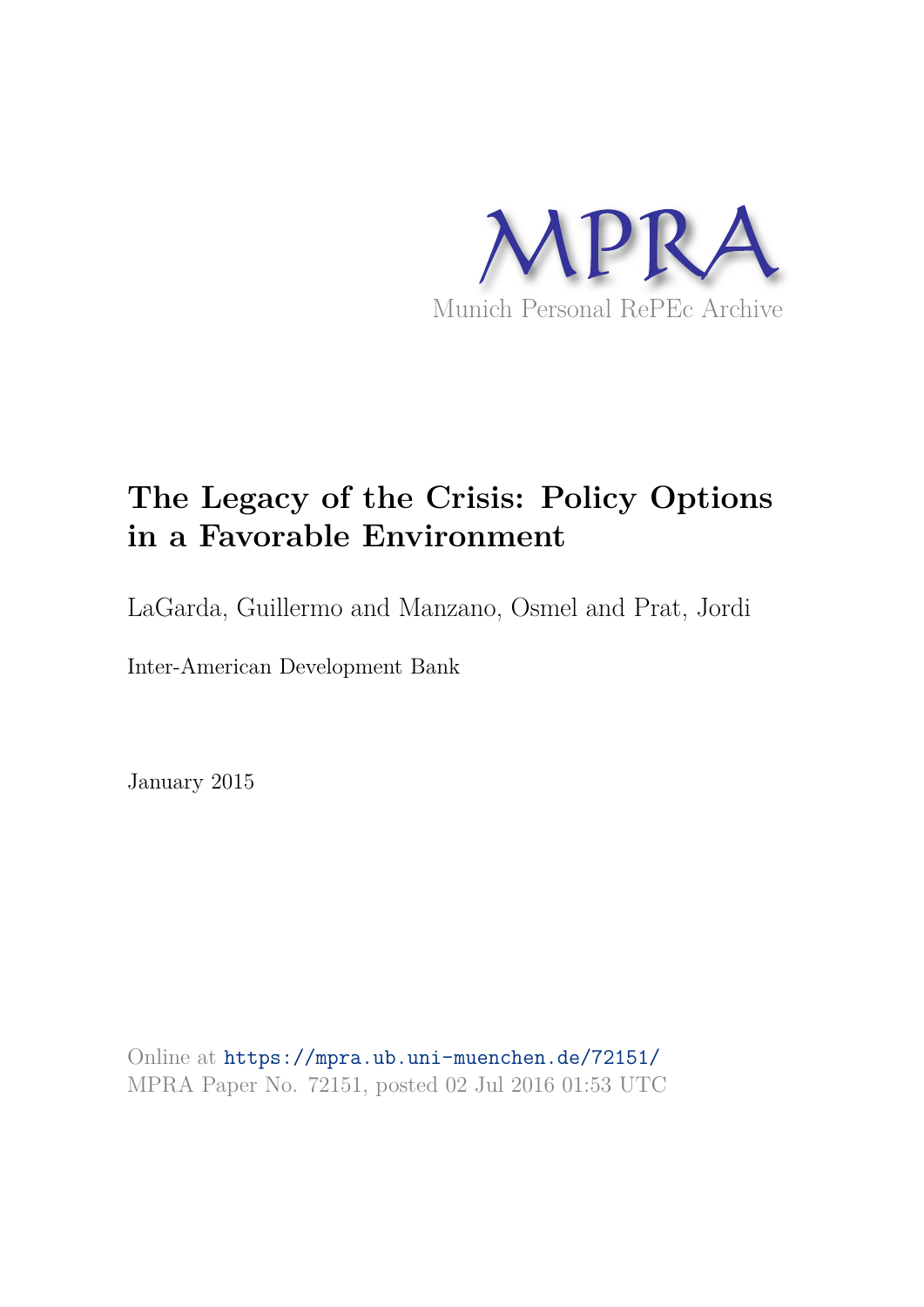## The legacy of the crisis

Policy Options in a Positive Environment

Coordinated by

Guillermo Lagarda Osmel Manzano Jordi Prat

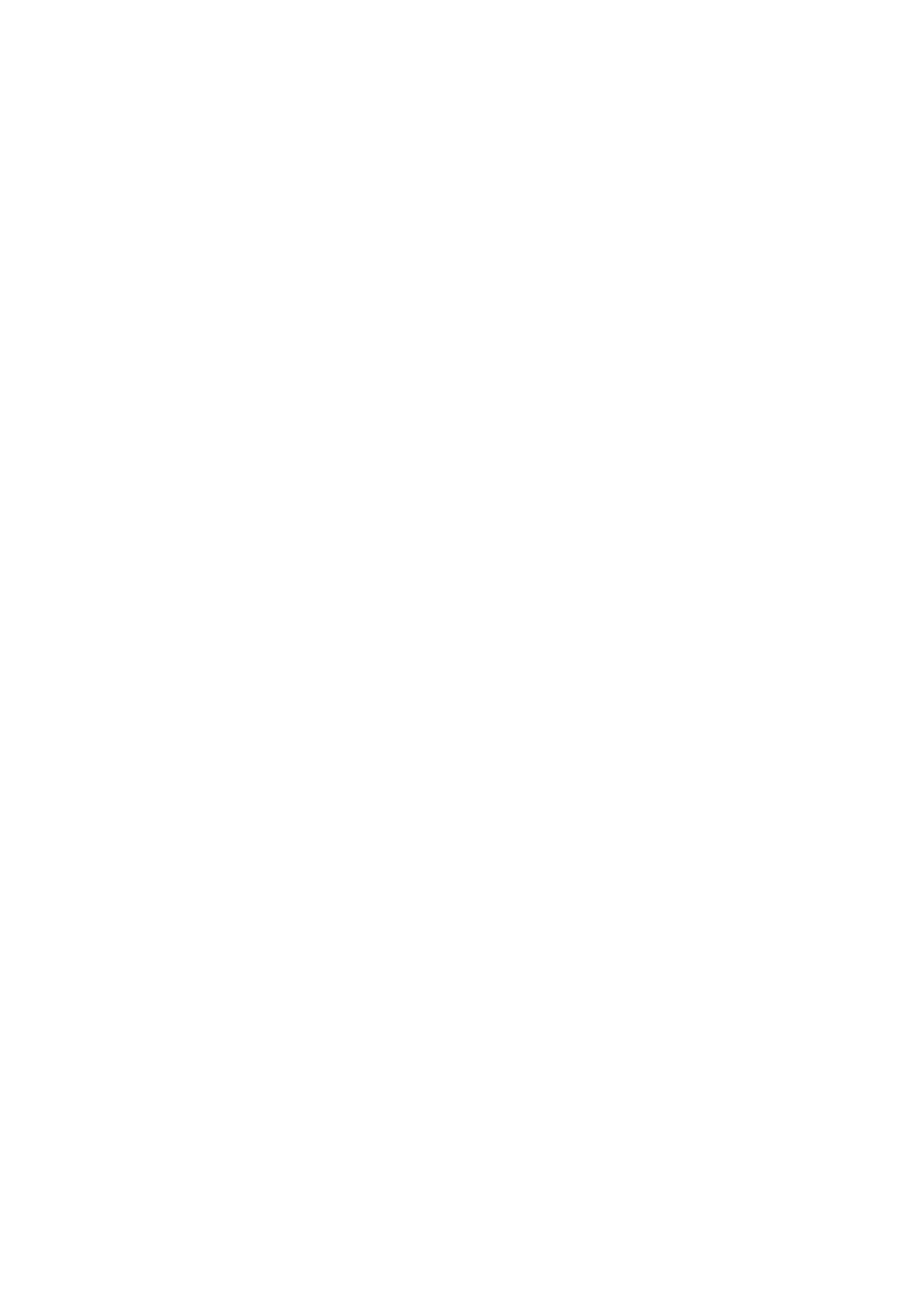## THE LEGACY OF THE CRISIS

Policy Options in a Positive Environment

**Coordinated by** Guillermo Lagarda Osmel Manzano Jordi Prat

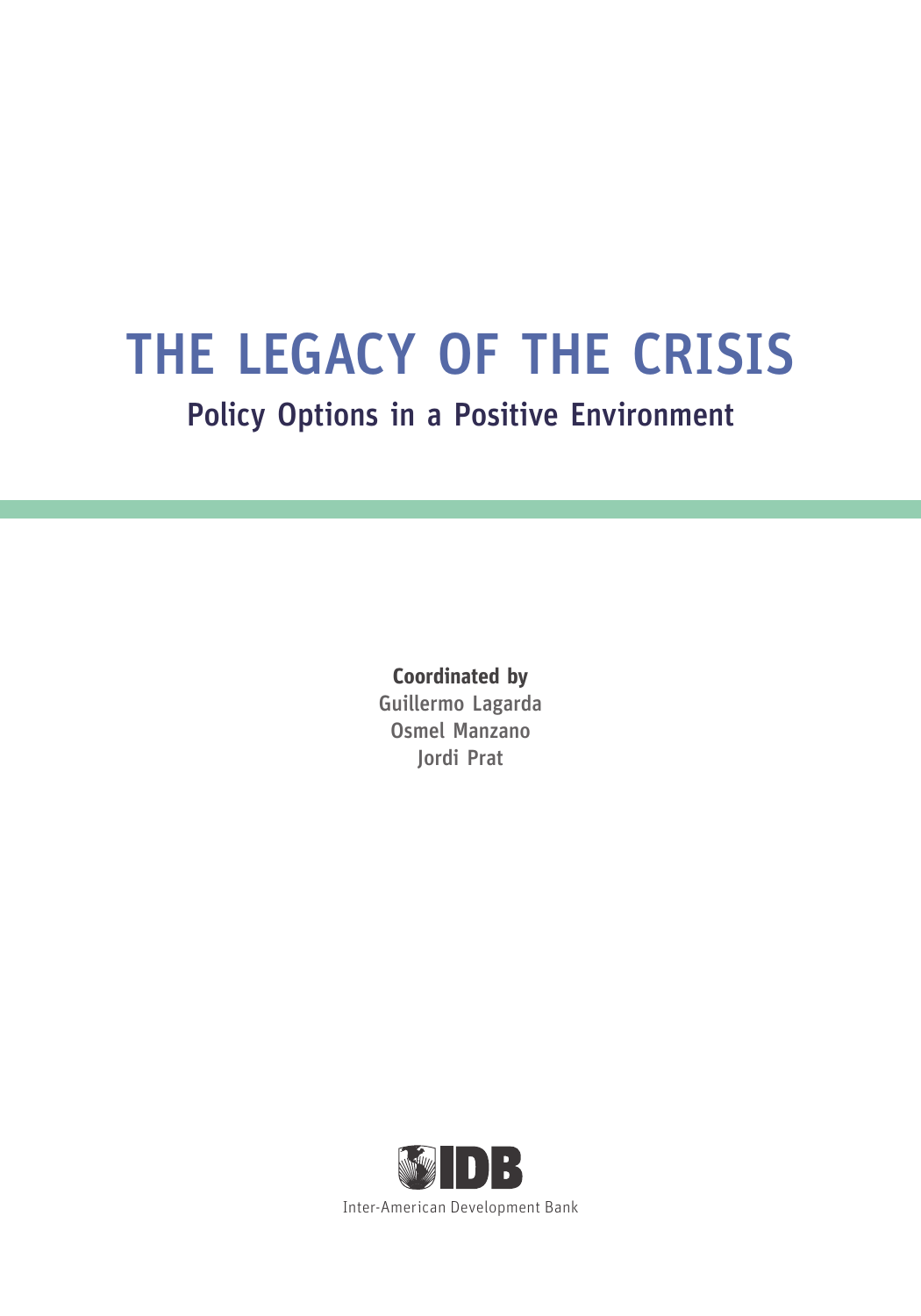#### Cataloging-in-Publication data provided by the Inter-American Development Bank Felipe Herrera Library

The legacy of the crisis: policy options in a favorable environment / Guillermo Lagarda, Osmel Manzano, Jordi Prat, coordinators.

p. cm.—(IDB Monograph ; 291)

Includes bibliographic references.

1. Debts, Public—Central America. 2. Finance, Public—Central America. 3. Economic development—Central America. 4. Economic development—Panama. 5. Economic development—Dominican Republic. 6. Economic policy. I. Lagarda, Guillermo. II. Manzano, Osmel, 1971-. III. Prat, Jordi. IV. Inter-American Development Bank. Country Department Central America, Mexico, Panama and Dominican Republic. V. Series.

IDB-MG-291

Classification JEL: E62, E66, F34, H50, H60, H63, G17, G20, G38

Keywords: public debt, creditworthiness, economic fundamentals, structural reforms, debt tolerance, fiscal space, financing flows, networks, financial complexity, concentration of flows, contagion, macroprudential regulation, oil prices, growth.

Copyright © 2015 Inter-American Development Bank. This work is licensed under a Creative Commons IGO 3.0 Attribution-NonCommercial-NoDerivatives (CC-IGO BY-NC-ND 3.0 IGO) license (http://creativecommons.org/licenses/by-nc-nd/3.0/igo/legalcode) and may be reproduced with attribution to the IDB and for any non-commercial purpose. No derivative work is allowed.

Any dispute related to the use of the works of the IDB that cannot be settled amicably shall be submitted to arbitration pursuant to the UNCITRAL rules. The use of the IDB's name for any purpose other than for attribution, and the use of IDB's logo shall be subject to a separate written license agreement between the IDB and the user and is not authorized as part of this CC-IGO license.

Note that link provided above includes additional terms and conditions of the license.

The opinions expressed in this publication are those of the authors and do not necessarily reflect the views of the Inter-American Development Bank, its Board of Directors, or the countries they represent.

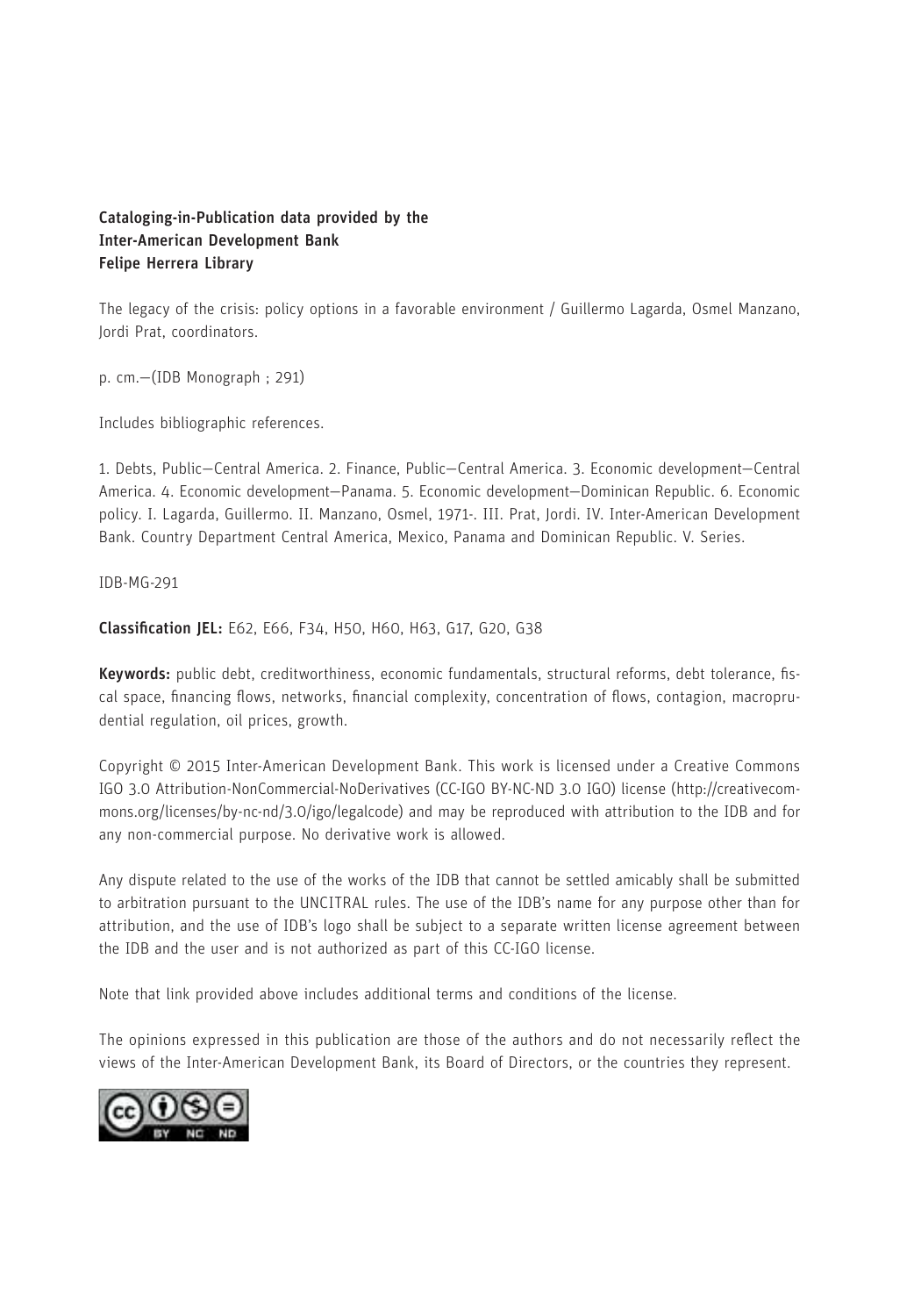## **TABLE OF CONTENTS**

| IV: If the Winds were to Change? Growth Scenarios for the Region  43 |
|----------------------------------------------------------------------|
| <b>ANNEXES</b>                                                       |
|                                                                      |
|                                                                      |
|                                                                      |
|                                                                      |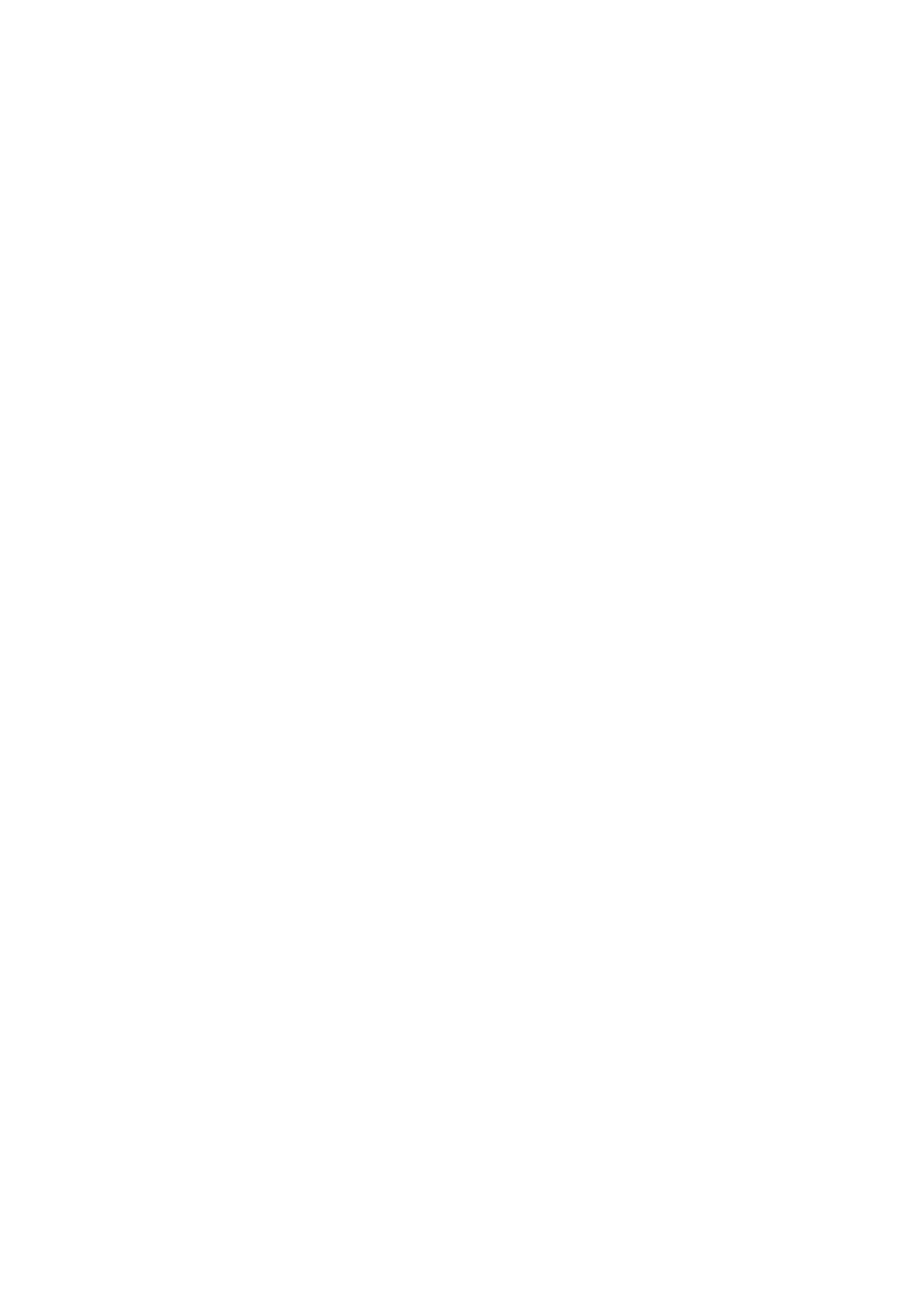## FOREWORD

The current prospects for the global economy, shaped by economic recovery in the United States and the significant drop in oil prices, are likely to favor Central America, Panama and Dominican Republic. This new environment provides a suitable moment to reflect on the legacies of the crisis and ponder what has been achieved, the lessons learned, and remaining challenges. Let us recall that in the years prior to the crisis the countries of the region succeeded in strengthening their fiscal position and policy frameworks, including in the monetary sphere. With these foundations they succeeded in mitigating the negative effects of the crisis through the application of counter-cyclical policies, taking advantage of better access to international markets.

However, the improved access to international markets and expansionary fiscal policy have been reflected in larger deficits and growing debt, both public and private, a trend that has not reverted. This report examines the current vulnerability of the region to possible new crisis episodes, and leads us to consider policies, which might reduce the exposure to these risks.

The improvement in the global economic environment is an opportunity for the countries of the region to strengthen their vision of macroeconomic stability; one which recognizes that the credit standing of a country depends on many factors beyond the level of debt, and that imbalances in a particular sector can have effects on the rest of the economy. That is why the 2015 Macroeconomic Report focuses on identifying the structural variables that can determine creditworthiness and explores the vulnerability of the economy from a multi-sector perspective. The aim of this document is to promote dialogue and assist the formulation of strategies and policies that will lead the economies of the region toward a path of stability and growth.

*Gina Montiel*

General Manager Country Department for Mexico, Panama and the Dominican Republic Inter-American Development Bank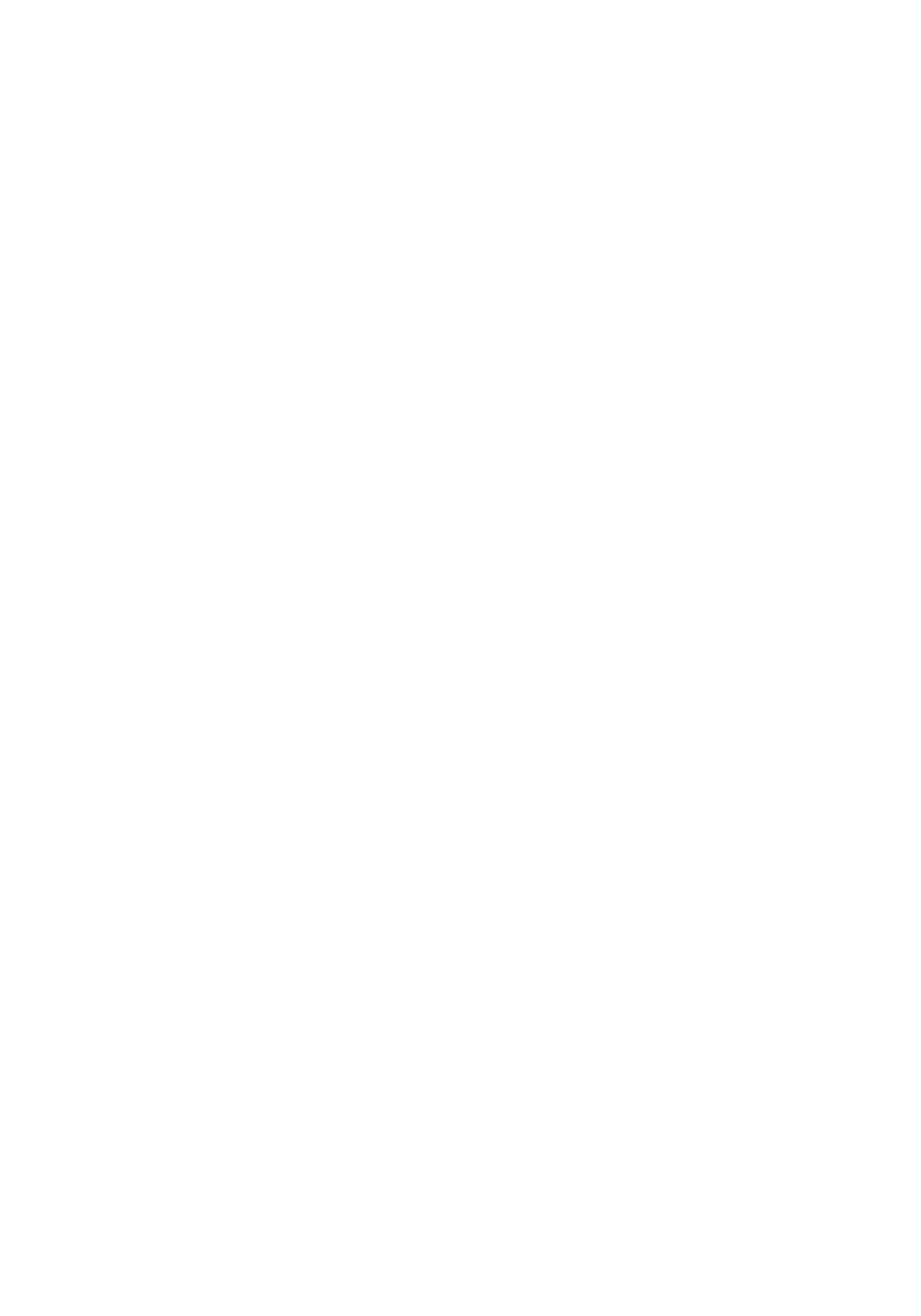## ACKNOWLEDGEMENTS

Guillermo Lagarda, Osmel Manzano and Jordi Prat coordinated this edition of the Macroeconomic Report. The team of economists of the Country Department for Mexico, Panama and Dominican Republic of the Inter-American Development Bank prepared the contents. The authors of the chapters of this edition were Javier Beverinotti, Guillermo Lagarda, Rudy Loo-Kung, Osmel Manzano and Jordi Prat. Leonardo Maldonado and Marco Solera lent invaluable support to the research and the compilation of contents. The editors of the report wish to give special thanks to Ximena Ríos, Emily Morris, Ian Campbell and Sandra Reinecke for their excellent editorial and design assistance.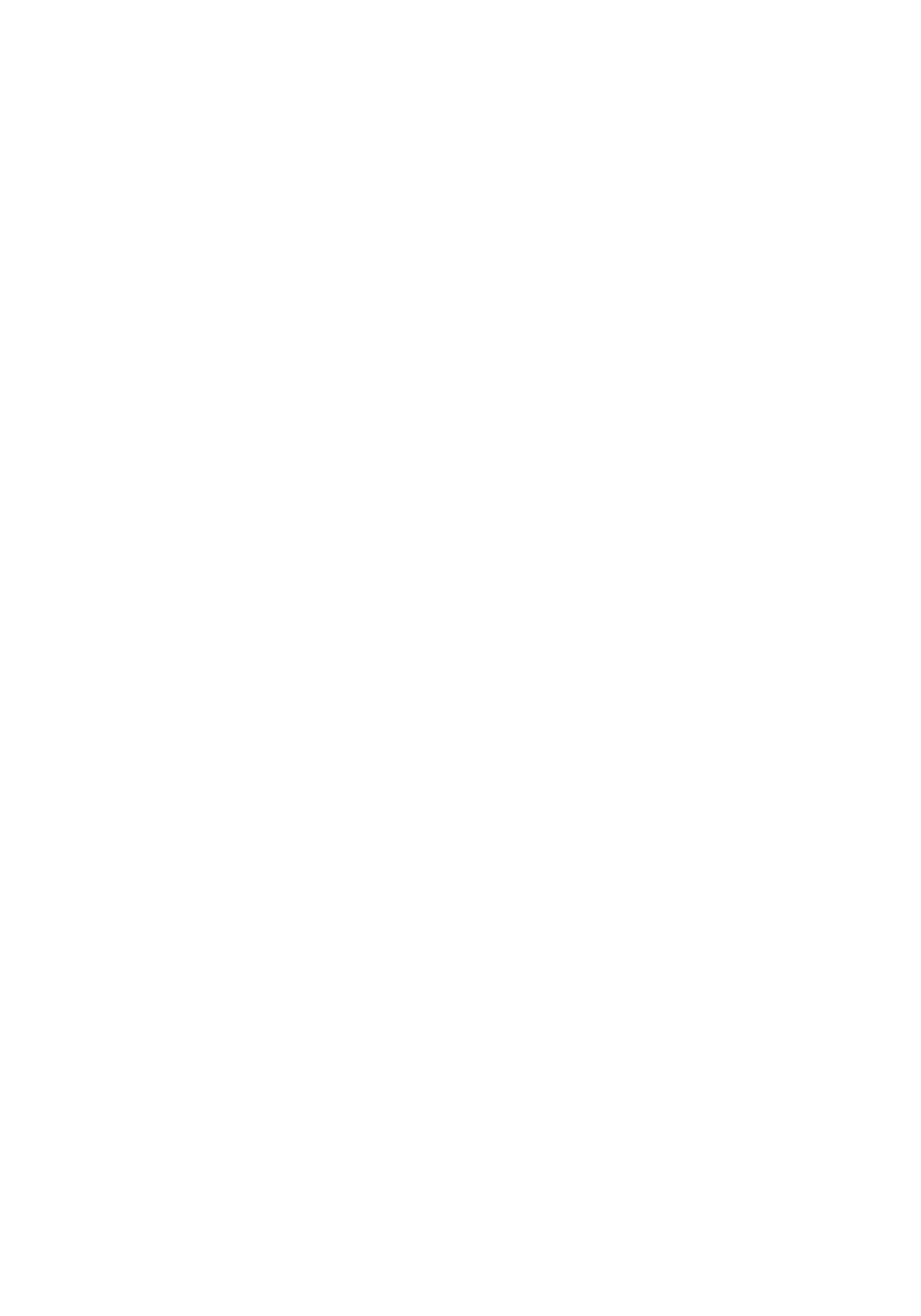## EXECUTIVE SUMMARY

In the years prior to the financial crisis, the countries of Central America, Panama and Dominican Republic undertook the task of creating fiscal space with the aim of setting the region on the path to growth and providing some protection against possible external shocks. These achievements were tested during the last financial crisis, when the region was able to relax its fiscal stance and successfully lessen the impacts of the crisis. More than four years after the crisis, however, fiscal deficits of the countries of the region remain high, eroding their room to maneuver and steadily increasing public debt. The region needs to rebuild its fiscal space and strengthen economic growth. The economic recovery of the United States, the region's key partner, and the decline of oil prices seen since June 2014, provide a window of opportunity to increase growth and reduce the vulnerabilities inherited from the financial crisis.

This report explores two of the main legacies of the financial crisis in the context of the current favorable environment. The first is the increase in public debt as a result of larger fiscal deficits. This in turn has eroded the fiscal space to maneuver in response to any future downturn in the economic cycle, implying higher risk perceived by international investors. Chapter 2 analyzes how the region could take advantage of the favorable environment to improve the risk perception of international investors. It highlights the importance of the fiscal agenda for the achievement of this end, but also emphasizes the need to undertake a broader agenda of institutional reforms, and to grasp the opportunity provided by the current favorable phase of the cycle. As the credit profile of the region improves, the more likely it will have access to at lower rates. Thus, making it easier to finance counter-cyclical fiscal policies to mitigate the effects of negative shocks.

The crisis also triggered significant changes in the patterns of external flows. Greater access to external sources of finance at lower rates led to increased external debt and multiplied domestic financial flows between sectors. Chapter 3 shows how this new dynamic makes the financial systems of the region more complex, increasing the probability that negative shocks will spread from one economic sector to the others. The chapter also portrays how authorities may react to the negative impacts of a reversal in external financial flows, either by permitting an economic contraction or by generating liquidity fiscally. Furthermore, chapter 3 spells out a series of policy options for the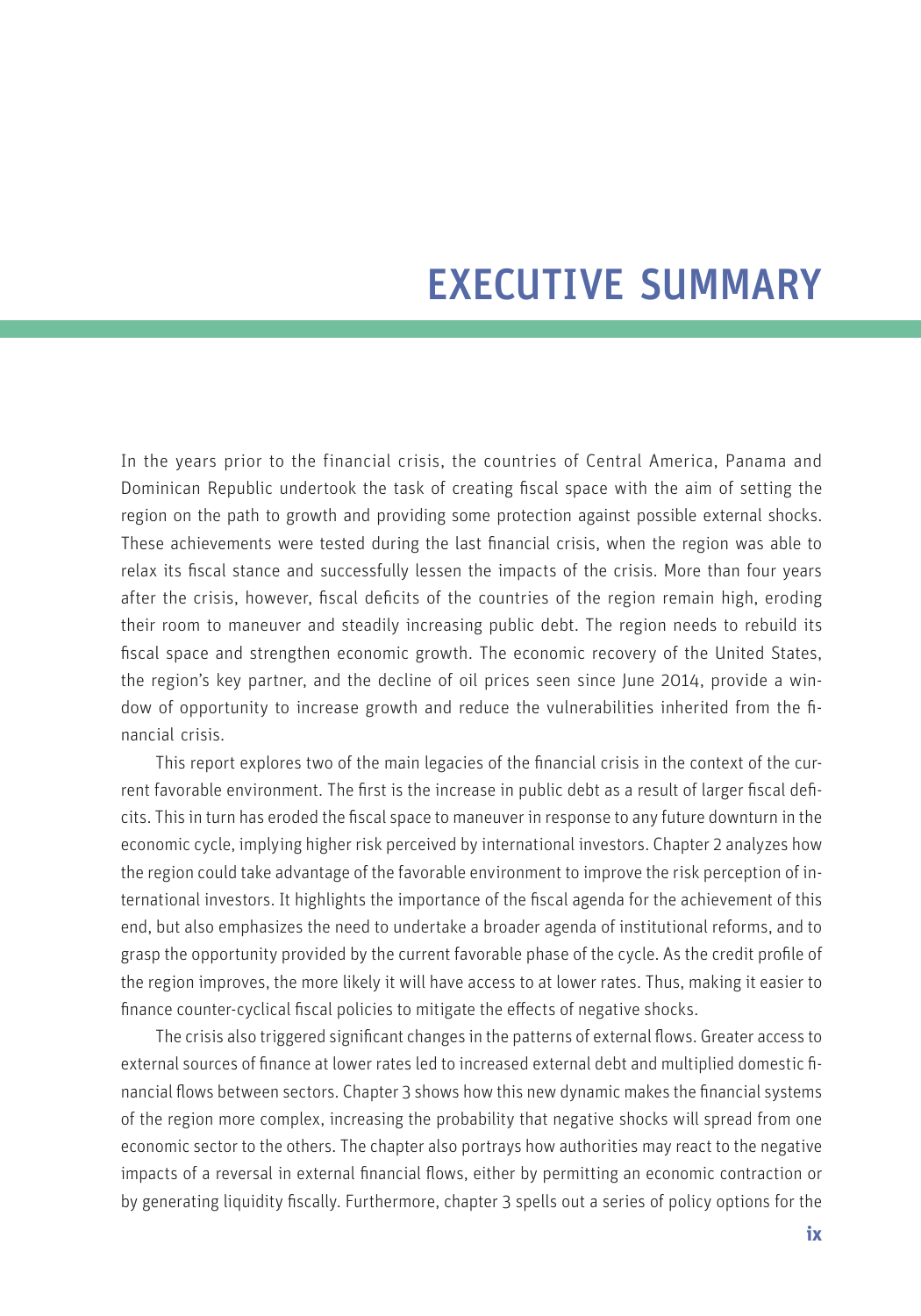new international financial environment geared to minimize the costs of a possible future international financial shock.

If the winds were to change? It is always possible that the benign prevailing conditions might change, transforming the region's prospects. Chapter 4 of the Macroeconomic Report 2015 provides a brief analysis of the impact that a less favorable outlook could have on growth prospects in the next two years. It examines the effects of different shocks on the region: oil prices rising at a faster pace than expected; an economic slowdown in the United States; an increase in financial volatility; and finally, all three shocks combined. The results of the simulations suggest the region would need to adapt to lower growth. Thus, this chapter shows the importance for the countries in the region of reducing their vulnerability to changes in the external environment, reinforcing the analysis and arguments of earlier chapters.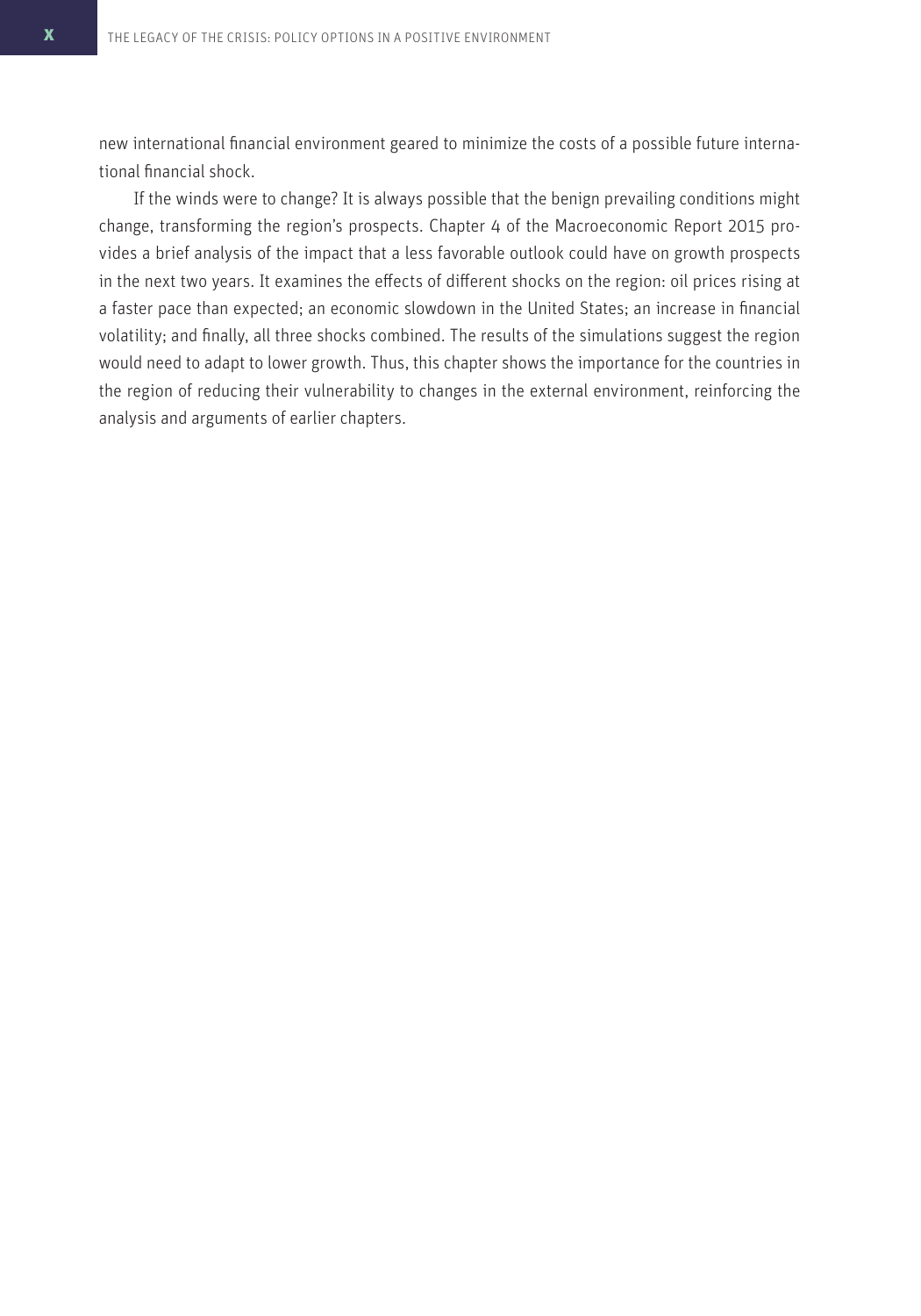# THE MACROECONOMIC CHALLENGES FOR THE REGION I

The substantial opening of the countries of Central America, Panama and the Dominican<br>Republic (CAPDR or the region) makes them especially vulnerable to external shocks, as<br>the international financial crisis of the past de he substantial opening of the countries of Central America, Panama and the Dominican Republic (CAPDR or the region) makes them especially vulnerable to external shocks, as the international financial crisis of the past decade has revealed. This has presented major sive monetary policy of developed countries produced an environment of high liquidity in which leverage was possible at lower cost. Although the region is progressively recovering to its former levels of economic growth; yet, it has not been enough. The countries appear to be converging towards a new equilibrium of low growth at the cost of high fiscal and external deficits. However, the international context is changing, creating opportunities for the region.

The Graph 1.1 shows that growth forecasts for the United States, the biggest trade and financial partner of CAPDR, have improved to 3.6% in 2015 (0.8 percentage points more than the actual growth in 2014) in a context in which the growth expectations for the largest economies in the rest of the world were downgraded. This explains the improvement in the forecast growth for CAPDR in 2015 (to 4%) despite the decline in the growth expectations for Latin America and the Caribbean (LAC).

The CAPDR's high degree of dependence on the United States economy (see Graph 1.2 and Graph 1.3) could provide a lift to the region, through its stimulus to external demand, transfers of remittances and foreign direct investment (FDI) flows, which continue to be the main source of financing for its current account deficits (which represent 5% of the regional Gross Domestic Product, GDP, in 2010–2014, the post-crisis period). In particular, Graph 1.3 shows that, on average, 27.1% of regional GDP is attributable to the bilateral relationship between



*Source*: Latest Departmental Forecasts (International Monetary Fund, January 2014 and 2015).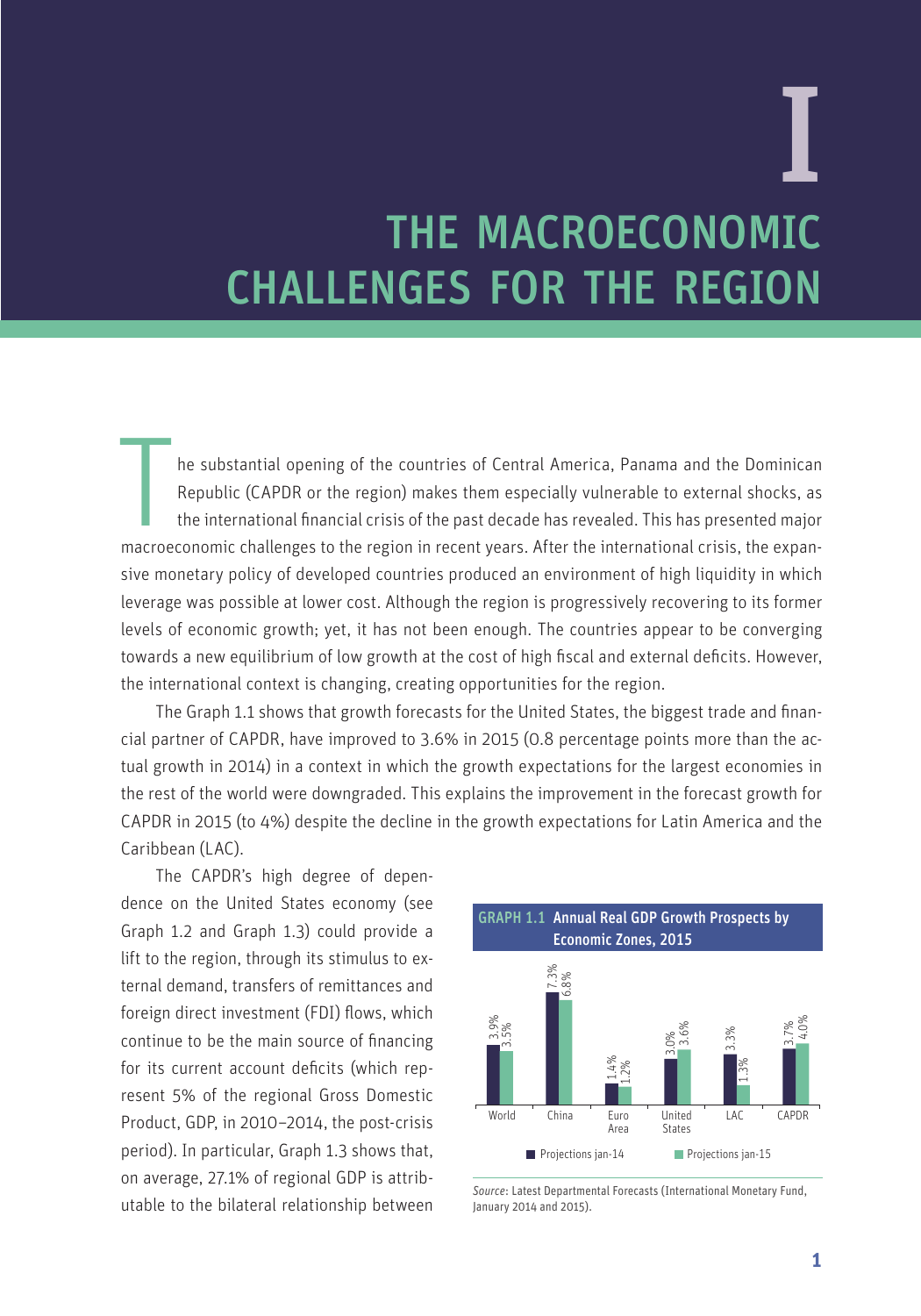

*Source*: World Bank, UN Comtrade and UNCTAD.

*Note*: \*does not include services. \*\*refers to the stock of FDI.

the region and the United States, of which approximately 12% of GDP is represented by exports, 8.6% by the stock of FDI and remittances accounting for the remainder. The most dependent economy is Honduras (43.9% of GDP), and the less dependent is Dominican Republic (14.3% of GDP).

At the same time, the world seems to be heading towards a lower level of commodity prices. Graph 1.4 shows that, despite a slight increase in the coffee price, the overall trend since 2011 is downward. This might cast doubt on the region's trade recovery, but it should be noted that the significant fall in oil prices in 2015 could produce a significant price-related improvement in the region's trade balance (as oil represented approximately 20% of total CAPDR expenditure on goods imports in 2014).

Graph 1.5 shows the net oil import position of the region, as well as the important weight that the oil trade balance has on the regional GDP (6.4%) and its close relationship with the total trade



*Source*: World Bank, UN Comtrade and UNCTAD.

*Note*: \*does not include services. \*\*refers to the stock of FDI.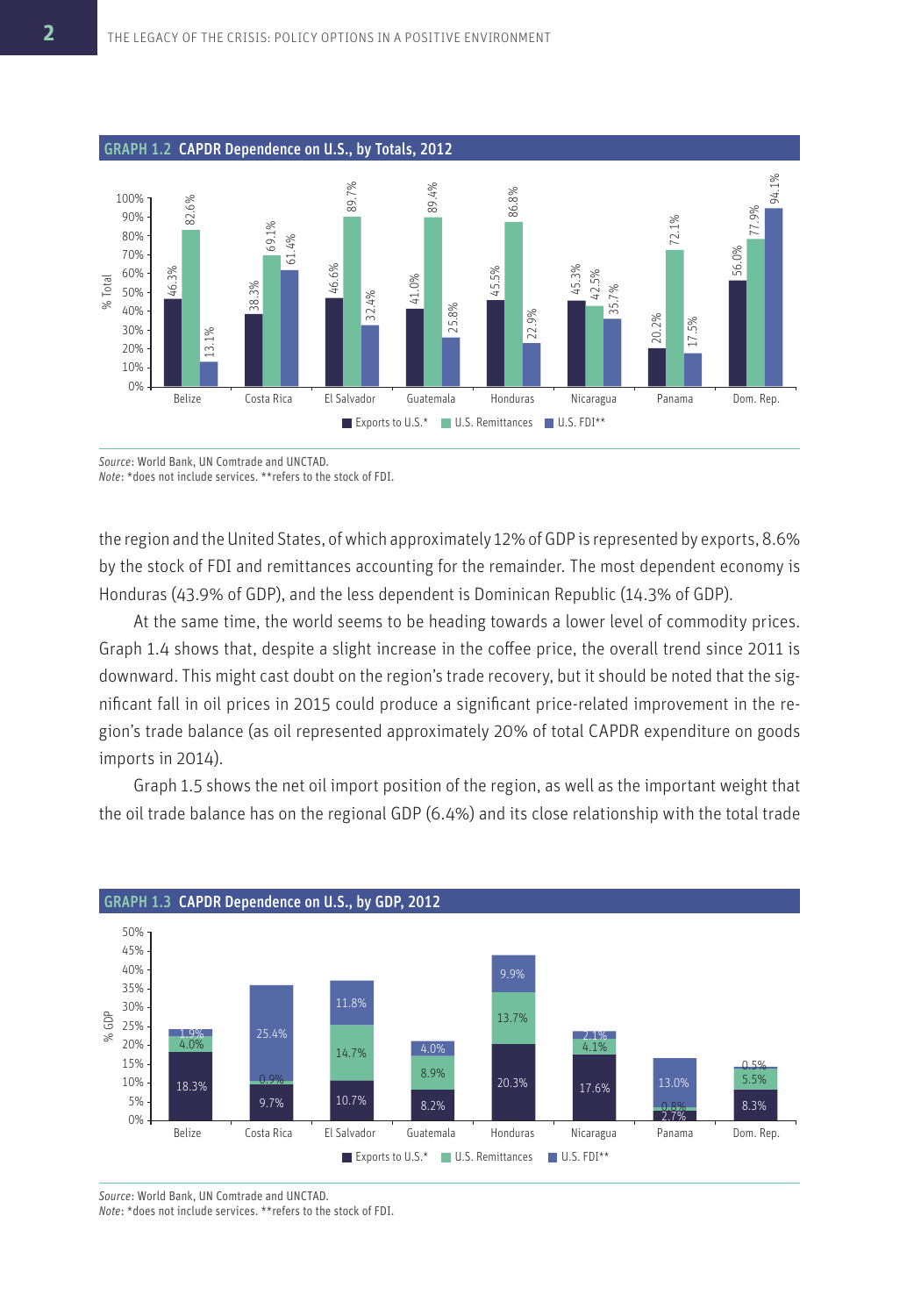balance (which, in 2014, recorded a deficit of 17.3% of regional GDP). Considering this circumstances, an international environment of low oil prices could therefore facilitate a reduction in the region's import bill, producing a favorable impact on the external trade balance.

However, there are also risks arising from the international environment. The economic recovery in the United States has led to the reversal of their expansive monetary policies, which is affecting the interest rates and calling into question the sustainability of emerging countries' public debt. As a result, the perception of risk in CAPDR countries has worsened, leaving little space to mitigate the effects of future crises and questioning the sustainability of the deficit until higher level of growth are achieved. In spite of this, there is still an opportunity to introduce gradual reforms that prepare the countries for an external environment always dynamic.

The reversal of loose monetary policies and the higher perception of credit risk in the region are set against an environment that is leaning towards lower oil prices



*Source*: Commodity Prices (International Monetary Fund). *Note*: e = expected, p = projected.



*Source*: World Economic Outlook (International Monetary Fund, October 2014). *Note*: e = expected.

and stronger economic growth of the main trade partner, United States. Consequently, the region could set off on a path of enhancing its macroeconomic policy framework, taking advantage of the window of opportunity that remains open.

#### THE MACROECONOMIC OUTLOOK OF THE REGION IN A NEW CONTEXT

The behavior of the main macroeconomic indicators of CAPDR in 2014 was very similar to 2013. The gradual descent of international commodity prices eased pressure on the overall level of local prices; so that inflation ended 2014 at 3.6% (see Graph 1.6). This made it possible for monetary policy to be less focused on the inflation target and more favorable to promote economic growth.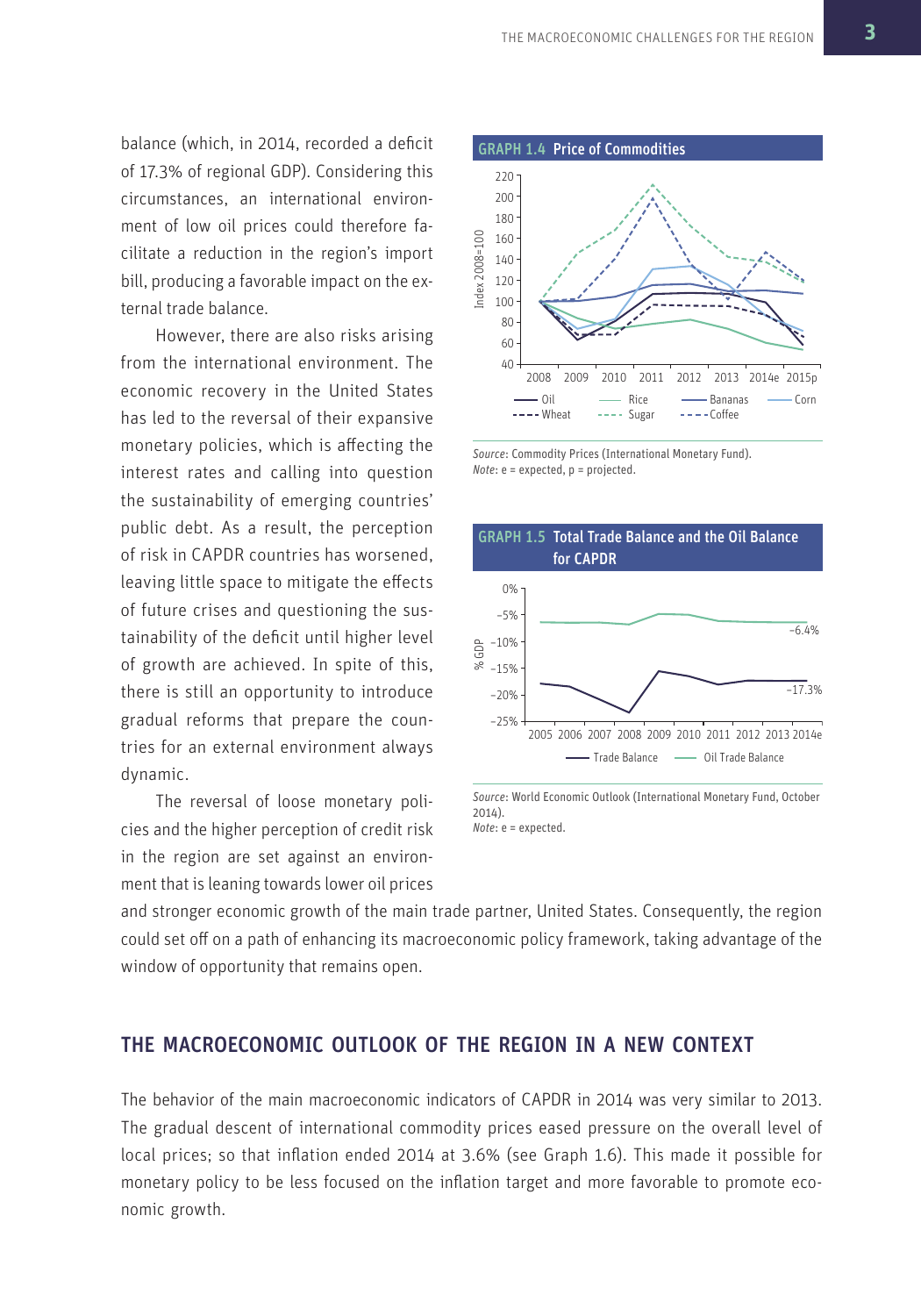

*Source*: World Economic Outlook (International Monetary Fund, October 2014).

*Note*: e = expected, p = projected.



*Source*: World Bank, SECMCA and IDB Staff. *Note*: \*does not include Belize. e = expected.

Similarly, the region's banking system remains solid. Graph 1.7 shows how the domestic credit maintained a similar level of leverage in private economic activity compared to previous years, with loans to private sector averaging 43.6% of regional GDP in 2014. In addition, there was a reduction in non-performing loans and therefore in bank provisions to cover them. This reflects the average credit quality in the region after having deteriorated during the global crisis. This achievement is mostly attributable to lower inflation and exchange rate management which has provided stability in local nominal interest rates.

Meanwhile, the current account position is also relatively favorable. It is possible that the trends in external conditions are likely to improve the regional balance (see Graph 1.8). In 2014, CAPDR countries had an average external deficit of 6.7% of GDP; exports and imports of goods around 21.3% and 39% of GDP, respectively; and remittance receipts equivalent to 8.5% of GDP (USD 20,415.7 million in total).

Now, given that: a) the United States, the main CAPDR trade partner, has im-

proved its growth outlook to 3.6% in 2015, b) the unemployment rate of Latinos or Hispanics in the U.S. is expected to fall from 7% in 2014 to 6.4% in 2015, and c) the international oil price is likely to remain close to lower levels as experienced at the beginning of the year, being clearly lower than those of 2014;<sup>1</sup> the region's current account deficit could shrink from 6.7% to 3.2% of GDP, not only because of the increase in exports of goods and fall in imports (to 23.7% and 37.3% of GDP, respectively), but also thanks to a continued rise in remittance income (forecast to rise by 5.7% in 2015).

In this relatively positive environment, the fiscal position continues to be the main challenge. In 2014, the regional fiscal deficit averaged 3.5% of GDP, close to its 2013 level, with central government

<sup>1</sup>Taking an average of the oil price estimates from different commodity price sources, the reduction for 2015 could take the price to USD 57.4 per barrel (see, for instance, U.S. Energy Information Administration and Commodity prices – International Monetary Fund).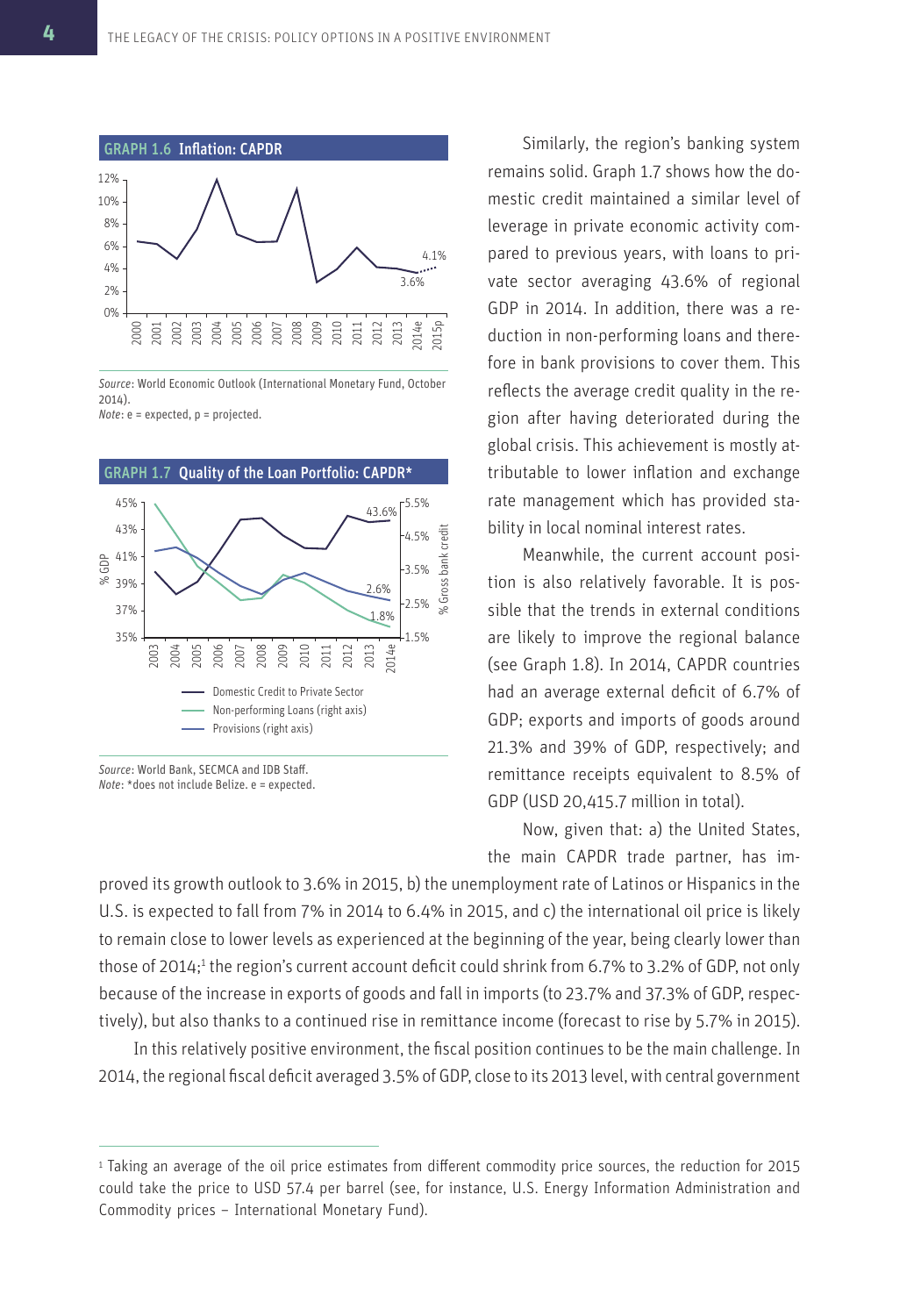revenue and expenditure also remaining at similar levels of 19.6% and 23%, respectively. Despite the new growth environment and lower oil prices, the fiscal impacts are only marginally positive. So, a fiscal deficit of 3.2% of GDP is expected in 2015, compared to 3.5% in 2014 (see Graph 1.9).

To translate higher economic activity into higher fiscal revenues, CAPDR need to recognize its dependency on tax incentives to attract FDI. Clearly, the region faces pressure from international tax competition and, traditionally, fiscal incentives in the free economic zones have been an important tool to attract FDI. These systems of incentives to subsidize exports have proven to be very costly for the region and have constrained the tax base.<sup>2</sup> Therefore, unless the new revenues are complemented by measures to review institutional channels and by alternative mechanisms to attract investment, the recovery of economy will not be sufficient to prevent deterioration in the public finances of the region, which will continue to affect its creditworthiness. Thus the main challenge that the region continues to face is fiscal consolidation.



*Source*: U.S. Bureau of Labor Statistics, World Economic Outlook (International Monetary Fund, October 2014); Commodity Prices (International Monetary Fund); and IDB Staff. *Note*: e = expected, p = projected.



*Source*: World Economic Outlook (International Monetary Fund, October 2014) and IDB Staff.

*Note*: e = expected, p = projected.

In this environment, a growth rate of 4.0% is expected for 2014, higher than in previous year but still below the average growth rate of 5.6% in the period 2004–2007. Therefore, the region seems to be converging to a growth path that would be between the long-term rate of 3.6% in 1980– 2013 and the 4.3% averaged during the past decade (see Graph 1.10). This implies that the regional recovery after the financial crisis was only a first step towards narrowing the gaps, and is advancing with mixed results. Although lessons have been learned from past mistakes, risks remain.

In particular, it is evident that the region is not immune from the impact of the withdrawal of monetary stimulus in the United States on global interest rates and financial flows. This may persuade investors to keep their assets in the U.S., constraining the supply of short and long-term funds to the region. In this scenario, the risk of encountering a new external shock could increase

<sup>2</sup> See Barreix and Velayos (2012).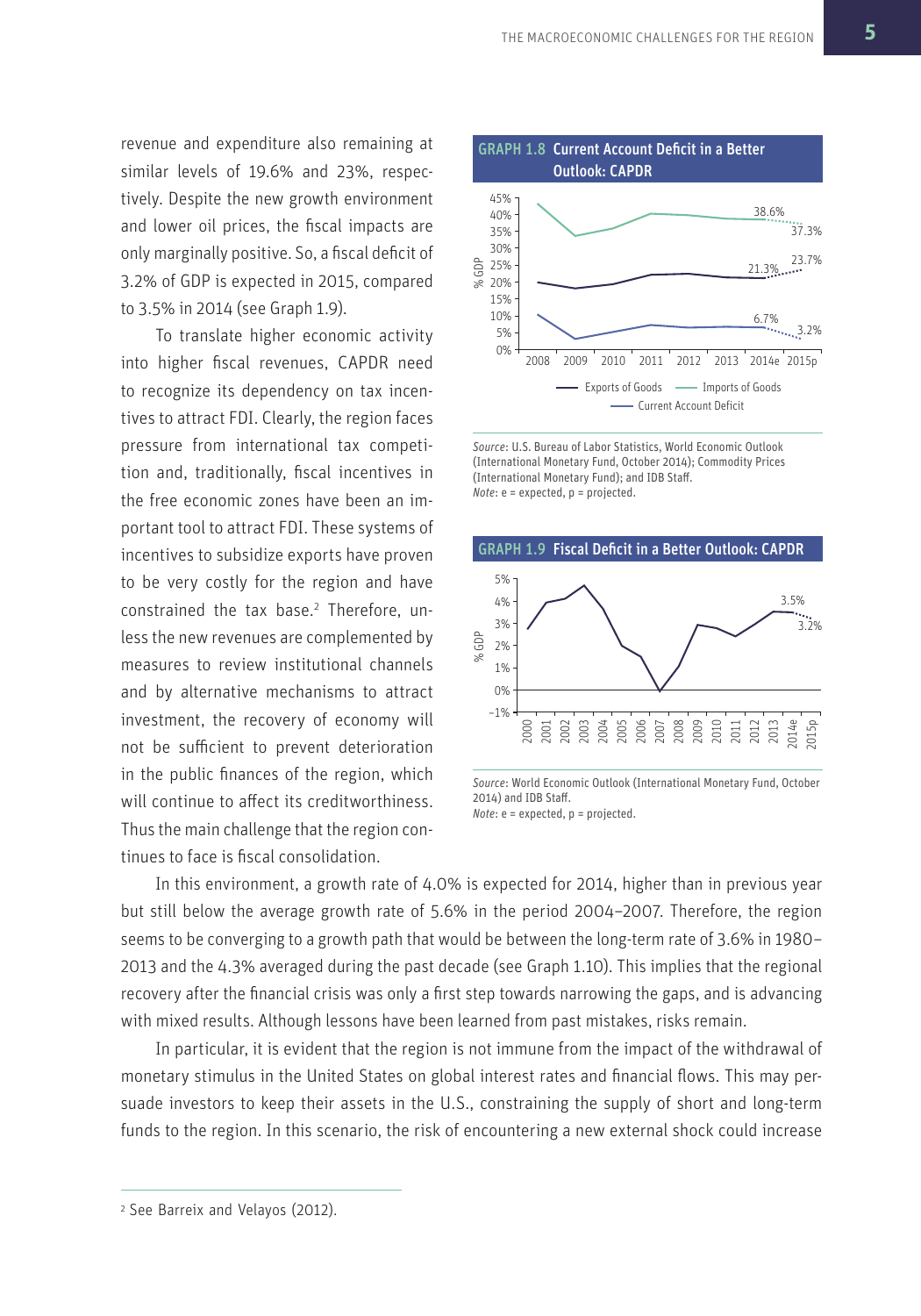

*Source*: World Economic Outlook (International Monetary Fund, October 2014) and Latest Departmental Forecasts (International Monetary Fund, January 2015).

*Note*: e = expected, p = projected.





to the point where CAPDR countries are obliged to react via fiscal policy.

#### LESSONS FROM THE CRISIS

The recent financial crisis confirmed that CAPDR is not isolated from business cycles in international dynamics and, still more importantly, revealed that the majority of the countries of the region have learned to avoid procyclical fiscal policies. Studying the cyclicality between economic policies and real GDP, the responses during the crisis episodes is detailed in Graph 1.11. In the graph is presented the responses of fiscal and monetary policy to crises<sup>3</sup> for the 2000-2005 and 2006–2012 periods. For fiscal policy, a positive sign of the indicator indicates procyclical policy; when the sign is negative, policy is countercyclical. For monetary policy, the opposite applies. Of the eight countries in CAPDR, only three suffered several episodes of output crisis which allow a comparison between policy before and after a given time.<sup>4</sup>

Distinguishing between the region's responses to external shocks before and after 2006,<sup>5</sup> it emerges that the crises prior to

<sup>4</sup>Belize, Costa Rica and the Dominican Republic.

<sup>5</sup>The year 2006 was chosen as a period without crisis in the region and to be able to compare whether there was effectively some learning process in policy orientation during the region's crises. The study was carried out for Belize, Costa Rica and the Dominican Republic.

<sup>&</sup>lt;sup>3</sup> To obtain the results shown, quarterly seasonally adjusted data were used and the cyclical component of the real GDP series, real fiscal spending (the fiscal instrument) and of the short-term interest rate (the monetary instrument) were calculated. Rolling correlations were also calculated, at one year prior to and after a production crisis period, between the cyclical components of each policy instrument with that of GDP. In this analysis, a production crisis starts at the moment at which real GDP is below its moving average for the previous year for at least two quarters, and ends when its value exceeds the level of real GDP immediately before the beginning of the crisis.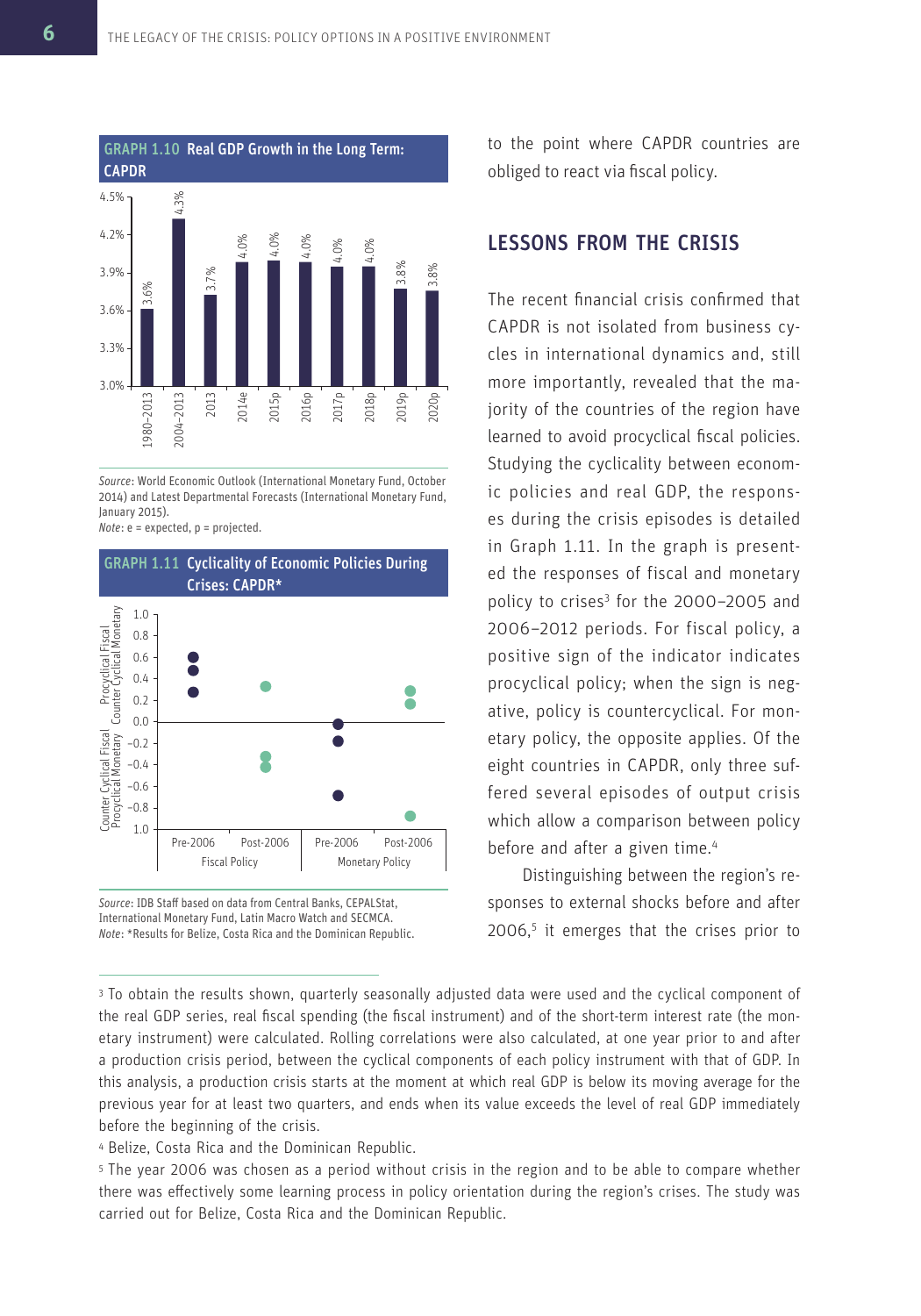2006 were mainly tackled through the adoption of procyclical economic policies. By contrast, after 2006, particularly during the global crisis, the fiscal policy stance was countercyclical (an expansive response). For its part, the monetary response was generally less restrictive than before. That is, it would appear that the region "has graduated" in the application of countercyclical policies.

At the same time, past experience suggests that the fiscal and monetary policy orientation of CAPDR countries can affect the scale of the crises, and that a response to downturns in the cycle can mitigate its volatility. Indeed, this seems to have been the case, although CAPDR spent an average of 16.3% of its time in crisis (measured in quarters) in the post-2006 period, its output was less affected than in past crises (3.4% the biggest average contraction, Graph 1.12). This was possible because before the crisis, adjustment policies and debt forgiveness had allowed CAPDR countries to progressively reduce their public debt, improve the near-term credit profile for investors and increase the fiscal space for countercyclical policies.

GRAPH 1.12 Characteristics of the Crises: CAPDR 0% Pre-2006 Post-2006 Total 2% 4% 6% 8% 10% 12% 14% 16% 18% Frequency Intensity 11.9% 4.1% 16.3% 3.4% 3.5% 12.6%

*Source*: IDB Staff based on data from Central Banks, National Statistical Institutes and SECMCA.



*Source*: *Institutional Investor Magazine* and World Economic Outlook (International Monetary Fund, October 2014). *Note*: \*does not include Belize. IIR is an index that associate a value between 0 to 100 to the credit quality.

Graph 1.13 confirms that before the crisis, the CAPDR region was already gaining credibility among investors and improving the perception that the countries could meet their debt obligations. At the same time, total public debt fell, from 55% of regional GDP in 2003 to 28.7% of GDP in 2008, in line with the region's progress in reducing the fiscal deficit experienced by the region.

This event has helped to change the structure or composition of the region's public financing. CAPDR has been gradually restructuring its total public debt portfolio, increasing the share of domestic liabilities, in the hands of local creditors, in national currency and long-term. Table 1.1 shows the region's debt emissions during the last five years. In summary, two aspects can be appreciated. Firstly, the terms have been lengthening. Between the years 2009 and 2011, the average issue had a maturity of about 10 years. Between the years 2013 and 2014, the average maturity for debt issuance was 18 years. Secondly, the costs are lower. Between the years 2009 and 2011, the average 10 year issuance paid a yield of 6.20%. Between the years 2013 and 2014, the average yield for 10 year debt issuance was 5.49%.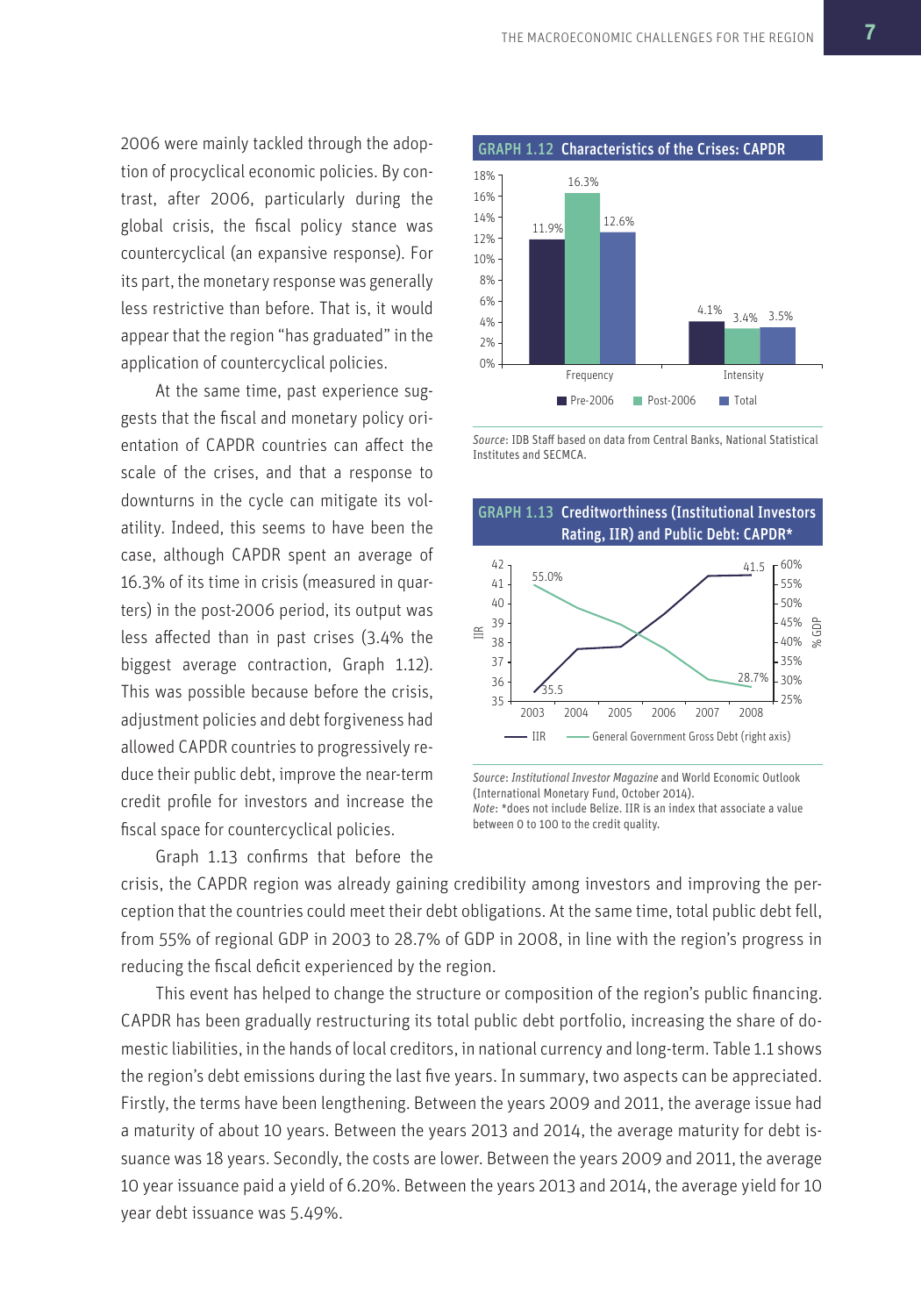| TABLE 1.1 International Bond Issues by Governments in CAPDR* |                   |                 |              |        |  |  |  |  |
|--------------------------------------------------------------|-------------------|-----------------|--------------|--------|--|--|--|--|
| Country                                                      | <b>Issue date</b> | <b>Maturity</b> | Term (years) | Coupon |  |  |  |  |
| Costa Rica                                                   | 11/21/2012        | 1/26/2023       | 10           | 4.25%  |  |  |  |  |
|                                                              | 4/30/2013         | 4/30/2025       | 12           | 4.38%  |  |  |  |  |
|                                                              | 4/30/2013         | 4/30/2043       | 30           | 5.63%  |  |  |  |  |
|                                                              | 4/4/2014          | 4/4/2044        | 30           | 7.00%  |  |  |  |  |
| Dominican Republic                                           | 6/5/2010          | 6/5/2021        | 11           | 7.50%  |  |  |  |  |
|                                                              | 4/18/2013         | 4/18/2024       | 11           | 5.88%  |  |  |  |  |
|                                                              | 10/28/2013        | 1/28/2024       | 10           | 6.60%  |  |  |  |  |
|                                                              | 4/30/2014         | 4/30/2044       | 30           | 7.45%  |  |  |  |  |
| El Salvador                                                  | 1/12/2009         | 1/12/2019       | 10           | 7.38%  |  |  |  |  |
|                                                              | 1/2/2011          | 1/2/2041        | 30           | 7.63%  |  |  |  |  |
|                                                              | 5/12/2012         | 1/30/2025       | 12           | 5.88%  |  |  |  |  |
|                                                              | 9/18/2014         | 1/18/2027       | 12           | 6.38%  |  |  |  |  |
| Guatemala                                                    | 6/6/2012          | 6/6/2022        | 10           | 5.75%  |  |  |  |  |
|                                                              | 2/13/2013         | 2/13/2028       | 15           | 4.88%  |  |  |  |  |
| Honduras                                                     | 3/15/2013         | 3/15/2024       | 11           | 7.50%  |  |  |  |  |
|                                                              | 12/16/2013        | 12/16/2020      | 7            | 8.75%  |  |  |  |  |
| Panama                                                       | 11/23/2009        | 1/30/2020       | 10           | 5.20%  |  |  |  |  |
|                                                              | 6/24/2011         | 6/15/2018       | 7            | 5.00%  |  |  |  |  |
|                                                              | 1/30/2012         | 7/25/2022       | 10           | 5.63%  |  |  |  |  |
|                                                              | 4/29/2013         | 4/29/2053       | 40           | 4.30%  |  |  |  |  |
|                                                              | 9/22/2014         | 9/22/2024       | 10           | 4.00%  |  |  |  |  |

*Source*: Bloomberg (December, 2014).

*Note*: \*Risk rated international debt issues. Does not include Nicaragua, which reported issuance of only short-term domestic Central Bank notes.

This implies that after the crisis, the share of short-term debt has diminished (to represent 9.5% of total public debt in 2014, as can be seen in Graph 1.14).<sup>6</sup> In principle, this suggests a lower average risk for debt refinancing, although the amount of short-term debt remains significant for the region (at around 4.2% of regional GDP). In addition, after a fall provoked by the financial crisis, the public debt profile regained the share that was financed at fixed interest rates (in 2014, this represent 80% of the total), which gives the region a buffer against increases in international interest rates. Finally, the share of debt in national currency increased, reducing the risks of mismatches between the currency composition of debt and the composition of production, which tend to exacerbate the fiscal impacts of an external shock.

<sup>6</sup>Short-term public debt is associated with public sector liabilities, whose maturity is less than or equal to one year (for instance, domestically issued Treasury notes).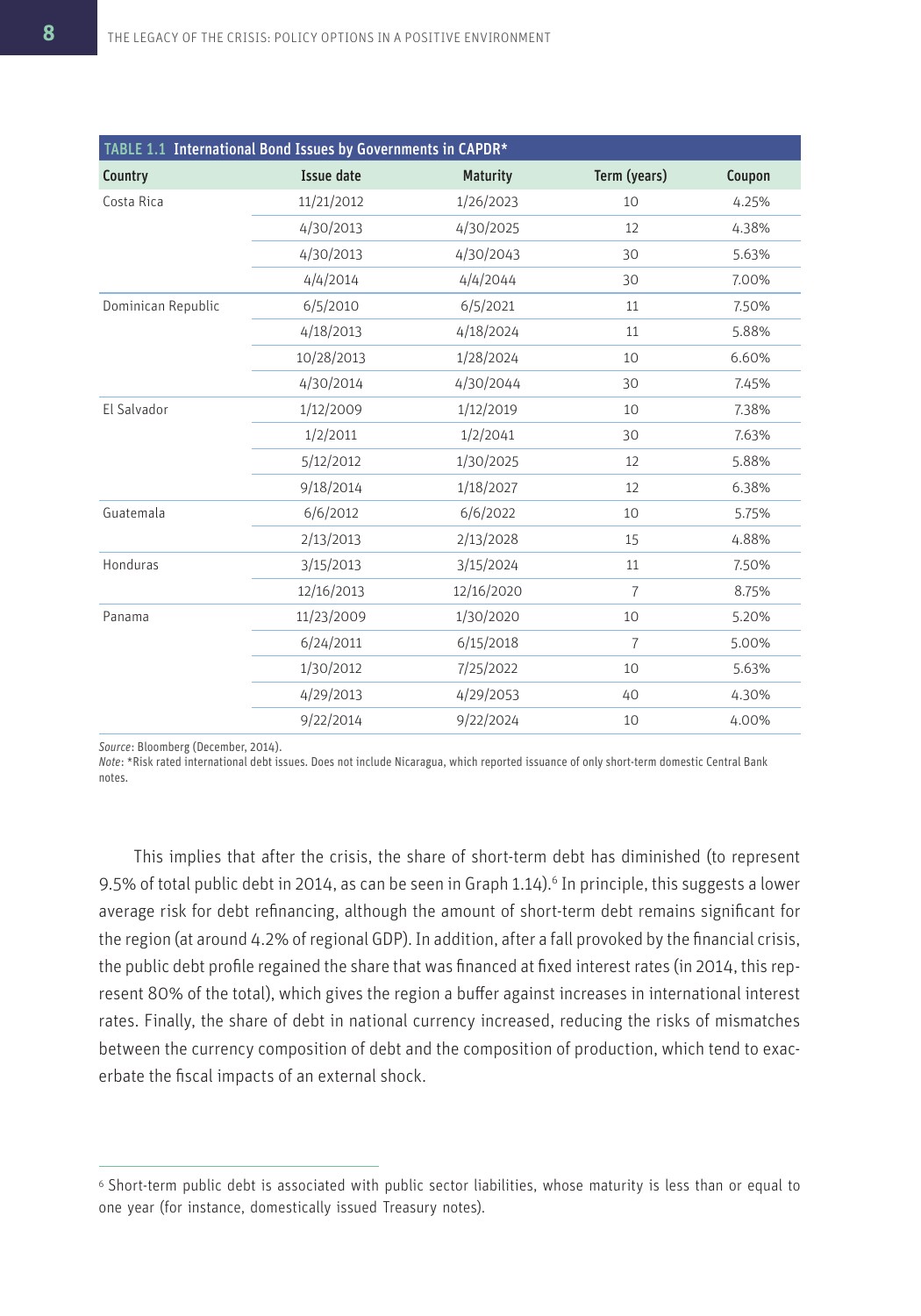

*Source*: Central Banks and National Ministries.

*Note*: \*includes Costa Rica, Honduras, Panama and the Dominican Republic. e=expected.

Therefore, the region built up sufficient credibility before the financial crisis to be able to adopt countercyclical policies. In addition, it took advantage of international financial conditions to improve its debt profile. However, it generated some risks, which are analyzed in detail below.

#### THE RISKS INHERITED FROM THE CRISIS

The fiscal position is one of the main risks inherited from the financial crisis. CAPDR used its fiscal space to mitigate the impacts of the crisis and stimulate economic activity through high-

er spending. Unfortunately, the spending increase was concentrated on current spending, most of which is rigid, making it difficult to bring spending back down. This is reflected in the high fiscal deficits recorded in the years subsequent to the crisis.<sup>7</sup>

Between 2003 and 2007, investors perceived the performance of CAPDR countries as positive, encouraged by the reduction in public debt and the advances in fiscal consolidation processes. But the response by CAPDR to the financial crisis of 2008–09 bore witness to the countries' macroeconomic weaknesses.



*Source*: *Institutional Investor Magazine* and World Economic Outlook (International Monetary Fund, October 2014). *Note*: \*does not include Belize.

<sup>7</sup> See Graph 1.9.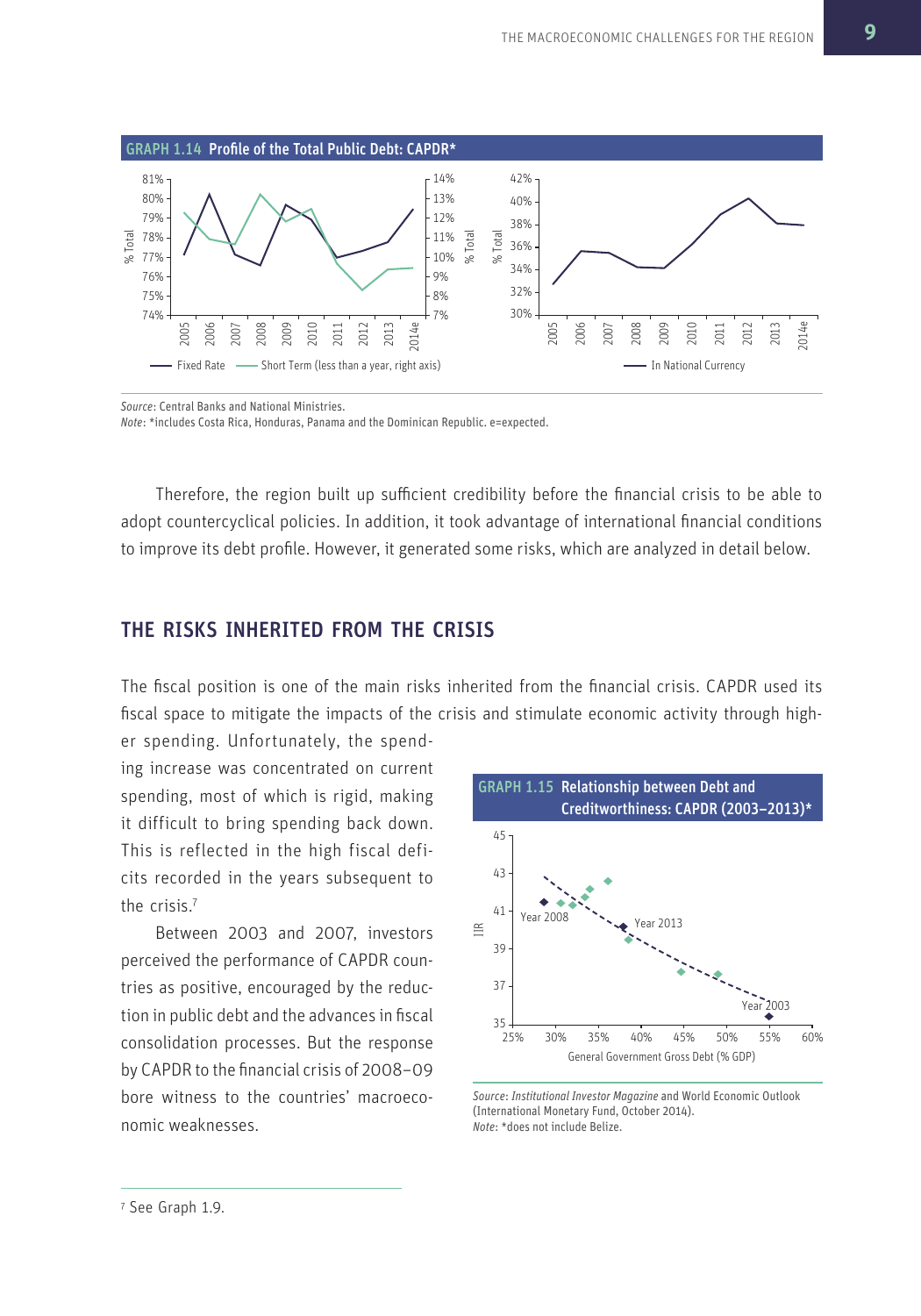Now there has been a deterioration in the region's creditworthiness. Graph 1.15 shows how the public debt in 2013 which was, on average, around 55% of GDP, was associated with a higher perception of risk by investors than the results at 2008, of 28.7%, where the debt reaches its lowest value in the decade. From that moment until 2013, the region increased its liabilities, eroding its fiscal space to respond to economic downturns.

This situation reinforces the need to tackle the fiscal agenda once more. The international context for this task is favorable. Higher growth will allow higher fiscal revenues. Moreover, lower oil prices can improve the fiscal balance. Izquierdo and Manzano (2012) explain that, on average, the previous increase in the oil prices had created an additional fiscal burden of more than 1% of GDP, related to subsidies and reductions in tax rates. The extent to which the fiscal burden can be eased in response to the new lower price levels will depend on the amount by which these subsidies are adjusted and tax revenues restored.

As analyzed in Chapter 2 of this publication, this favorable environment could be used to improve international financial agents' perception of the region. This would give the region more balanced access to international financial markets (between periods of crisis and growth) and facilitate the implementation of more effective countercyclical policies. As this chapter highlights, the fiscal agenda is important in terms of its impact on perceptions, but a broader agenda of institutional reforms, which could be implemented in this favorable phase of the cycle, is also necessary.

Regarding the fiscal agenda, as highlighted by Izquierdo et al. (2013), the countercyclical policy of the region was successful, but the problem was the instrument used. As they stress, much of the increase in spending was in the form of rigid expenditures, such as salaries and transfers, making it difficult to withdraw the fiscal stimulus once the economy had recovered. This points to an agenda focused on reducing subsidies, civil service reform, and improvements in public service efficiency, among other things.

Finally, it is important to restore tax revenues. Although nominal fiscal revenues have recovered by 43.1% since 2010, their growth as a share of GDP has been modest (an increase of just 0.5 percentage points, to a 19.6% of GDP), in spite of the fact that the region implemented reforms which, on average, should have yielded 1.4% of GDP (Izquierdo and Manzano, 2012). Two areas of erosion are identified: firstly, there is the approval of tax reforms to "replace" the end of exemptions given to countries of the region so that fiscal benefits used to boost exports (tax-free zones). As analyzed by Gutiérrez and Manzano (2014), these measures have high fiscal costs with few benefits for development. Secondly, there are deficiencies in tax administration, and solving these is one of the pending tasks for the region.

Similarly, the crisis caused significant changes in the patters of external flows. As was argued by Gutiérrez and Manzano (2014) and can be seen in Graph 1.16, the region went from financing its current account deficit mainly with FDI to a greater dependence on financial portfolio flows. As discussed in Chapter 3, the total external debt of the region increased.

However, not only did external debt increase, but also internal financial flows multiplied. This makes the financial systems of the region more complex and increases the probability of contagion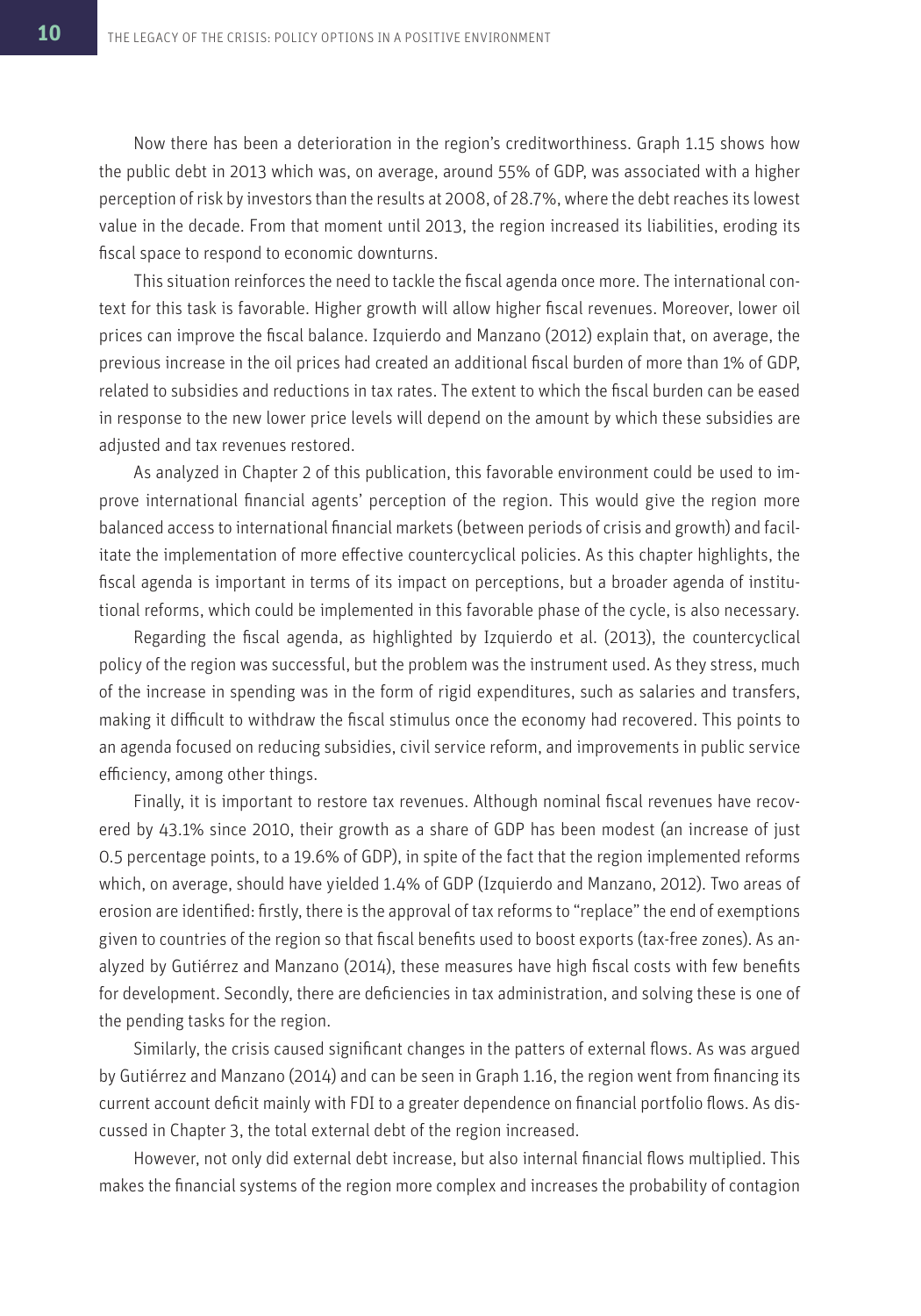

*Source*: World Economic Outlook (International Monetary Fund, October 2014). *Note*: e = expected, p = projected.

between the different actors in the system. As a result, a reversal of external financial flows could have a significant impact on local economies, presenting governments with a dilemma: to allow an economic contraction or create liquidity via fiscal instruments. As analyzed by Izquierdo and Manzano (2012), credit booms in Central America are followed by a drastic reduction in growth rates; therefore, the pressure to look to fiscal remedies to mitigate the crisis.

In this regard, Izquierdo and Manzano (2012) argue that after the global financial crisis, the focus of debate has shifted towards the inclusion of an additional dynamic component in the design of financial regulation. Dynamic provisioning schemes require banks to build a provisional fund (additional to the static component) during the "good times" in anticipation of losses on unpaid loans that materialize during "bad times". Beyond this, Chapter 3 presents a series of policy options to reduce the costs of a potential international financial shock in the new international financial environment.

The region is at a propitious moment, in which it needs to recognize its strengths, threats and risks and be able to respond accordingly. In general, the environment is positive, as shown in Chapter 4. A scenario of higher growth in the United States and lower oil prices could have a significant positive impact on the region's growth. However, the financial picture is uncertain and interest rates are likely to increase. This would negatively affect the growth gains derived from low oil prices and recovery in the United States. It is necessary to take advantage of this particular window of opportunity, not seen in the region on a long time. The region need to pay attention to this context to improve the conditions for fiscal and external support, rethink the incentives used to attract capital and move ahead with sustainable growth strategies where prevail a greater fiscal, monetary and financial coordination.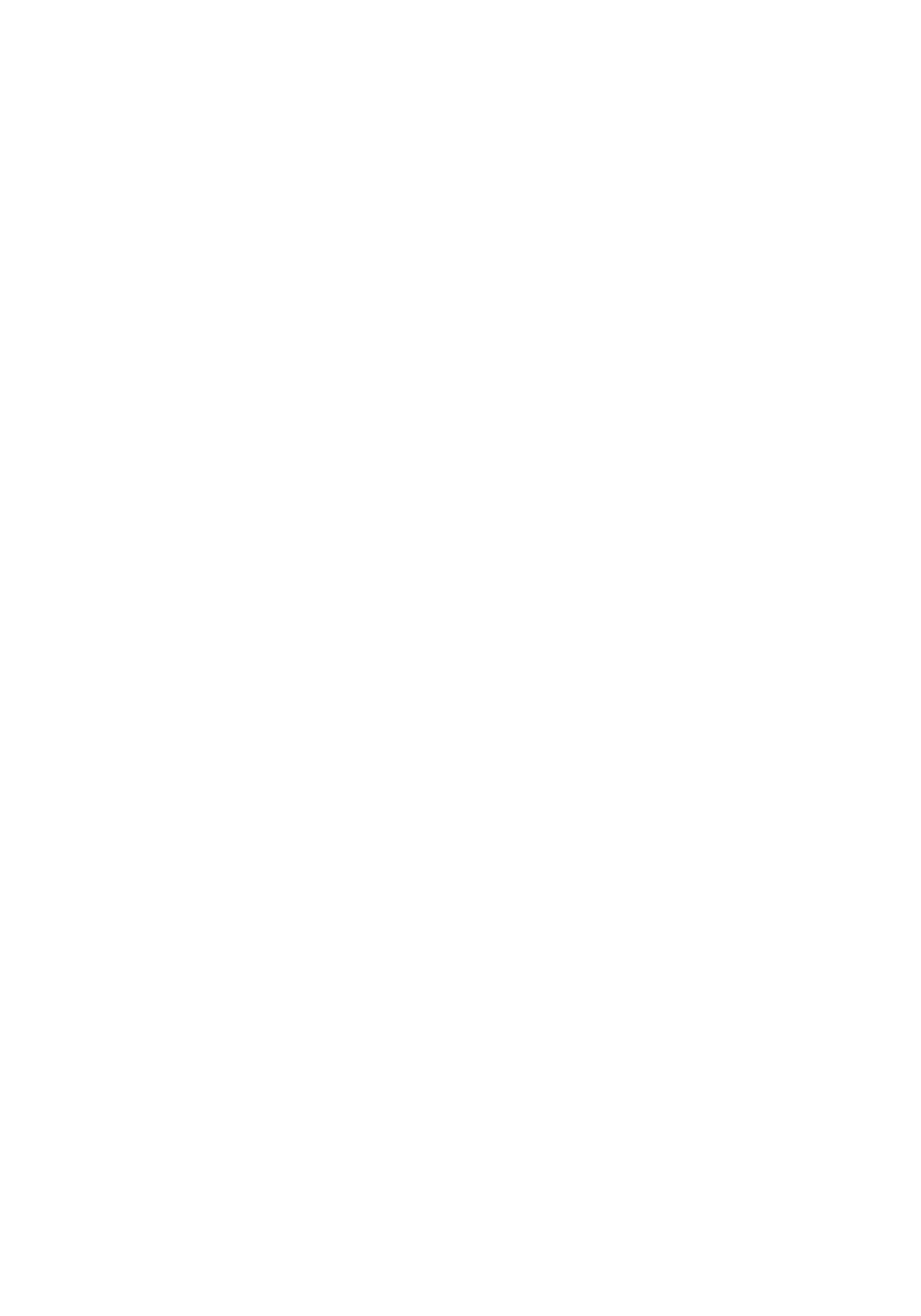# DEBT AND CREDIT QUALITY II

and create some fiscal consolidation, which enabled them to reduce their levels of public debt<br>and create some fiscal room for maneuver. This allowed the authorities to carry out an expansionary<br>dependence to carry out an uring the years prior to the international financial crisis (2008–09), the countries of Central America, Panama and Dominican Republic (from here on, CAPDR or the region) conducted processes of fiscal consolidation, which enabled them to reduce their levels of public debt fiscal policy to mitigate the effects of the financial crisis. As the CAPDR Macroeconomic Report 2013 of the Inter-American Development Bank (IDB) set out, the increase in spending in response to the crisis was biased toward rigid current spending in the majority of countries of the region. This dynamic, combined with a reduction in tax revenues, produced persistent fiscal deficits from 2009 onwards, and, consequently, significant growth in public debt.

The continuous growth in debt, without clear signs of fiscal consolidation, and given the lack of reforms to rebuild fiscal space to withstand future crises, has caused investors to increase their perception of risk in the region. This dynamic could raise financing costs and limit access to the international resources needed to resolve the social and productive investment gaps the region faces.

This chapter analyzes the relationship between debt levels and credit ratings of the region and identifies the factors which affect this relationship. Recommendations and policy guidelines based on this analysis are presented for the region.

#### WHAT DETERMINES INVESTORS' VIEW?

Traditionally, it has been thought that lower levels of indebtedness in an economy are related to a better risk rating in financial markets, as less debt is associated with greater public sector capacity to meet obligations. However, different studies have found that this negative relationship is not always true, and instead it depends on a large number of factors. For instance, studies based on the debt intolerance<sup>1</sup> approach find that the ability of a government to manage

<sup>1</sup> Developed initially by Reinhart *et al*. (2003) and recently revised by Bannister *et al*. (2011).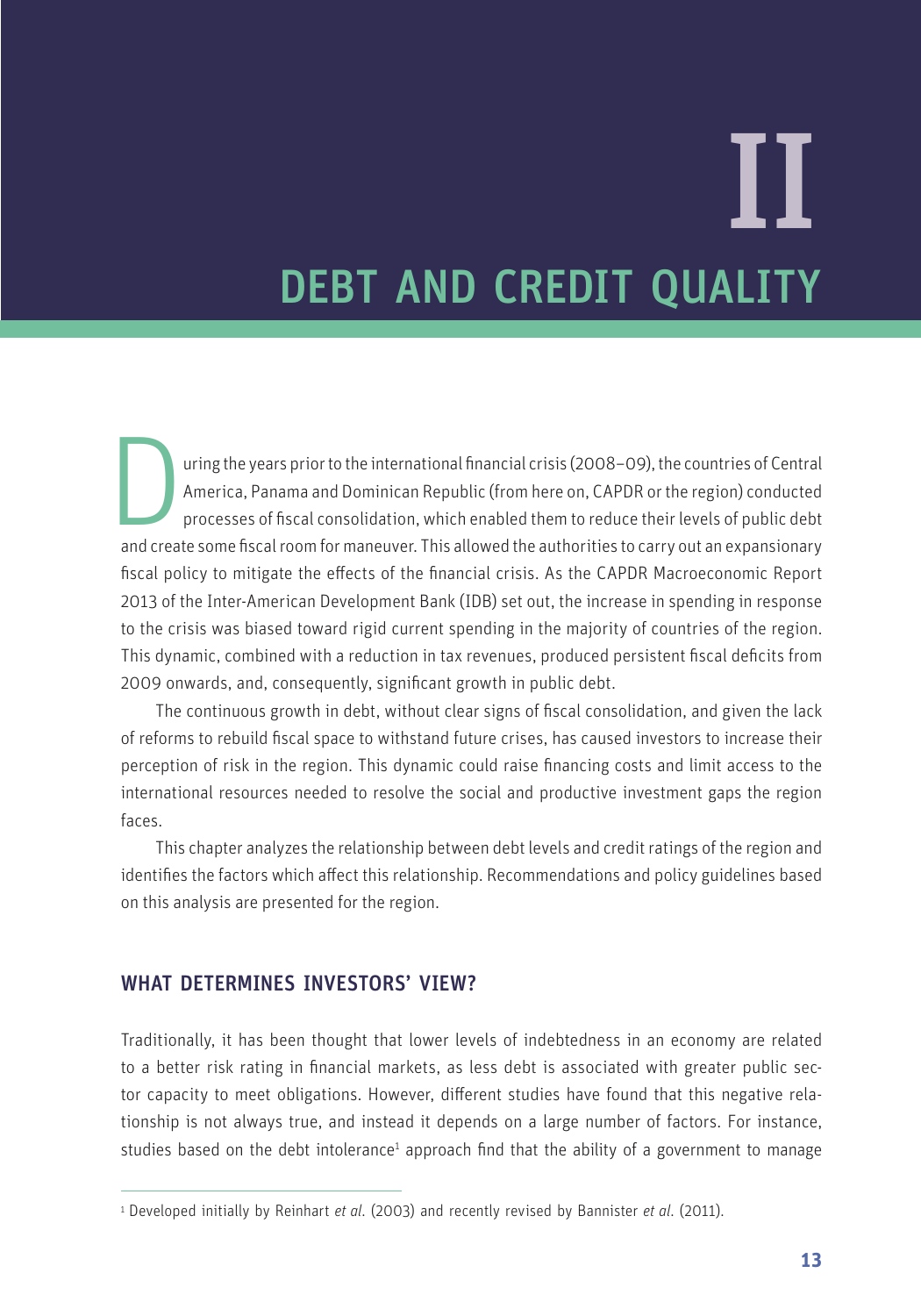a given level of public debt (or its *debt tolerance*) is explained by differences in the economy's structural variables, such as per capita income and credit and inflation history. This analytical framework seeks to clarify why economies such as Japan enjoy lower financing costs despite having a debt-to-gdp ratio in excess of 200%, while others, with a much lower debt burden, have to pay higher interest rates.

In this chapter the Institutional Investor Rating  $(IIR)^2$  is used as a proxy for credit quality, given that it has a high correlation with the risk ratings published by ratings agencies such as



*Source*: IDB staff based on debt data for each country and *Institutional Investor Magazine.*

Moody's (see Graph 2.1). Examining the relationship between the IIR and the stock of debt for a sample of 104 countries between 1989 and 2013, it can be seen that the relationship between these variables is not uniform (see Graph 2.2).

Which are the characteristics, beyond the level of debt, that explain the differences in the credit perception? To answer this question, the sample is first divided into groups (or clusters) based on debt levels and credit ratings. At the same time other variables, such as institutional strength,<sup>3</sup>



*Source*: IDB staff based on Moody's and *Institutional Investor Magazine.*

3 Measured by the control of corruption index from the World Bank's Governance Indicators.

<sup>2</sup>The IIR is an index constructed by *Institutional Investor Magazine* from semi-annual surveys of economists and sovereign risk analysts from different institutions that assign a score of between 1 and 100 per country in accordance with the perceived probability of cessation of payments. The valuations are weighted according to their participating institution's global exposure.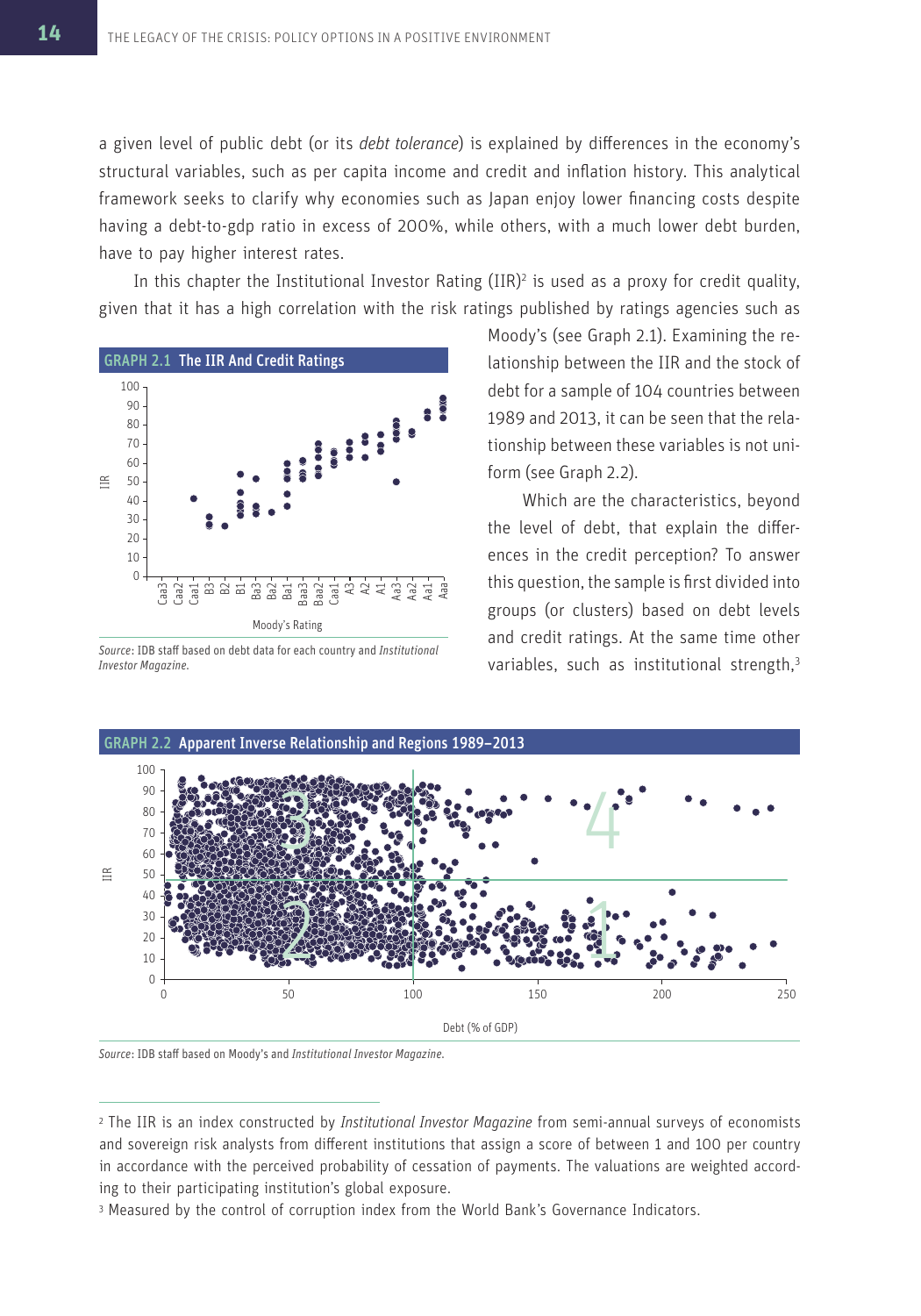productive structure,<sup>4</sup> income,<sup>5</sup> financial development, as well as their history of inflation and bankruptcy, are examined to approximate economic fundamentals in various dimensions.

Four groups are formed based on the available statistical information. These implicitly respond not just to disparities in debt and credit quality, but also to measurements of economic fundamentals in each country. Graph 2.3 shows clusters identified for the five year period of 2009–2013 and Table 2.1 presents the basic statistics of each group:<sup>6</sup>



*Source*: IDB staff based on debt data from each country and from *Institutional Investor Magazine.*

- i. Countries with high levels of debt as a percentage of GDP (between 40% and 80%) and low credit rankings. Egypt, Vietnam, Nicaragua and Belize<sup>7</sup> are countries belonging to this group.
- ii. Countries with average credit ratings and lower levels of debt (averaging 24% of GDP). Paraguay, Bulgaria, Costa Rica, Honduras, El Salvador, Guatemala and Dominican Republic would belong to this group.
- iii. Countries with high credit ratings and low levels of debt (32% of GDP, on average). Emerging economies such as Mexico, Colombia, Chile and Panama would belong to this group.
- iv. Countries with solid economic fundamentals (low levels of inflation, good credit history and high per capita income) with a good credit rating but with high levels of debt (equivalent to 84% of GDP, on average). The United States and Japan would belong to this group.

Table 2.2 illustrates the relative difference between groups and clusters in terms of some economic fundamentals. Comparing Clusters 1 and 2, we find that both have a similar perception of credit quality, in spite of the fact that the second group has significantly lower debt levels than the first. Analyzing the structural characteristics, it can be observed that the higher level of debt

<sup>4</sup>Quantified by the industrial complexity index from the Atlas of Industrial Complexity constructed by the John F. Kennedy School at Harvard. The index extrapolates the value added of exports to a measure of industrial complexity for the country.

<sup>5</sup>Approximated by per capita Gross Domestic Product.

<sup>6</sup>To create these groups a type of k-means clustering was used.

<sup>7</sup> The subsequent analysis does not include Belize, given that its IIR data is available only for 2012 and 2013.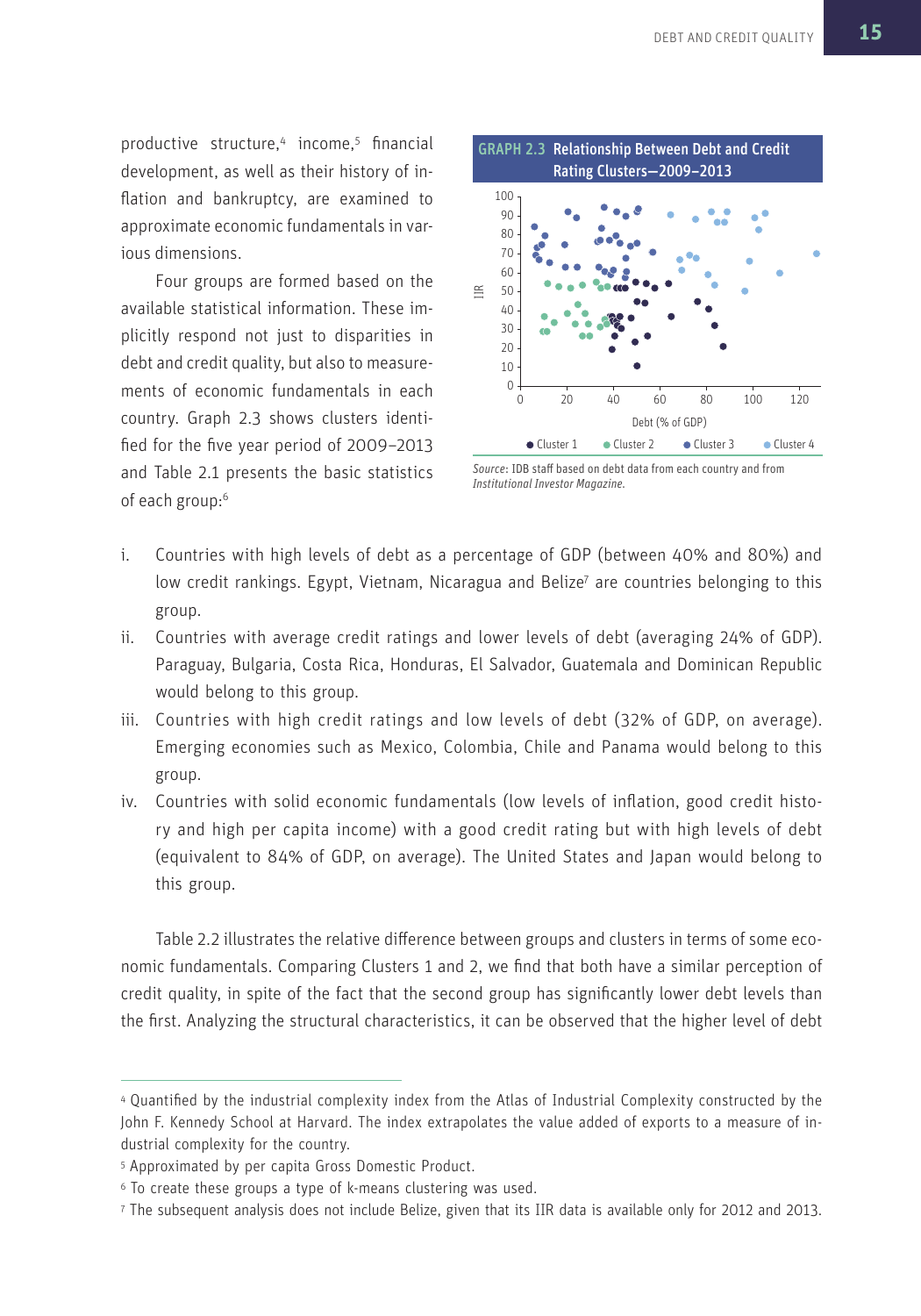| <b>TABLE 2.1 Statistical Summary</b> (Averages in % of GDP, Except Where Otherwise Indicated) <sup>a</sup> |           |                      |           |           |  |  |  |
|------------------------------------------------------------------------------------------------------------|-----------|----------------------|-----------|-----------|--|--|--|
| <b>Indicator</b>                                                                                           | Cluster 1 | Cluster <sub>2</sub> | Cluster 3 | Cluster 4 |  |  |  |
| IIR <sup>b</sup>                                                                                           | 36.9      | 40.0                 | 74.3      | 76.7      |  |  |  |
| Debt                                                                                                       | 49.4      | 23.9                 | 32.1      | 83.8      |  |  |  |
| Balance Currente Account                                                                                   | $-4.6$    | $-1.7$               | 3.8       | $-0.3$    |  |  |  |
| Tax Burden                                                                                                 | 30.0      | 25.0                 | 34.5      | 40.1      |  |  |  |
| Complexity                                                                                                 | $-0.3$    | $-0.6$               | 0.7       | 1.0       |  |  |  |
| Depth                                                                                                      | 47.8      | 37.5                 | 75.8      | 191.9     |  |  |  |
| Integration                                                                                                | $-44.9$   | $-30.3$              | 21.3      | $-26.4$   |  |  |  |
| Control of Corruption <sup>b</sup>                                                                         | $-0.5$    | $-0.6$               | 0.7       | 1.2       |  |  |  |

*Source*: IDB staff with data from *Institutional Investor Magazine* and the International Monetary Fund (2014). *Note*:

a "Tails" were eliminated in each indicator (per cluster) to avoid outliers' effects.

b Index

in group 1 (relative to group 2) seems to be offset by greater financial depth and a more complex productive structure. On the other hand, the institutional strength of both clusters seems similar.

The countries of Cluster 3 exhibit credit valuations above those of group 2, despite having higher public indebtedness. This greater capacity to tolerate debt is associated with greater institutional strength, measured by control of corruption, rule of law, accountability, safety, and transparency. Group 3 also has a more diversified productive structure.



*Source*: IDB staff.

\* Low correspond to a statistical significance between 10% and 15%, Medium between 5% and 9.9%; and High between 0% and 4.9%.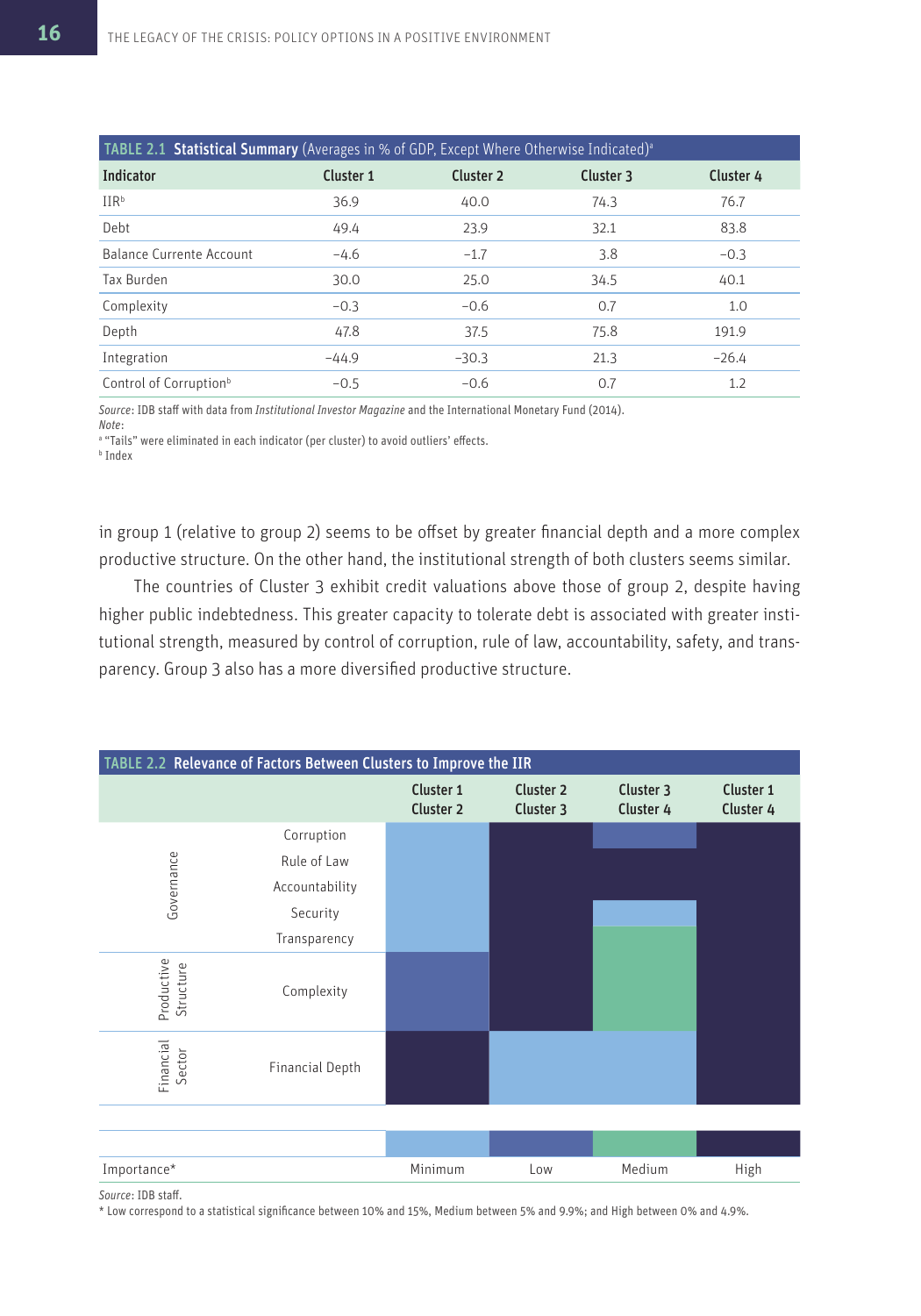Finally, comparing groups 3 and 4, the importance of structural factors in the perception of credit quality can be seen. Both groups have similar credit rankings despite the higher average levels of debt of group 4 (32.1% and 83.8% of GDP, respectively). This suggests that investors appear to be incorporating in their valuation of credit quality greater institutional strength, higher GDP per capita, and a more diversified productive structure of the countries in group 4.

#### BUT YOU DON'T LIVE ON DEBT ALONE…

The documented differences suggest that the debt level is one of many factors, which determines creditworthiness and its impact varies between different groups of countries. We, therefore, conjecture that economic fundamentals have a different impact on risk perception, in accordance with the group to which the country belongs, which might ease pressure on the debt adjustment necessary to improve creditworthiness. Consequently, there are two types of approaches countries could focus on to improve credit quality. On one hand, there are a set of actions which could be carried out in the short-run to move within a particular group or cluster. On the other, there are actions which in the medium-term may enable a country to move to a group with better credit perception.

In this section, we present estimations for each cluster with the aim of quantifying potential differentiated effects of the debt levels and economic fundamentals on creditworthiness. This builds on the model proposed by Bannister *et al*. (2011) by including variables that represent economic fundamentals.<sup>8</sup>

In general terms, we find the existence of an inverse relationship between debt and creditworthiness. The results also suggest that the observed distinctions between clusters are reflected in the way in which adjustments in the debt have differentiated effects on creditworthiness. Such differences are supported by results which confirm how other characteristics of the economy—namely control of corruption, depth of the financial system or the complexity of the productive structure maintain a positive relationship with the IIR.

In addition, the estimations confirm the existence of differentiated degrees (by cluster) of sensitivity between creditworthiness and the level of public indebtedness, with the following conclusions derived from the analysis (see Table 2.1 and Graphs 2.4–2.7):

• For the countries in Cluster 1, it is found that each reduction in debt equivalent to 1% of GDP produces, on average, an increase of 0.5% in the creditworthiness index ( $IIR$ ).<sup>9</sup>

<sup>8</sup> See Annex 1 for greater detail on the methodology.

<sup>9</sup>It is important to take into account that the impacts reported here are calculated for the average country in each cluster. In accordance with the model employed, the impact depends on the stock of debt specific to each country. Therefore, the heterogeneity in each group produces varying effects. For example, in the case of cluster 1, the impact of a debt adjustment of 1% of GDP on the IIR varies by between 0.4% and 1.1%.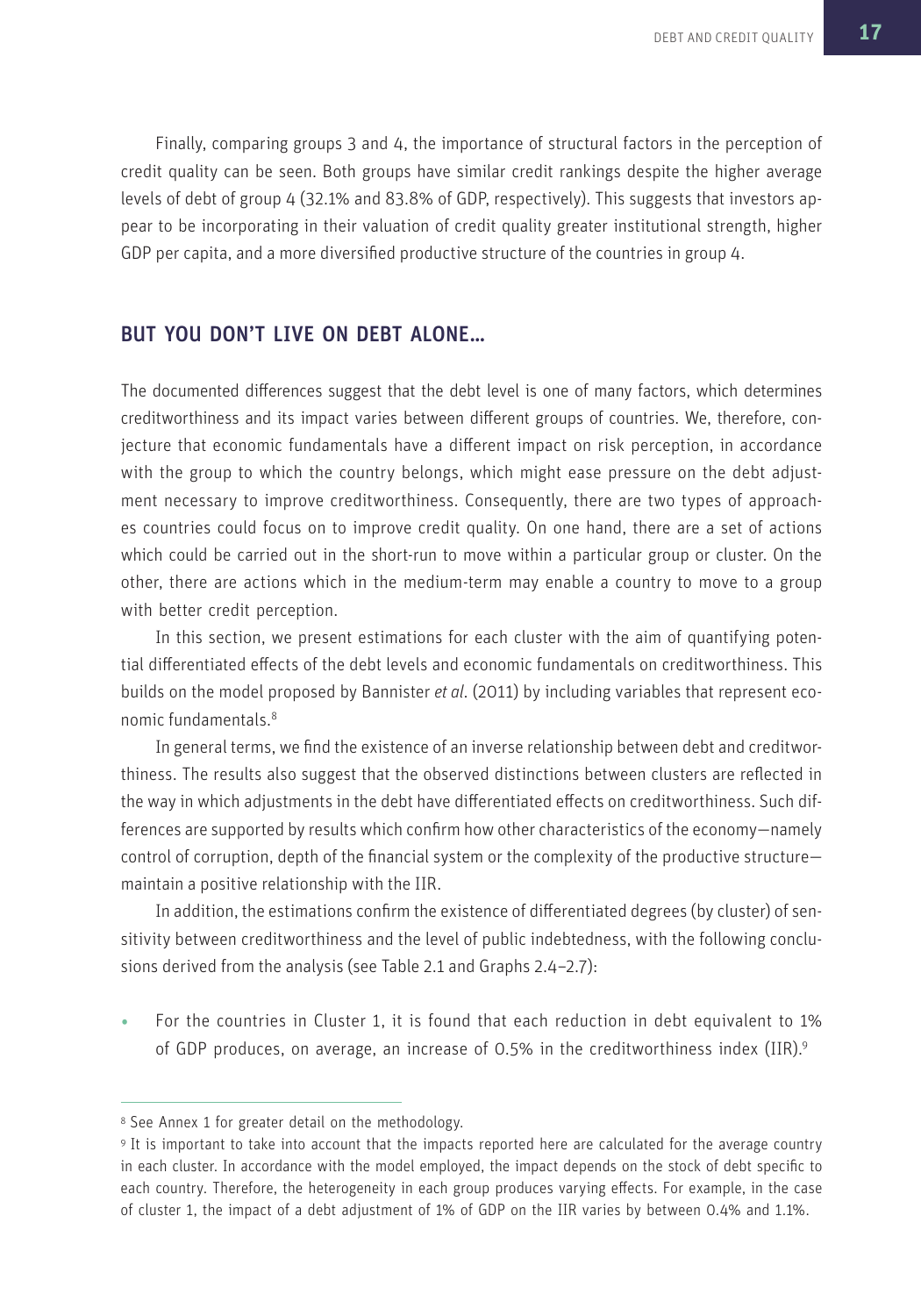

*Source*: IDB staff.



*Source*: IDB staff.



- For the countries in Cluster 2, the sensitivity of the IIR to changes in the level of indebtedness is similar. In this group, debt cuts of 1% of GDP improve creditworthiness by 0.6%.
- In Cluster 3 countries, the creditworthiness index rises, on average, by 0.4% when debt is adjusted by 1% of GDP. This suggests that, compared to previous cases, the relative importance of other factors, such as institutional quality and the development of the financial system, is greater.
- Finally, in Cluster 4, the estimations show that the sensitivity of the IIR to changes in the debt is even smaller: for each point of GDP adjustment in debt, the IIR increases by 0.1%.

It is important to evaluate how easy it is for a country to move from one cluster to another, given that the estimations above reveal that there are groups that would have a higher tolerance of debt, which could diminish the costs of rising indebtedness. Using the transition matrix (Table 2.3), $10$  the following observations are made:

• Clusters 1 and 2: as seen in Table 2.1, countries in Cluster 1 and 2 are not, on average, very different in their structural indicators. Indeed, it can be observed that the countries of cluster 1 have a higher tax burden, as well as slightly better control of corruption. However, the greater difference between both clusters is observed in

<sup>10</sup> Five-yearly observations are used to historically evaluate in which cluster a country is found in one period, compared to the cluster in which it was found in an earlier period.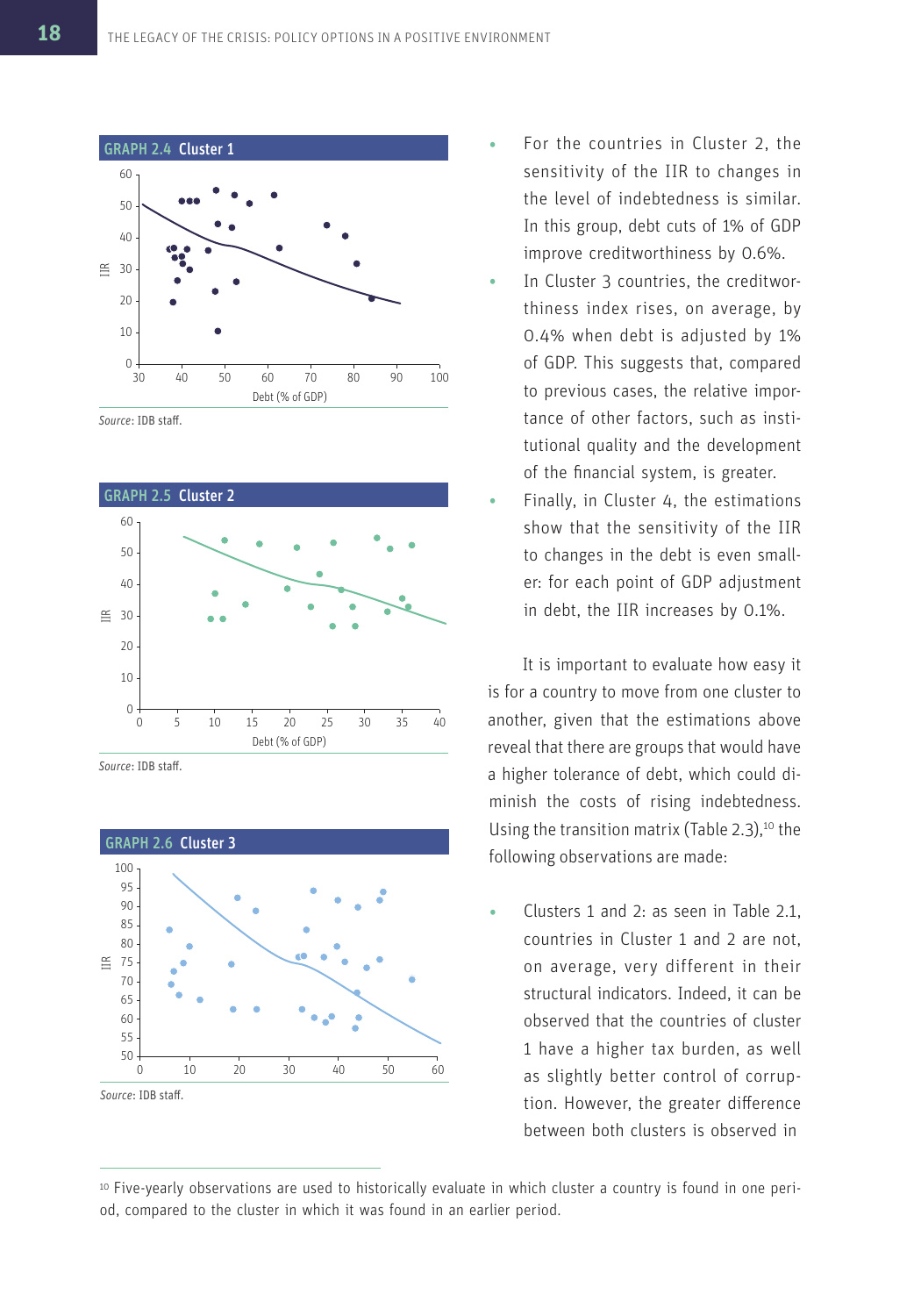|                              |   | <b>TABLE 2.3 Probability of Cluster Change</b> |        |        |        |  |  |
|------------------------------|---|------------------------------------------------|--------|--------|--------|--|--|
|                              |   | <b>Cluster in Next Period</b>                  |        |        |        |  |  |
|                              |   |                                                |        |        | 4      |  |  |
|                              |   | 73.80%                                         | 15.70% | 7.90%  | 2.60%  |  |  |
| Cluster in<br>Current Period |   | 22.20%                                         | 65.30% | 12.50% | 0.00%  |  |  |
|                              |   | 5.30%                                          | 2.10%  | 81.00% | 11.60% |  |  |
|                              | 4 | 3.40%                                          | 0.00%  | 18.60% | 78.00% |  |  |

*Source*: IDB staff.

debt levels. In this regard, the average country of Cluster 2 has 50% less debt than the average in Cluster 1. Given that this is the only important difference between the variables in the exercise, the average country of Cluster 1 could gain access to cluster 2 and improve its credit rating by adjusting its debt. $11$  Indeed, given that changes in fiscal indicators could be seen as short-term ones compared to the other variables considered here, the transition between cluster 1 and



*Source*: IDB staff.

2 is more common than the majority of other transitions between clusters (see Table 2.3).

- Clusters 2 and 3: transition between Cluster 2 and Cluster 3 is more costly and takes longer, because structural changes have direct results in the medium or long term. To move between Clusters 2 and 3, fiscal changes would not seem to be sufficient by themselves. To achieve the objective it would also be necessary to carry out a series of important adjustments in the level of integration, productive structure or control of corruption, or in all the indicators at the same time.<sup>12</sup>
- Clusters 3 and 4: for the transition between clusters 3 and 4, a similar pattern can be observed to that in clusters 1 and 2. For example, a transition from Cluster 3 to Cluster 4 is more probable (11.6%) than one from Cluster 3 to 2 (2.1%). This is because the average country in Cluster 3 has a series of solid structural indicators and debt tolerance is greater than in Cluster 2. Indeed, given that the average country in Cluster 4 has a debt of 84% of GDP, it would be possible to cross from cluster 3 to 4 with a near tripling of

<sup>11</sup>This does not imply that improvement in the structural indicators would not help to make the transition more rapid.

<sup>12</sup>Later in this chapter it will be seen that this is precisely the case of successful countries of the region in the last two decades.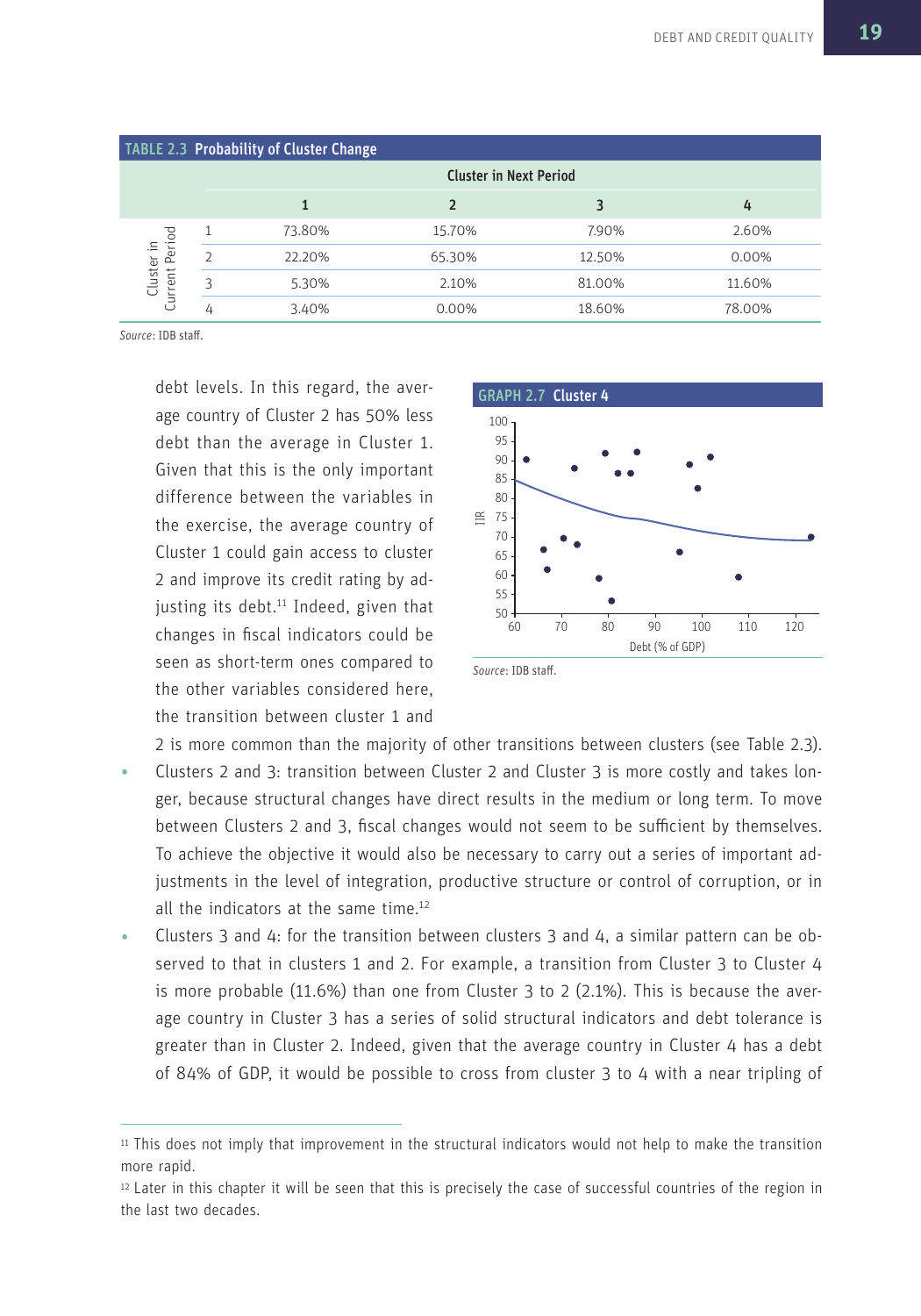debt. This implies that once Cluster 3 is reached, structural variables become fundamental when the time comes for "graduation" to Cluster  $4.13$ 

It should be stressed that implementing policies aimed at improving economic fundamentals usually takes time, although there can be short-term benefits. For example, long processes of political dialogue are often needed to shape reforms and the subsequent institutional adjustments for their implementation. However, although implementation can take time, the legal formulation of these reforms can yield short-term benefits, since it might create positive expectations on future economic performance.

The next section explores the different options that the authorities in CAPDR might want to consider, including structural measures that could have positive effects on investors' credit perception. Debt adjustment policies combined with policies geared toward strengthening structural areas of the economy are examined.

#### PENDING TASKS FOR CAPDR

Among the policy instruments that a country has to improve its creditworthiness, we find the possibility of changing its debt level and/or adjusting its economic fundamentals. In the previous section, we pointed out that reducing debt in the short term could create the necessary fiscal space to mitigate the adverse effects of a crisis and improve credit quality, while improving the country's economic fundamentals would have longer-term effects. Therefore, the availability of these two mechanisms to improve creditworthiness presents an interesting dilemma when choosing which combination of measures would be most appropriate. To understand the magnitude of the challenges among CAPDR countries and the possible approaches that might be used to confront them, the analysis that follows presents a quantitative assessment of the impact of different policies on credit perceptions.

On the basis of the results obtained from the estimations, two policy scenarios are evaluated. In the first, the only instrument of adjustment is the debt, while no other economic fundamentals are altered. The second scenario involves a combination of policy measures, including debt adjustments and measures aimed at improving fundamentals. In both scenarios, the immediate impact on creditworthiness before debt adjustments is quantified.

For Cluster 2 countries, such as Honduras, Costa Rica, Dominican Republic, El Salvador, and Guatemala, implementing policies focused on debt reduction, in conjunction with improving economic fundamentals, would yield important benefits (see Graph 2.8). In the first scenario, in which there is no structural improvement in the economy, lowering the debt by 1% of GDP, would lead to

<sup>&</sup>lt;sup>13</sup> This does not imply that a deficient handling of the fiscal accounts cannot take a country from cluster 3 to 2.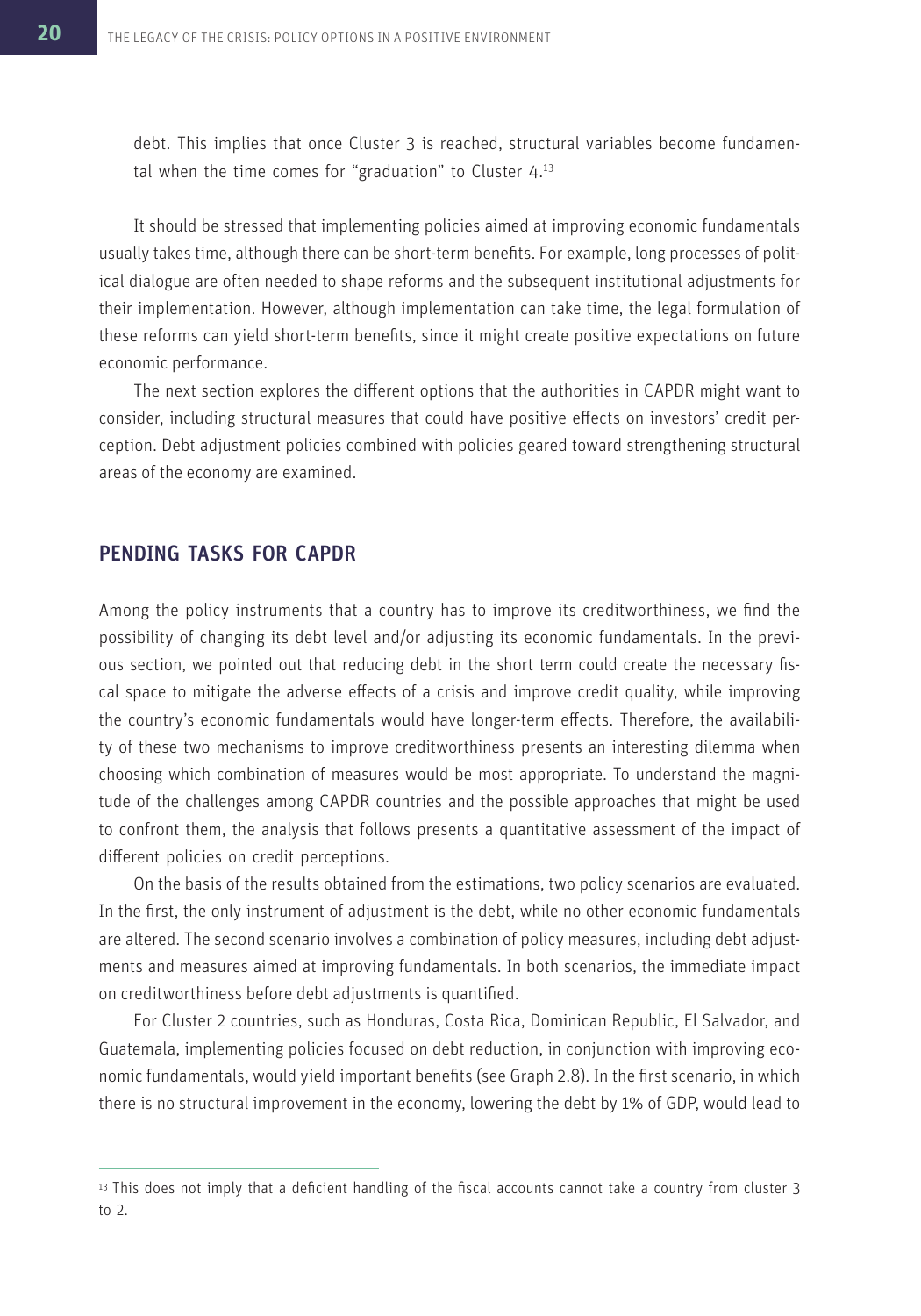

*Source*: IDB staff based on *Institutional Investor Magazine* and from the International Monetary Fund (2014). a Owing to the lack of data for the IIR index in recent years, the Belize data is only for 2013.

an improvement in the creditworthiness index of 0.5%. If, on the other hand, this fiscal adjustment is accompanied by actions that improve economic fundamentals (for example where these economies climb up by one position in the ranking of each one of the structural variables),<sup>14</sup> the effect on the IIR almost triples (1.4%).<sup>15</sup> It is worth highlighting that for this group of countries, improving control of corruption would yield the highest benefits. Thus, implementing measures in the countries in the region that would improve this indicator<sup>16</sup> to the Latin American average could yield an increase of 17.5% in the IIR for each 1% of GDP decline in debt.

In the particular case of Nicaragua, a country which lies in Cluster 1, under scenario 1 creditworthiness would improve by 1.1% for each 1% of GDP adjustment in debt. This change has a higher yield than that for the other countries in the region, which belong to Cluster 2. In addition, the impact on the IIR of accompanying the fiscal adjustment with improvements in structural factors such as the indicator of financial sector depth or industrial complexity of exports (so that the country climbs by one position in the ranking for each indicator<sup>17</sup>) is  $1.6\%$ <sup>18</sup>

It is important to note that Nicaragua has substantially reduced its debt levels in recent years with the help of Debt Forgiveness as a part of the Heavily Indebted Poor Countries (HIPC) Initiative, and structural reforms such as the Fiscal Equity Law (2009) and Tax Harmonization Law (2012) as well as the elimination of exemptions to VAT for some goods consumed by high income households

<sup>&</sup>lt;sup>14</sup> This change assumes that the value of the indices for the other countries remains unchanged.

<sup>&</sup>lt;sup>15</sup> It is important to remember that the adjustment would have to be carried out in a period of five years.

<sup>&</sup>lt;sup>16</sup> In this exercise Costa Rica is excluded given that it is above the Latin American average for control of corruption.

<sup>17</sup> Maintaining the value of the indicators for other countries.

<sup>18</sup> The gains from structural reforms are lower in the cluster to which Nicaragua belongs to than for the cluster to which the majority of CAPDR countries belong to.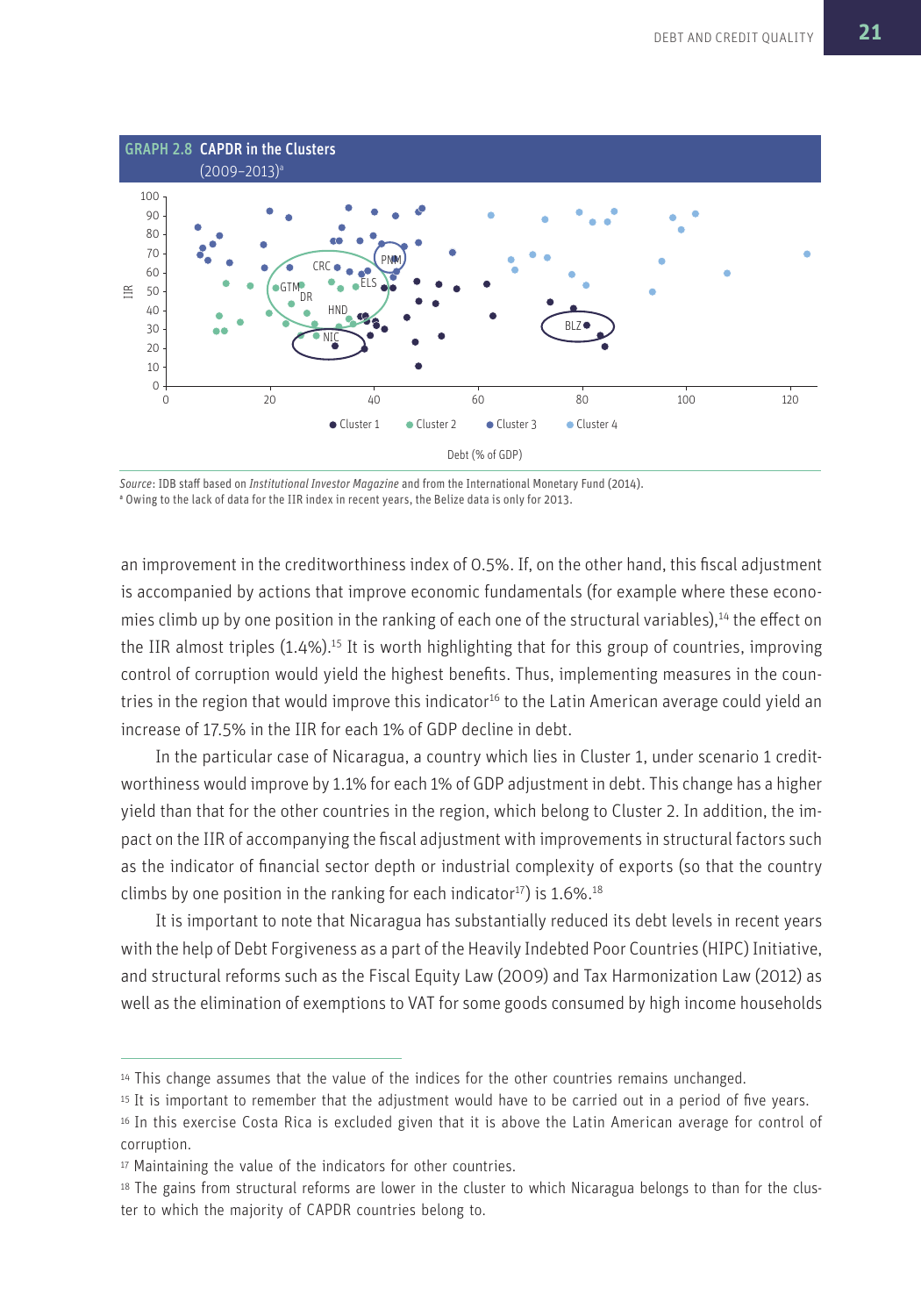and changes in personal income tax (2012). By continuing with this pace of reforms and fiscal discipline,<sup>19</sup> it might be expected that in the near future the country will cross the line to Cluster 2 of the classification, alongside the rest of its CAPDR peers.

In Panama's case, besides the positive effects which debt reduction entails, improvements in transparency and rule of law would contribute to raising the country's credit rating. Panama is the only CAPDR country in Cluster 3, with a low level of debt and high (investment grade) credit rating and, unlike the rest of the countries of the region, it has a deep financial system. Yet it shares some of their deficiencies, such as a low level of industrial complexity and weak institutional indicators. The country should press ahead with reforms to preserve its privileged position and be able to draw closer to the countries of Cluster 4. Bad public debt management or a deterioration in economic fundamentals could lead to scenarios in which a fall from investment grade could happen. Therefore, in the absence of improvements in fundamentals, an increase in debt of 1% of GDP would be reflected in a worsening of creditworthiness by 0.4%. If in addition there is a retreat in fundamentals (equivalent to a fall of one position in the ranking of each variable used here),<sup>20</sup> the negative impact on creditworthiness would be of 0.6%.

Evaluating the results for the CAPDR countries, it is clear that setting guidelines for short- and long-term actions would benefit the region. While in the short term reductions in public debt would improve creditworthiness, the creation of a medium and long-term agenda to improve fundamentals would translate into higher credit ratings, which would be reflected in a transition, for example, from Cluster 2 to Cluster 3. In summary, better fundamentals would allow access to financing at lower rates. In the future, besides counting on debt reduction as a policy instrument, the CAPDR agenda ought to be capable of identifying which medium and long-term structural measures would offer the highest returns.

Although the region has achieved major advances in recent years (see Box 2.1), there is still plenty of room for improvement, particularly in terms of institutional capacity.<sup>21</sup> For example, as Graph 2.9 shows all the countries of the region, with the exception of Costa Rica, are at least 44 positions below the typical Cluster 3 country (a total of 210 countries)<sup>22</sup> in terms of the control of corruption. The region's score in the index that approximates a country's control of corruption could be improved with measures aimed at eliminating payments irregularities for imports, exports or contracts that require any type of government authority as an intermediary. In addition, improving the use of public resources and the quality of auditing would raise the transparency indices.

Strengthening accountability is another area in which the majority of these countries have room for institutional improvements. Four of the five countries of Cluster 2 lie at least 24 positions below the median of Cluster 3 (see Graph 2.10). Strengthening performance on this indicator

<sup>19</sup>In particular, it is necessary to implement reforms aimed at reducing the vulnerability to external factors and to complete the debt relief program.

<sup>20</sup> Keeping the value of the indicators for all other countries.

<sup>21</sup> Annex I presents a box which reflects the position of CAPDR in each element of institutional strength covered in this chapter.

<sup>22</sup> Costa Rica is in a similar position to that of Cluster 3 countries for the control of corruption indicator.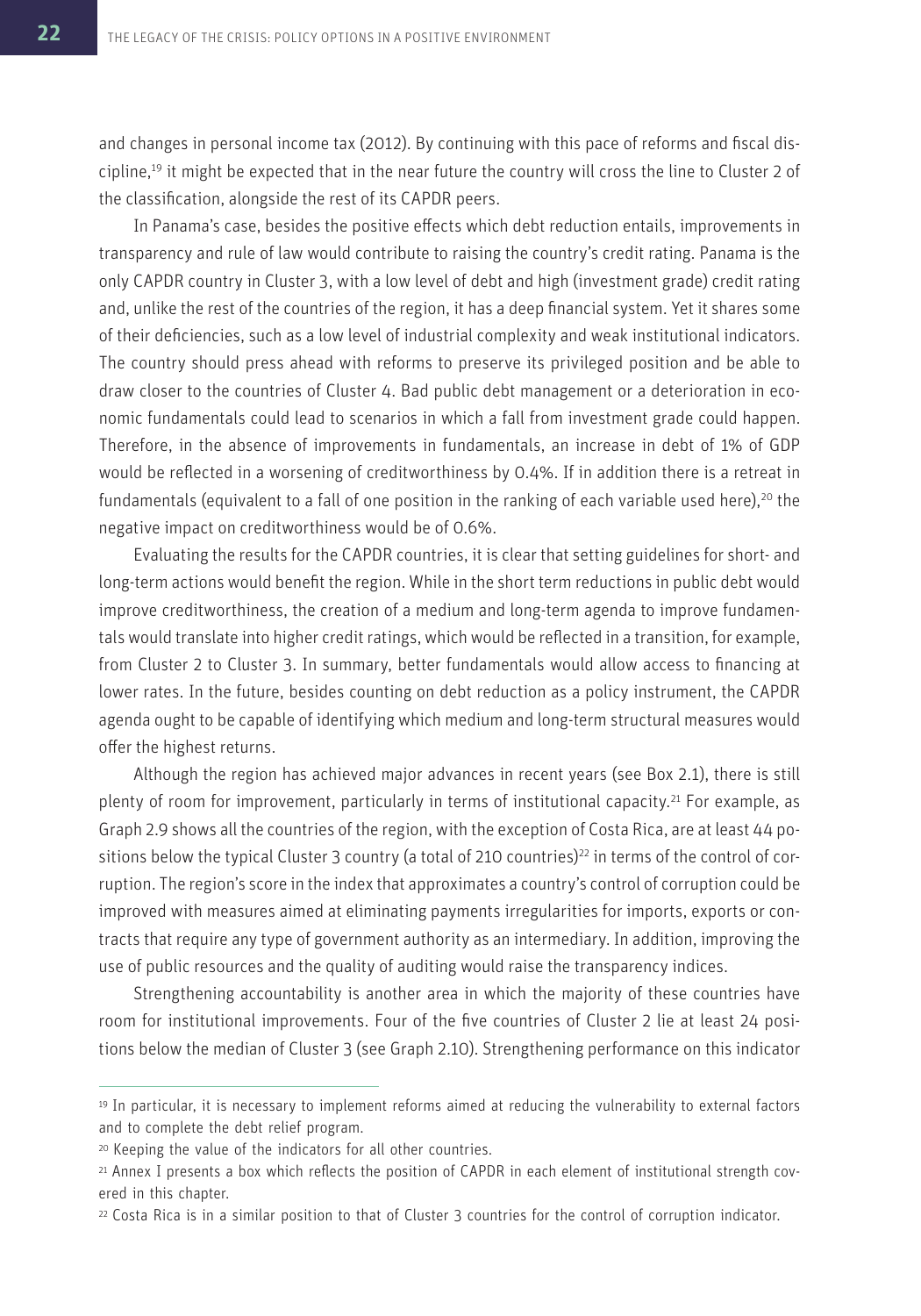#### **BOX 2.1** HISTORY OF REFORMS IN CAPDR AND THE CASE OF PANAMA

During the past 25 years, CAPDR governments carried out several reforms with the objective of improving their economic and institutional indicators that enhanced their IIR. Reforms have involved different areas of the economy such as the financial, fiscal and international trade sectors. During this period, fiscal reforms were high on the agenda in El Salvador, Guatemala, Dominican Republic, Honduras, Nicaragua and Panama. The fiscal space created by these adjustments served as a buffer during the financial crisis in 2008–09, so that the region was not as severely affected by the economic downturn as it had been in previous crises. For example, the authorities of the region were in a position to expand expenditure with the aim to counterbalance the negative impacts of the crisis. In addition, some countries undertook structural reforms that allowed them to improve their fundamentals. For instance, Panama improved its financial depth index and, thus, became a leader in the region. Costa Rica, on the other hand, improved its industrial complexity index moving forward with expanding its trade openness and diversifying its exports.

Furthermore, the countries in the region have also carried out structural reforms. Lora (2012) developed an index of structural reforms for the years of 1986, 1999 and 2009. This index includes: (i) trade policy data, where all the countries of the region benefited by implementing trade tariff reductions; (ii) finance policy, where El Salvador, Guatemala and Honduras opened up their financial sector in recent years; (iii) tax policy, with a wide range of reforms in the last decade; and (iv) privatizations and labor legislation. Note that only marginal changes can be observed for the last two indicators. Hence, countries have implemented a set of reforms in the financial sector that has implied improving creditworthiness: the reform of the Organic Law of the Central Bank and the Worker Protection Law in Costa Rica (1995 y 2000, respectively), approval and implementation of the Organic Law for Supervision of the Financial System and the Commercial Banks Privatization Law (1990 and 1995, respectively) and the Law of Banks and their reforms in El Salvador (1999 y 2002), the Securities and Commodities Law, and the Law against money laundering and other assets in Guatemala (1996 and 2001, respectively). Other achievements in the financial sector were the liberalization of interest rates, the reform of the Central Bank Law and Deposit Insurance Fund Law in Honduras (1992, 1996 y 2001, respectively); the Organic Law of the Central Bank, the Guarantee of Deposits in System Institutions Law and Pensions Supervision Law in Nicaragua (1999 y 2001, respectively); and the Securities Market Law and Law against asset laundering in the Dominican Republic (2000 and 2002, respectively).

Simultaneously, Panama pushed forward crucial changes, where the country has moved from suspending its debt servicing in 1988 to its current investment grade position in cluster 3. Compared to its regional competitors Panama enjoys a credit rating as well as growth rates well above those of the rest of the region. To achieve this, the country carried out a series of structural reforms, which laid the foundations for a significant improvement in the country's risk rating. These reforms sought to reduce inflation, raise economic growth, improve social conditions and increase competitiveness. To meet these goals, budgetary cuts were carried out, the permitted level of the fiscal deficit was capped, state enterprises were privatized, and tax institutions such as the general revenue office and the customs were strengthened. There were also reforms to social security, trade liberalization, improvements in financial regulation, and supervision and restructuring of government, among other things. The reforms brought the country to a privileged position in terms of credit standing. Panama is, not only a model to follow because of its high regional ranking, but also because these reforms were implemented in the past two decades.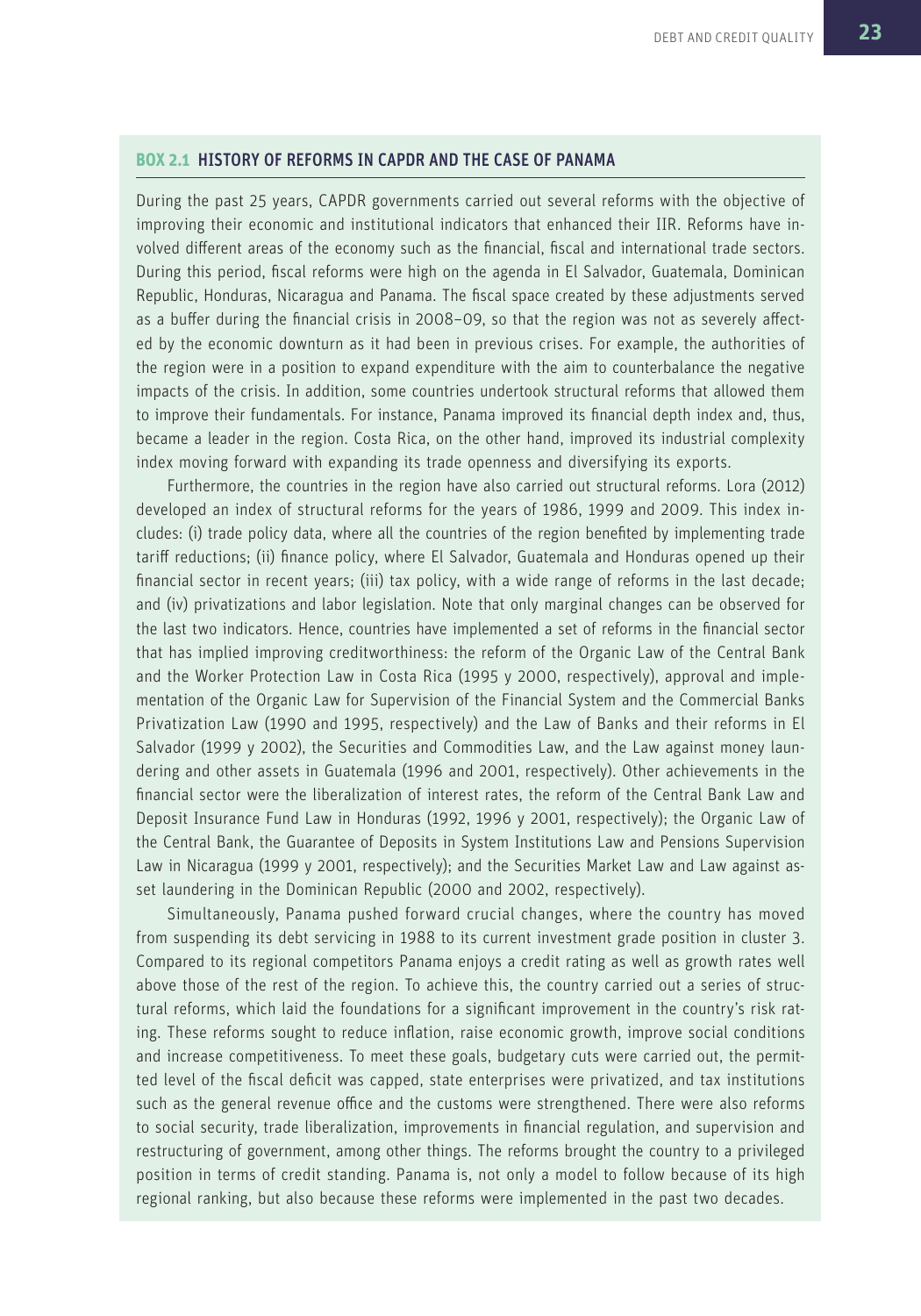

*Source*: IDB staff with data from Worldwide Governance Indicators (2014).

would be achieved through actions aimed at improving government procedures, both internal ones and those offered as services to the rest of the economy. Finally, a valuable step to improve accountability would be opening up to externally validated auditing processes.<sup>23</sup>

It is important to stress that there are countries in Latin America which have improved their creditworthiness by implementing both debt adjustments and policies focused on improving economic fundamentals. For example, Colombia, Mexico and Peru belonged to Clusters 1 and 2 during the 1990s (see Graph 2.10). From 1997 onwards, these countries began to imple-



*Source*: IDB staff with data from *Institutional Investor Magazine* and from the International Monetary Fund (2014). *Note*: Each curve shows 5 points in time corresponding to a five-year period. The arrows indicate their chronological order.

ment fiscal consolidations and structural reforms which enabled them to achieve more solid fundamentals today, while allowing them to gain access to international debt markets at relatively low rates.24 Currently, all three are considered investment grade and are in Cluster 3 of our classification. Though not synchronized, the trajectory of these three countries toward Cluster 3 showed the same pattern. Initially they focused on actions in the fiscal sphere, implementing measures such

<sup>23</sup>Idem.

<sup>&</sup>lt;sup>24</sup> The reduction in financing costs could be attributed to at least two factors: (i) better creditworthiness and (ii) low international interest rates, a product of the recent expansive monetary policies in developed countries.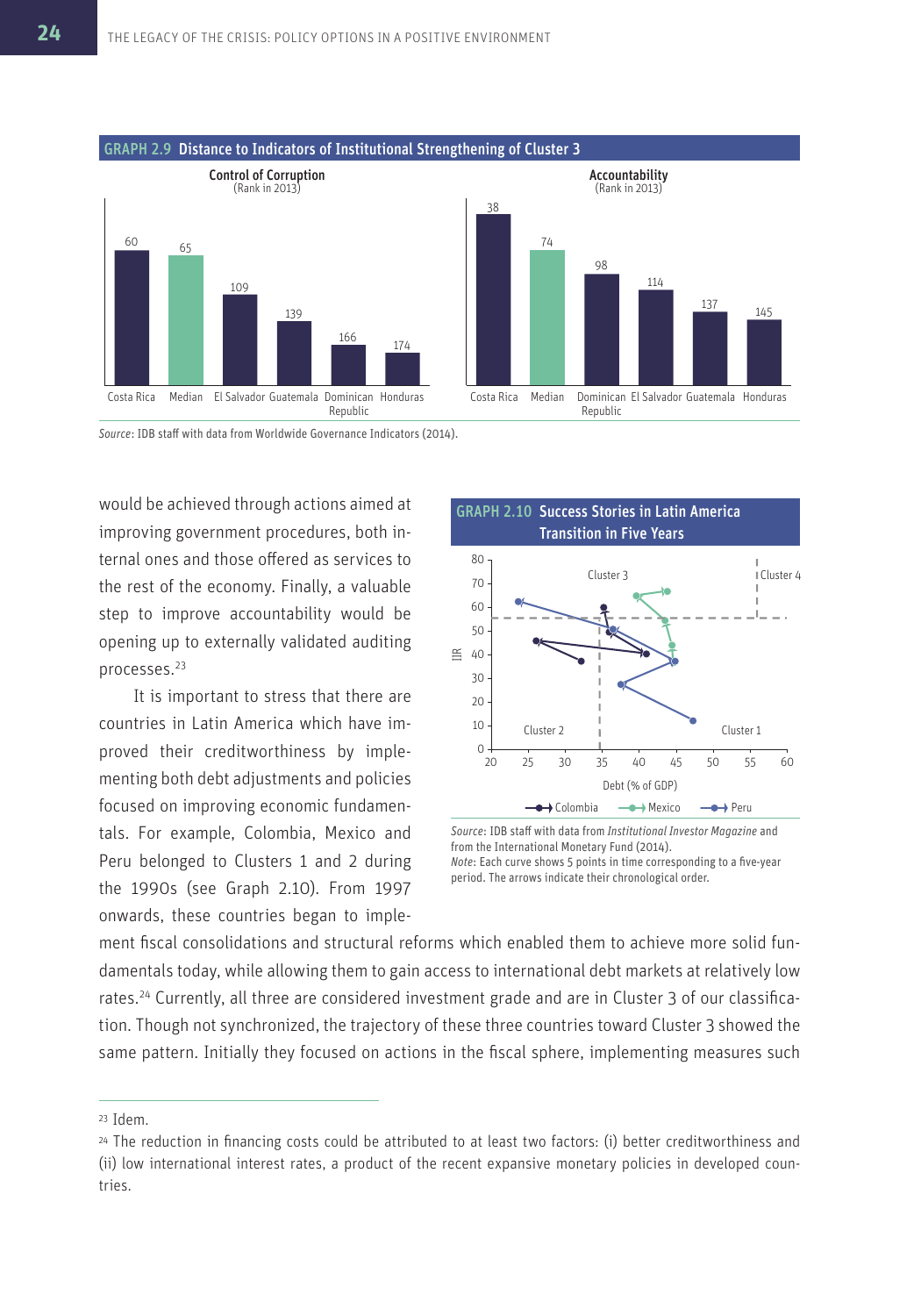| TABLE 2.4 Reforms in Colombia, Mexico, and Peru                                                                                       |      |                                                                                                                |
|---------------------------------------------------------------------------------------------------------------------------------------|------|----------------------------------------------------------------------------------------------------------------|
|                                                                                                                                       |      |                                                                                                                |
| <b>Sectorial and Structural Reforms</b>                                                                                               |      | <b>Fiscal Reforms</b>                                                                                          |
|                                                                                                                                       | 1995 | Countercyclical funds                                                                                          |
|                                                                                                                                       | 1998 | <b>Financial Transactions Tax</b>                                                                              |
| Local Government restrictions<br>Decentralization of Administration of<br>Education                                                   | 2000 |                                                                                                                |
|                                                                                                                                       | 2001 | Tax Restrictions to Local Governments<br>Consolidation of system of transfers of intra-<br>government revenues |
| <b>Senator Elections</b>                                                                                                              | 2003 |                                                                                                                |
| <b>Financial Sector</b><br><b>Consecutive Presidential Election</b>                                                                   | 2005 |                                                                                                                |
| <b>Financial Sector</b>                                                                                                               | 2009 |                                                                                                                |
|                                                                                                                                       | 2012 | Tax Reform                                                                                                     |
|                                                                                                                                       |      |                                                                                                                |
| <b>Sectorial and Structural Reforms</b>                                                                                               |      | <b>Fiscal Reforms</b>                                                                                          |
|                                                                                                                                       | 1998 | Countercyclical funds                                                                                          |
| Regulatory Framework                                                                                                                  | 2000 | Law of Fiscal Responsibility<br>Law of Public Debt and Indebtedness ceilings                                   |
|                                                                                                                                       | 2002 | Countercyclical Funds Reform through Automatic<br>Stabilizers                                                  |
| Law of Career Reform<br>Financial System Reform                                                                                       | 2006 |                                                                                                                |
|                                                                                                                                       | 2007 | Public Sector Pensions Reform                                                                                  |
| Labor Reform, Professional Career System, 2010-2013<br>Education, Competition and Regulation,<br><b>Energy and Telecommunications</b> |      | <b>Fiscal Reform</b>                                                                                           |
| <b>Elections and Politics</b>                                                                                                         |      |                                                                                                                |
|                                                                                                                                       | ۵    |                                                                                                                |
| <b>Sectorial and Structural Reforms</b>                                                                                               |      | <b>Fiscal Reforms</b>                                                                                          |
|                                                                                                                                       | 2000 | <b>Fiscal Responsability</b><br>Fiscal ceilings<br><b>Pluriannual Frameworks</b><br>Tax revenues stabilization |
| Regional Scope of Government                                                                                                          | 2001 |                                                                                                                |
| <b>Municipal Elections Period</b>                                                                                                     | 2002 | Increase to the tax revenues stabilization funds<br><b>Fiscal Transparency</b>                                 |
| Interest rates                                                                                                                        | 2003 |                                                                                                                |
| Law of Acreditations                                                                                                                  | 2004 |                                                                                                                |
| Source: IDB staff.                                                                                                                    |      |                                                                                                                |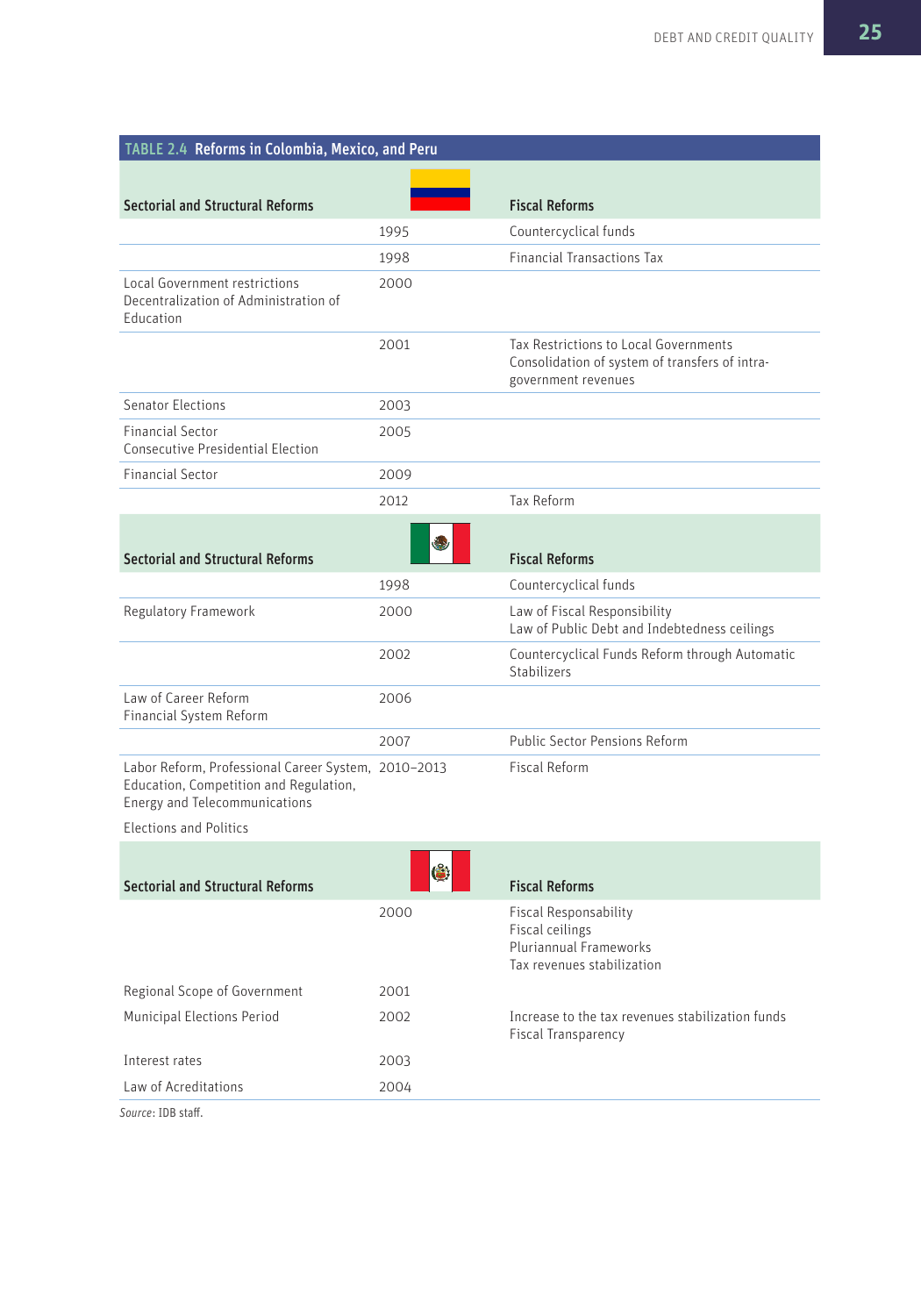as financial responsibility legislation, debt ceilings, and debt management, which constrained the level of public debt. While their fiscal positions improved, reforms were gradually incorporated to strengthen institutions and the financial sector (see Table 2.4). The combination of debt reduction and structural improvements enabled them to respond successfully to the last international crisis. Although the three countries increased spending, and therefore their debt ratios, their respective credit rating did not deteriorate at all and, in some cases, even improved.<sup>25</sup> As these countries continue to work on their respective development agendas, they are success stories which could provide guidelines for the policy agendas of CAPDR countries.

### CONCLUSIONS

The analysis of this chapter suggests two types of policy measures for CAPDR countries. First, it is reasonable to begin with quick gains<sup>26</sup> on the fiscal side, given the greater return they generate on the IIR and their immediate impact. This type of fiscal action could also build confidence to facilitate subsequent areas of change for the longer term. However, it is important not to neglect measures specifically aimed at improving medium and long-term fundamentals, which could have positive short-term effects through their impact on expectations. That is, it is recommendable for CAPDR countries to simultaneously emphasize progress in debt reduction policies and improvements in institutional quality, the productive structure and the financial sector.

Second, the successful implementation of a program of fiscal and more structural measures could, after a time, enable the country to "graduate" from a particular type of cluster. In any case, countries of the region would most likely need to increase their creditworthiness from their current level in order to shift to a better composition of fundamentals. In return, governments would be able to achieve a larger fiscal space at lower cost in periods of consolidation, while in times of crisis, they would enjoy greater flexibility of response.

With focused efforts, CAPDR countries could achieve targets for consolidation and higher credit quality. Although the agenda of plans and measures to be implemented is broad, the region has advanced on many of its key points and is today the region in a better position than in the 1990s, The steps taken by other Latin American countries, such as Colombia, Mexico or Peru, offer possible guidelines to follow. The CAPDR region has major strengths which, channeled in the right direction, provide opportunities for the development of its economies.

<sup>25</sup>Mexico's case includes the issue in 2013 of a Perpetual Bond in the markets. At the same time, a set of second and third generation structural reforms were approved, which led to improvement in creditworthiness. <sup>26</sup> The comparison is with medium and long-term policies, such as control of corruption.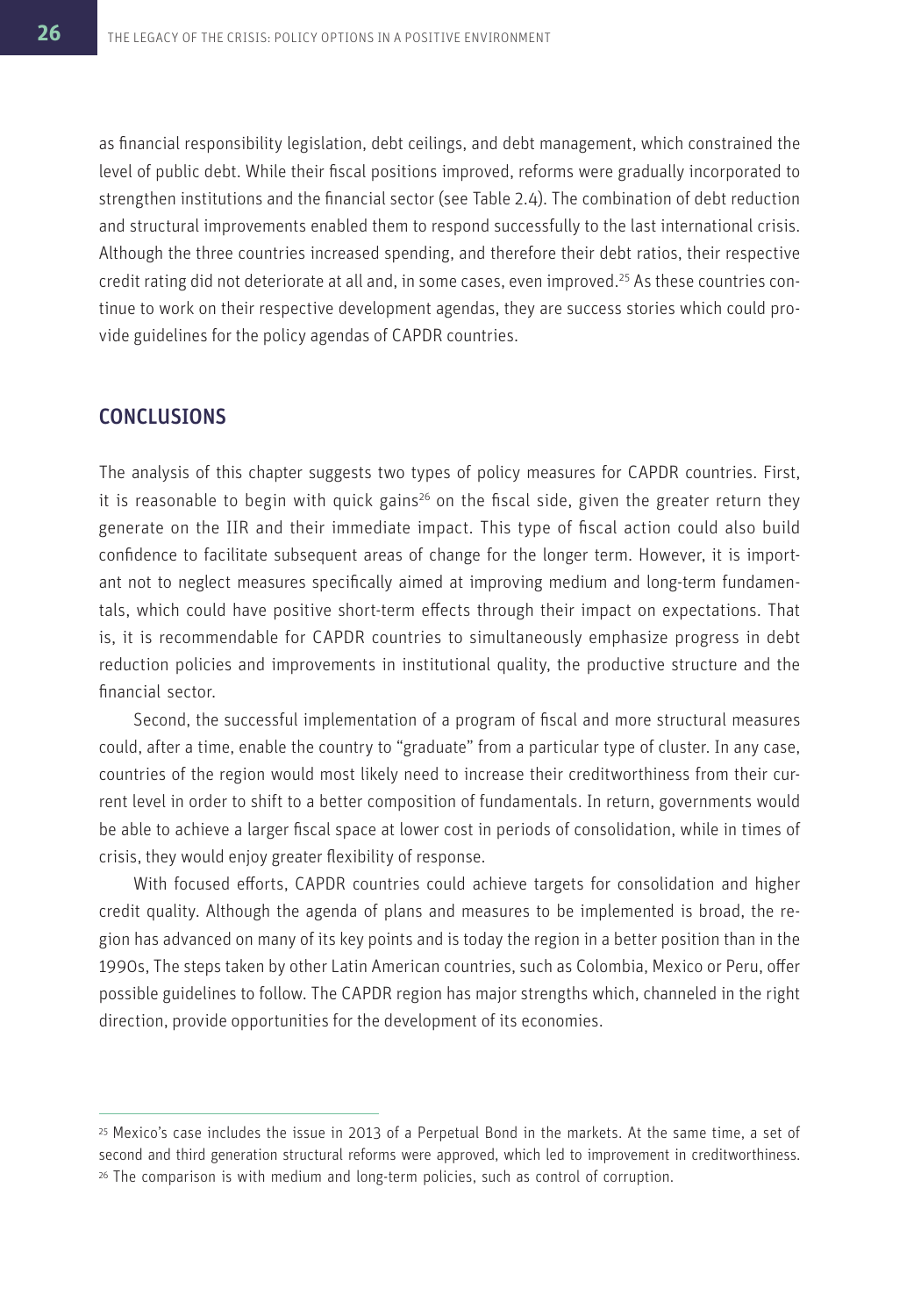# THE NEW CHALLENGES OF GREATER FINANCIAL COMPLEXITY III

Electron 2008 and 2013 external financing flows to the region increased due to higher liquidity in international markets and low financing costs, and also thanks to the region's stability relative to developed economies. T etween 2008 and 2013 external financing flows to the region increased due to higher liquidity in international markets and low financing costs, and also thanks to the region's stability relative to developed economies. These flows included foreign direct investment flows to CAPDR was associated with an accumulation of external debt (public and private), which rose from an average of 44% of GDP in 2008 to 50% of GDP in 2013 (see Graph 3.1).

Although greater access to external resources can be beneficial (since it can complement internal savings and improve the viability of productive investment), it can also increase financial vulnerability if it leads to excessive risk-taking. For example, a depreciation of the exchange rate can trigger liquidity and solvency problems in the non-tradable sector whenever they build up liabilities in foreign currency. This in turn may put at risk the ability to meet their obligations to other sectors, thereby affecting the chain of payments. This example illustrates that, in order to evaluate the financial vulnerability of the economy, it is important to determine not only the sectors in which debt is accumulating, but also the financial linkages between them, as this makes it possible

to see the importance of one sector in the economy for the financing of others.

Excessive dependence implies greater exposure to insolvency risks caused by shocks that affect the primary source of financing. In turn, the possibility of contagion increases as the integration between sectors rises. Thus, the liquidity management practices of mutually invested funds can create contagion effects if, for example, "leveraged" investors, facing demands for repayment, are forced to sell their assets- potentially at a lower market price than available under normal conditions.



*Source*: International Monetary Fund and Central American Monetary Council.

*Note*: Simple average of the debt to GDP ratios of CAPDR countries. Includes public and private debt.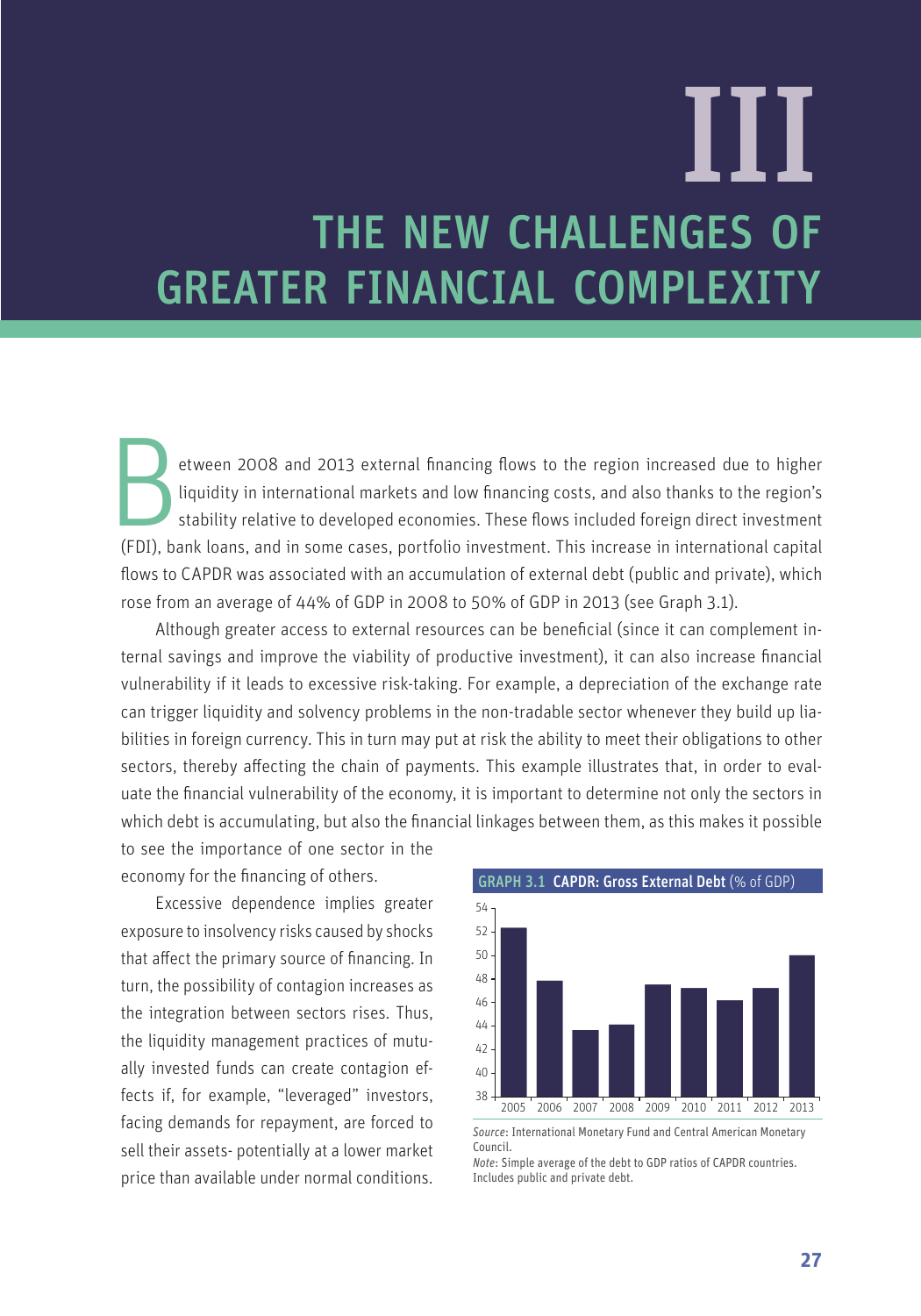This chapter offers a preliminary analysis of these vulnerabilities. The initial section analyzes the composition of sectorial balances in CAPDR before and after the crisis. The second part of this chapter then examines the vulnerabilities originating from credit and debit patterns between the main sectors of the economy and explores the options for mitigating them.

### CAPDR IN BALANCES: BEFORE AND AFTER

Besides being reflected in the increase in external debt, inflows to CAPDR also changed the composition of balances within the economy. The direct effect of the influx of flows from outside was a higher level of external liabilities. However, within the economy it produced a great variety of operations between the different sectors, and this was reflected in their net positions. This chapter analyzes these by focusing on six broad sectors: the public sector, including its financial and non-financial component; the private sector, consisting of firms and households; the financial sector; the monetary authority; and, finally, the external sector, formed by non-residents.<sup>1</sup> Each of these sectors has a balance of assets and liabilities that, when consolidated (excluding the external sector), make up the aggregate balance of the economy.

Graph 3.2 presents the structure of liabilities of the five domestic sectors for the average country of the region.<sup>2</sup> For 2008 and 2013 period, two stylized facts can be identified. First, the imbalances in the public sector have led to an accumulation of public debt. Second, both banks and firms accumulated external liabilities. In this regard, for the average CAPDR country, public sector liabilities grew by 13% of GDP, from 42% to 55% of GDP.<sup>3</sup> In addition, banks' and firms' liabilities rose by 9% and 20%, respectively. In the case of the banks, the external funds were mainly used to acquire public sector assets, 4 which rose from 1.6% to 3.5% of GDP. Finally, firms increased their liabilities, with which they covered their operating costs and invested in both public sector and bank assets.<sup>5</sup>

It is important to highlight the recent role that firms and the external sector have played in financing the rest of the economy. The private sector has increased its share of holdings of public liabilities (excluding external funds). Indeed, while external credit to the public sector rose from 20.8% to 26.7% of GDP, public securities held by firms increased from 9% to 15% of GDP,

<sup>1</sup> Financial institutions are consolidated with the monetary authority in accordance with the monetary survey manual of the International Monetary Fund.

<sup>&</sup>lt;sup>2</sup> Belize is excluded from the analysis due to limitations regarding the historical figures in this chapter.

<sup>3</sup> This includes central government, government agencies, and the financial public sector. Belize is excluded from the analysis.

<sup>4</sup> This pattern can be observed in Graph 3.2: liabilities of the public sector owned by the banking sector correspond to the assets that banks obtained from the public sector.

<sup>5</sup>The corporate sector balance does not allow visualizing the position within the sector, given that its net balance is zero. However, what is shown here is the position of the corporate sector compared to other sectors and, therefore, its liabilities reflect firms' demand for assets of the public sector, banking sector, etc.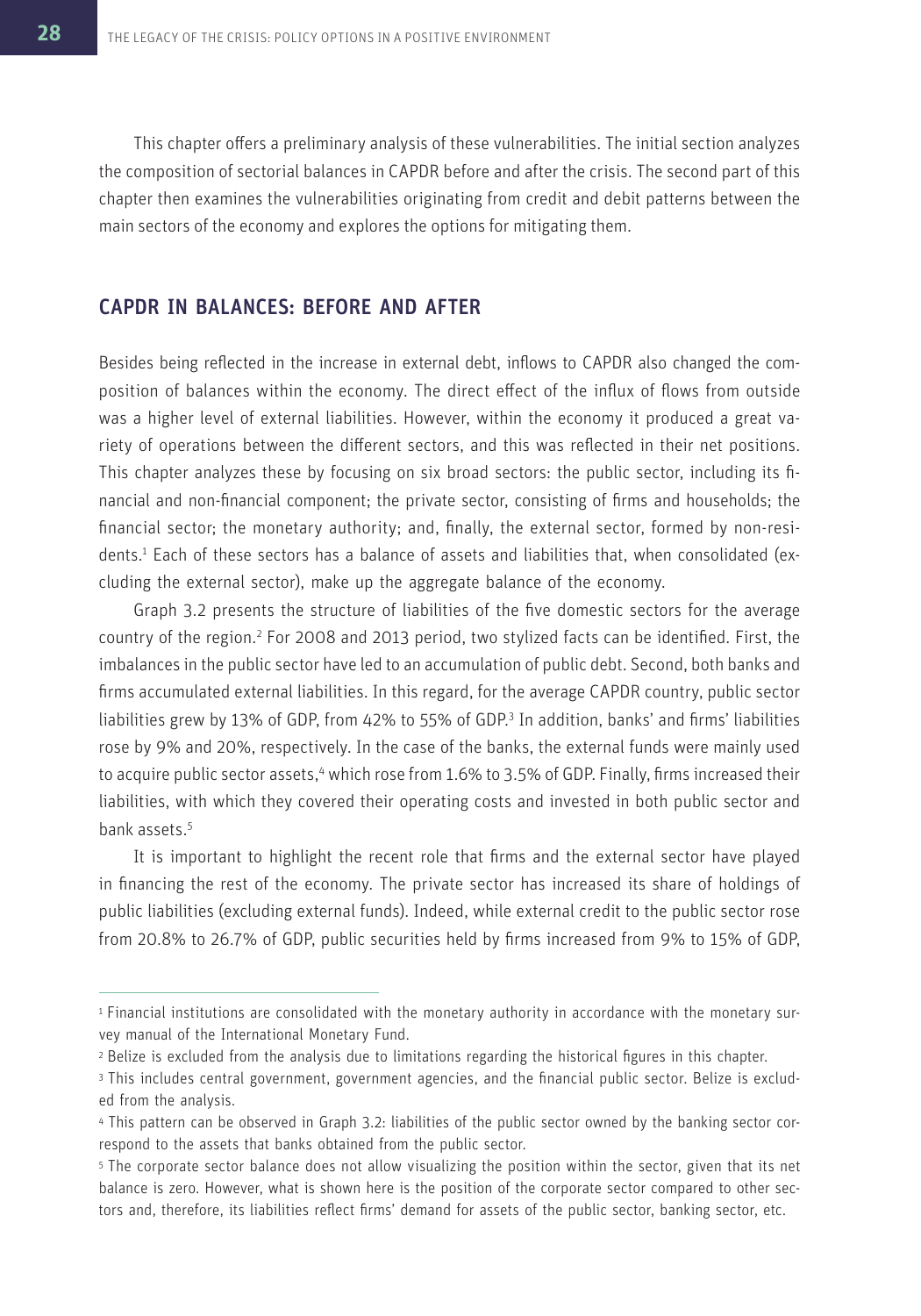

*Source*: IDB staff based on data from central banks, SECMCA, IMF IIP and the Finance Ministries.

thereby continuing to be the second largest source of domestic financing for the public sector (see Graph 3.2). Similarly, the major component explaining the increase of banks' liabilities was the acquisition of financing supplied by firms, which rose from 19% to 21% of GDP. In contrast, external financing received by the banks increased from 5.3% to 5.6% of GDP. Finally, unlike other sectors, the liabilities of private corporations (see Graph 3.2) grew mainly through external financing credit lines, which increased from 4.0% to 7.5% of GDP between 2008–2013.

There are two reasons why the financial health of the private sector is important for banks. The first mainly originates from the fact that local firms may be financing through short-term portfolio investment (from abroad) and depositing these external resources in national banks (therefore denominated in local currency). In a scenario in which market conditions worsen suddenly, largescale withdrawals may occur and liquidity problems could potentially arise. Second, variations in the exchange rate could also affect the balances of these firms in the case of a currency mismatch.

In summary, various trends emerged as a result of the influx of international capital to CAPDR. First, the increase in external indebtedness has been mainly attributable to the public and banking sectors, though perhaps the more striking trend has been the greater role of the corporate sector as a recipient of external flows. Second, the inter-relationships between the external inflows to the region and the new financing dynamics within the domestic economy highlight, in particular, the growing role of firms as providers of financing to the rest of the economy.

### THE SECTORAL LINKS BEHIND THE SCENES

It is clear that financial balance sheets offer vital information on the financial position of the economy, but there are certain vulnerabilities associated with credit and debit operations that are not captured by these net balances. The intensified financing operations between sectors could be increasing exposure to risks inherent in the greater inter-relationship between agents.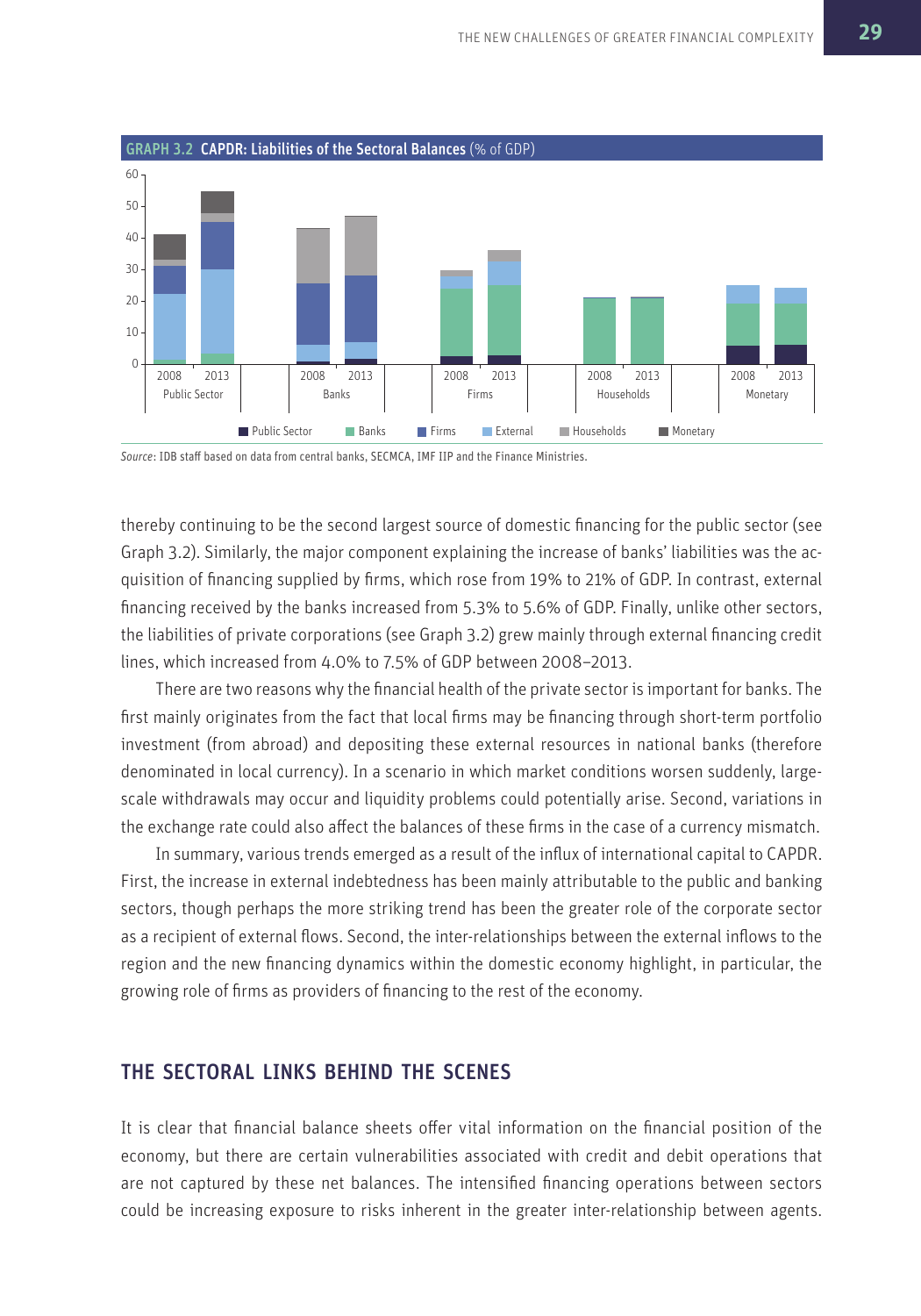Thus, the distinction between net balances and the evolution of credits and debits among agents is crucial, in particular in the context of the greater influx of external financing. In general terms, the greater liquidity observed in the market could have stimulated the formation of new patterns of intermediation within the economy. This may have led to the creation of new financial agreements between market participants,<sup>6</sup> increasing exposure to counterparty risks.

The entirety of debit and credit operations between economic agents can be conceived as a grid of flows. From this viewpoint, credits and debits represent inter-sectoral links, which create a network in the economy. The greater the number of credits and debits between sectors, the greater the integration between its members and, therefore, each agent finds himself exposed to the risks and issues of his counterparties. The usefulness of representing the flows as a network is that it makes it easier to examine the degree to which the sectors of the economy are tied together and to extract from that the vulnerabilities to which they are exposed.

Credit and debit flows can generate two kinds of vulnerabilities. The first arises from the allocation and frequency of financing and investment operations. Through these, information on the concentration of flows between sectors is revealed, making the insolvency or illiquidity problems that may arise should shocks affect the pattern of flows immediately apparent. The second kind of vulnerability is associated with the use of flows in multiple secondary operations and the risks of contagion inherent in a more complex structure of flows.<sup>7</sup>

Within the network of credit and debit operations, repeated transactions between some sectors imply a greater concentration of flows. This is indeed a vulnerability for the network, as in the case of an adverse event in a sector with a high level of concentration, a substantive reduction in flows would seriously affect financing for the rest of the economy.<sup>8</sup> Moreover, the linkages between sectors make it possible to identify when one sector in the economy is key for the financing of another. Thus, higher concentration implies greater exposure to insolvency risks caused by shocks to the primary source of financing.

On the other hand, the increase in financing linkages can carry risks associated with bad management of assets and contagion. Inter-sectoral flows are similar to bank deposits, in which a sum of deposits is converted into multiple loan contracts. After entering a sector, flows splinter and become part of other intra- and inter-sectoral operations. These flows have the positive trait of generating multiplier effects by increasing the supply of funds in the economy. However, when they are

<sup>6</sup>With the aim of increasing the return on external flows through financial intermediation, the banks created and employed new instruments such as securitized assets, guarantees, credit notes, mutual funds or notes collateralized by other instruments. These securities have been acquired, in their turn, by the private sector and re-used as financial investments.

<sup>7</sup> An example of this is the use on the part of the private financial and non-financial sector of new instruments and financing and investment mechanisms not covered by prudential regulation and which might not be appropriately backed.

<sup>&</sup>lt;sup>8</sup> The concentration relationship is normally linked to measures of centrality. The effects that an adverse shock in sectors with high concentration would have on the rest of the economy have been explored, for instance, by Allen and Gale (2000), Babus (2014), Acemoglu (2012), Acemoglu *et al*. (2013), and Elliot *et al*. (2014).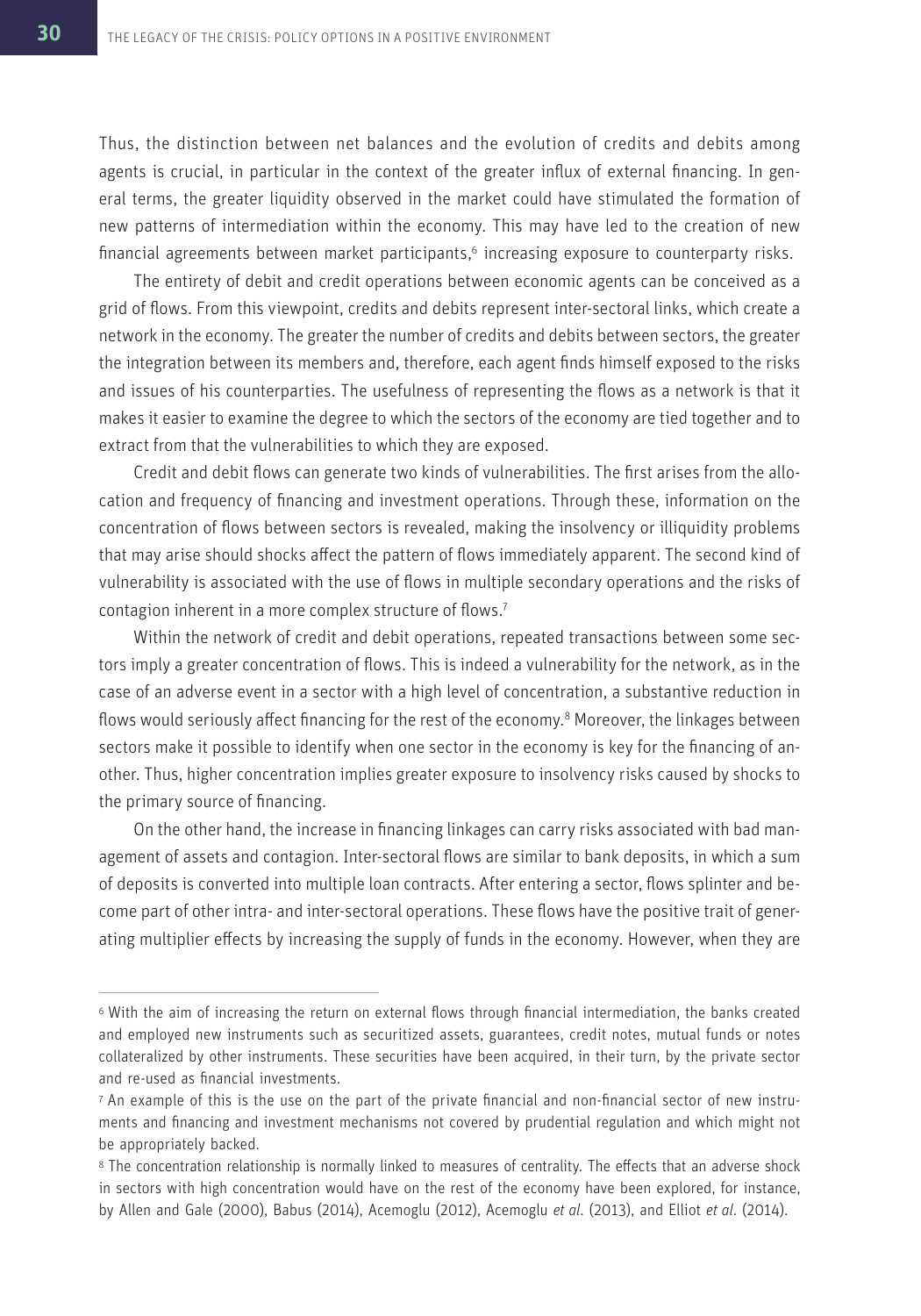not adequately backed or regulated, adverse events can generate multiplier effects in the opposite direction; that is, they can transmit the negative effects to all sectors of the economy.

The extent to which CAPDR countries are exposed to these risks depends on the dynamics of the credit and debit flows between sectors. The evolution of the network of credit and debit operations determines where the funds come from and where they have been directed. They also track the volume of the financing operations between sectors. The following section focuses on describing the main characteristics of the network of flows in CAPDR and quantifies the degree of exposure to these vulnerabilities.

### THE FLOWS IN CAPDR: CHALLENGES AND POLICY OPTIONS

Graph 3.3 depicts the flows of funds between sectors of the economy between 2008 and 2013. As before, the figures summarize the values for the average economy in CAPDR. The boxes indicate the liabilities in these two years, while the arrows show the flows of credits and debits between sectors.

The following patterns in CAPDR can be extracted from the information shown in the diagram:

a. Firms were net recipients of financing. Between 2008 and 2013, firms in the region received a (net) average inflow of 6.1% of GDP. Of this, 36% originated from banks, to give



*Source*: IDB staff based on data from central banks, Finance Ministries, SECMCA and the IMF. *Note*: Totals may not add due to rounding.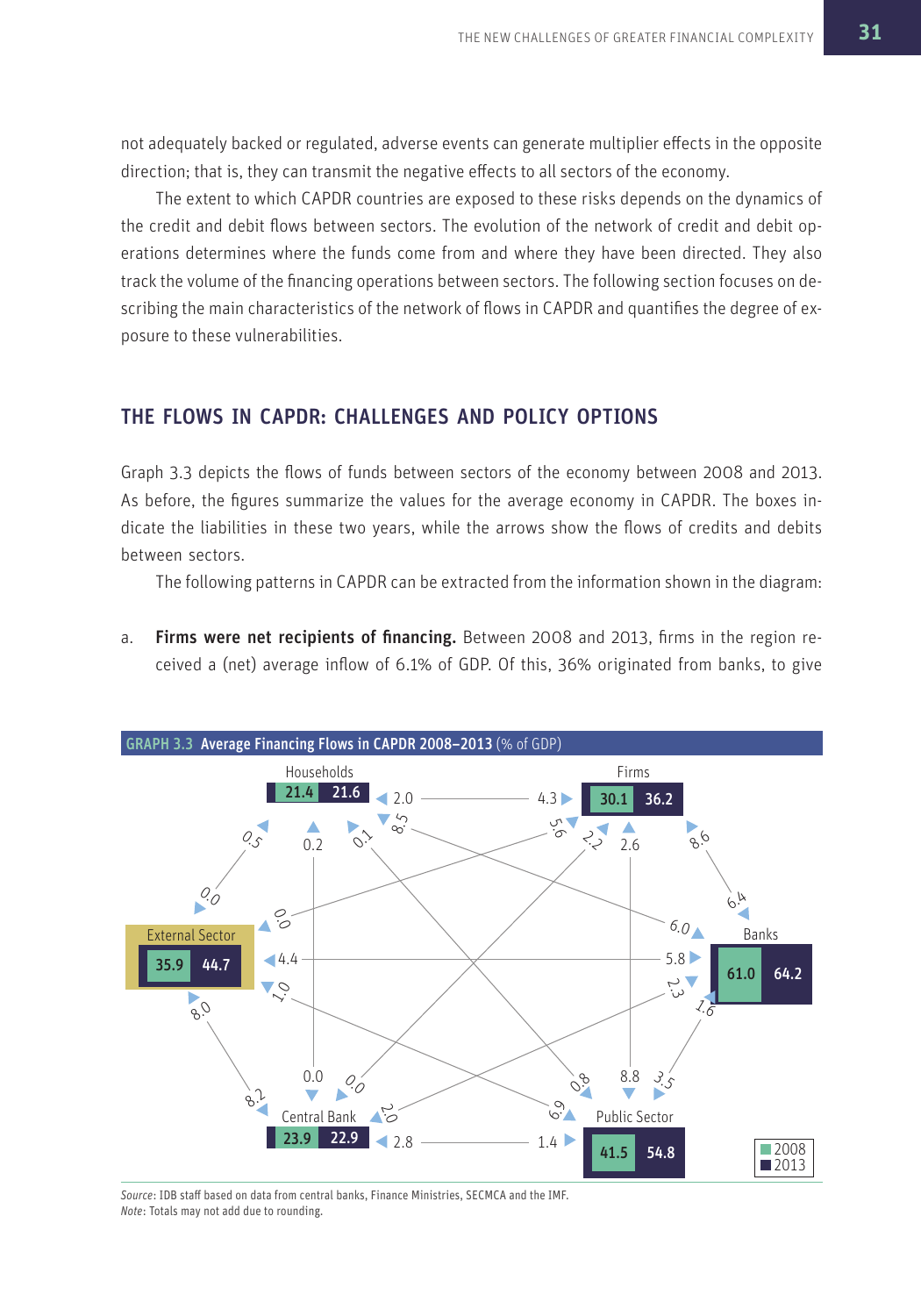net credits totaling 2.2% of GDP; and gross external flows to finance firms doubled between 2008 and 2013, accounting for 5.1% of GDP. It is worth stressing that external financing came through contracts or commercial agreements, with portfolio investment only common in countries with a more integrated financial system, such as Panama.

- b. The public sector of the average CAPDR economy increased its net debt. Between 2008 and 2013, net flows to the public sector amounted to almost 13.3% of GDP,<sup>9</sup> increasing its liabilities from 41.5% to 54.8% of GDP. Until 2010, the public sectors of the region distributed their liabilities between bank credit lines, local market instruments and financing from international financial organizations. After 2010, although the local market continued to be the main provider of funds, the public sector absorbed, on average, about 6.9% of GDP<sup>10</sup> from abroad, equivalent to 24.7% of external credit. The latter was either in the form of official development assistance, other credit agreements<sup>11</sup> or portfolio investment.<sup>12</sup>
- c. The banking sector remained a net lender in the economy. In order to finance their operations, on average, banks received flows from overseas of 5.8% of GDP, doubling the amount observed before the crisis. Nevertheless, the domestic market continues to be the main source of financing: firms deposited 6.4% of GDP, households about 6%, the monetary authority 2.3% and the public sector 1.6%. In this regard, the main mechanism for raising funds was the issuance of securities in domestic markets. In addition, interbank lending became a recurrent source to meet repayments on short-term liabilities.<sup>13</sup> Meanwhile, credit granted by banks to the rest of the economy totaled 29% of GDP, mainly distributed to firms (8.5% of GDP) and households (8.6% of GDP).

In addition, the analysis shows that in the average CAPDR country there is a significant concentration of flows in the banking and public sectors.<sup>14</sup> This is quite evident in the case of the banks, given that their role as financial intermediaries means they channel a large volume of flows to the entire economy. The importance of the public sector is associated with the government's role as a supplier of safe assets to banks and the rest of the private sector. Moreover, the public banks, contribute to higher concentration of the public sector, given the amount of credit and debit operations

<sup>9</sup>It is worth highlighting that this pattern has not been uniform: for instance, Nicaragua has had negative net flows throughout this period; however, in the other countries this sector stands out as a net recipient of flows. 10 Gross flows from abroad.

<sup>11</sup>They include loans, credit cards, purchase and sale agreements for goods and services documented in the financial account of the balance of payments as "other financing".

<sup>12</sup> Flows of a more volatile nature, such as portfolio investment, were captured by those countries with access to the markets. By contrast, financing schemes different to portfolio investment were commonly used in all countries of the region.

<sup>13</sup> Interbank lending also showed higher activity. However, this is not observable in the aggregated banking balance. On average, from 2009 on, the region made 3.5 times more use of bank credit than in 2008 and 2009.

<sup>14</sup>Calculations regarding the concentration of flows uses the methodology of networks; for more on it see the Annex II.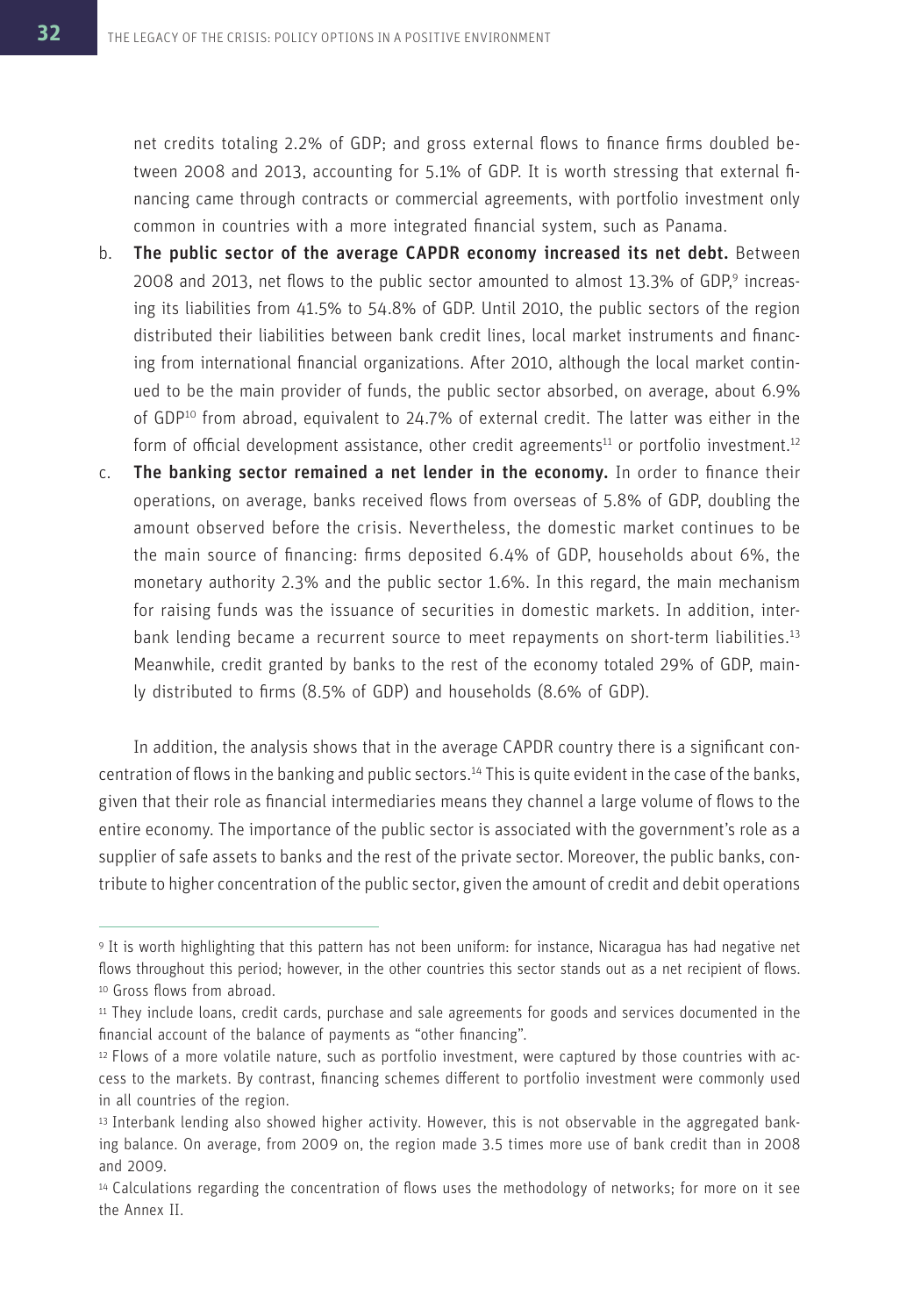

*Source*: IDB staff estimates extracted from the matrix of average flows for the region. *Note*: The index is on a scale from 0 to 1.

they have with the private sector.<sup>15</sup> In fact the index of relative importance confirms their high dependency on both the banking and public sectors.<sup>16</sup> The index is derived from information on credits and debits, the number of links and the volume of operations. It is constructed to assign a higher relative (or systemic) importance to a sector the more it intervenes in credit and debit transactions. Graph 3.4 shows the evolution of this indicator for the average CAPDR country between 2008 and 2013. The graph also includes the index for Colombia, $17$  a benchmark for the region. Colombia suits this task particularly well since its financial system has developed substantially over the past decade. In addition, it has carried out important fiscal consolidation policies and prudential reforms. As can be observed in the graph, the current flow structure of CAPDR shows an exceptional concentration in the public and banking sectors. In contrast, Colombia has a relatively more uniform systemic importance across sectors, apart from the household sector. However, it should be stressed that the systemic importance of the banking sector in CAPDR has tended to diminish and is closer to the level seen in Colombia for 2013. The same graph also reveals some other differences between the region and Colombia. One is the greater systemic importance of the public sector in CAPDR than in Colombia. As Graph 3.5 shows, this public sector dominance is most acute in countries with less developed financial and capital markets,<sup>18</sup> such as Honduras and Nicaragua. Panama is the only country in the region with a private sector with systemic importance similar to that of other sectors. This fact is consistent with the indicators of firms' and households' access

<sup>15</sup> Public banks are relatively small in CAPDR, for example, the liabilities in the average CAPDR country are less than 3.5% of GDP; in flows, the figure for these credits is less than 1% of GDP.

<sup>&</sup>lt;sup>16</sup> A sector with great relative importance within the system of flows would have index values close to 1 while the least important would be closer to zero.

<sup>17</sup>It takes into consideration information on flows between 2012 and 2013. Colombia is a natural case for a regional benchmark. On the one hand it is a country which has developed its financial system in the last decade and in addition it has strengthened its fiscal sector through prudential reforms.

<sup>18</sup>This refers to the absence of mechanisms/instruments of non-bank intermediation (mainly the stock market).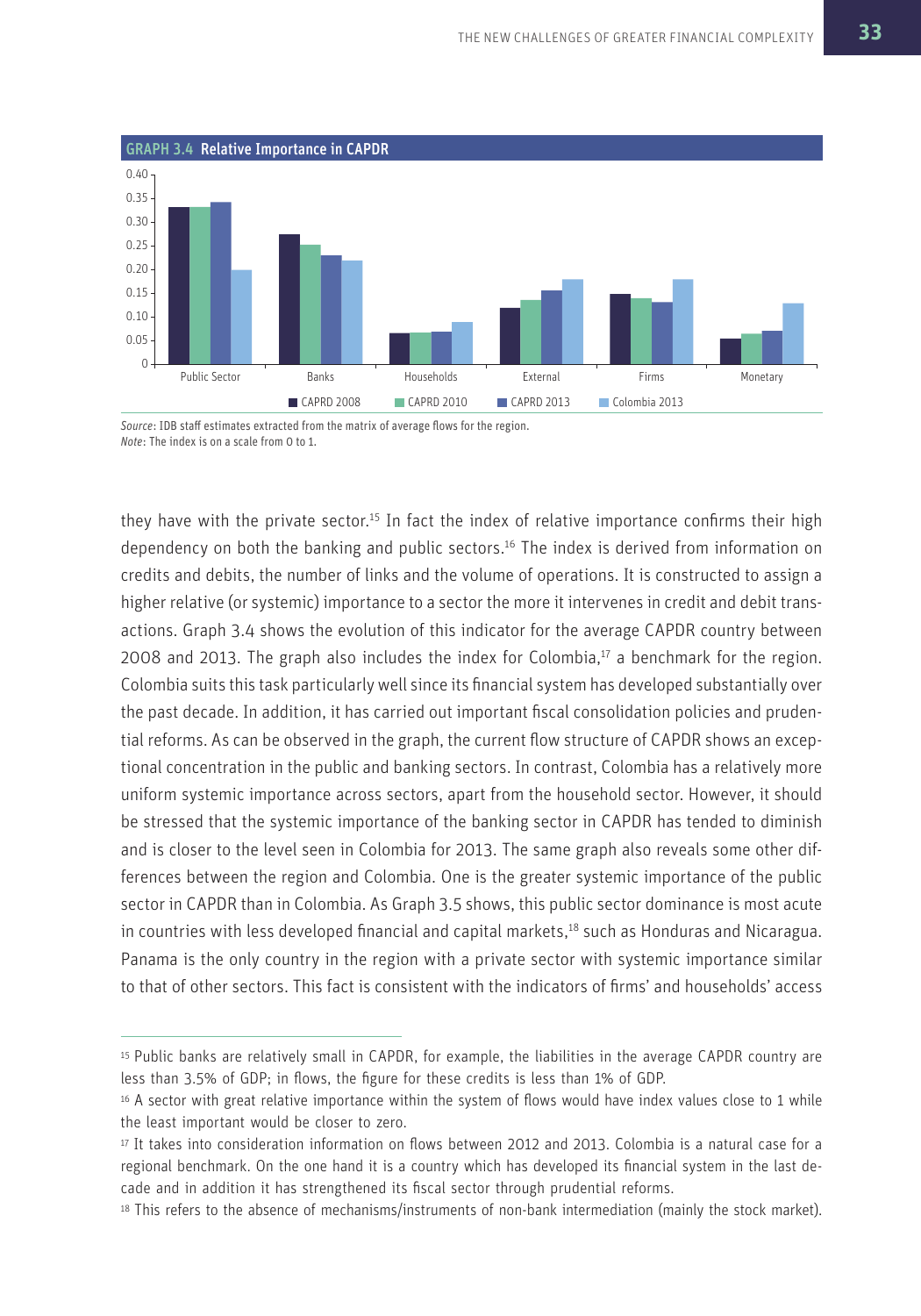

*Source*: IDB staff estimates extracted from the matrix of average flows for the region. *Note*: The index is on a scale from 0 to 1.



*Source*: IDB staff estimates extracted from the matrix of average flows for the region.

*Note*: Zero represents the least possibility of contagion and 100 the highest.

to credit and investment opportunities in Panama<sup>19</sup>

Finally, the flow chart provides us with an indicator of the ease at which a negative shock disseminates to the rest of the economy, and this reveals that the intensification of credit and debit operations has led to a higher propensity to contagion from negative shocks. As noted above, the flows initially received by one sector are subsequently used in operations with other economic agents, thus increasing the intra-sectoral and inter-sectoral ties. To measure the exposure to negative shocks, an indicator is used to quantify the number of

times flows have been transferred between sectors. This index shows that in CAPDR all the sectors of the economy, on average, almost doubled their contagion propensity (see Graph 3.6). Between 2008 and 2013, what stands out is the remarkable increase in the exposure of the banking sector, which almost tripled its vulnerability to contagion. In the same way, the indicator confirms that the more inter-related sectors are the most exposed, followed by sectors with a greater number of links with sectors of systemic importance.<sup>20</sup>

<sup>19</sup>The index consists of a weighted average of three known centrality measures. For further information on these measures, see the Annex II. The index goes from zero to one hundred, in which zero represents no probability of contagion and one hundred certain contagion.

<sup>20</sup> In other words, a sector's speed of contagion rises when it is more linked to the banking and the public sector.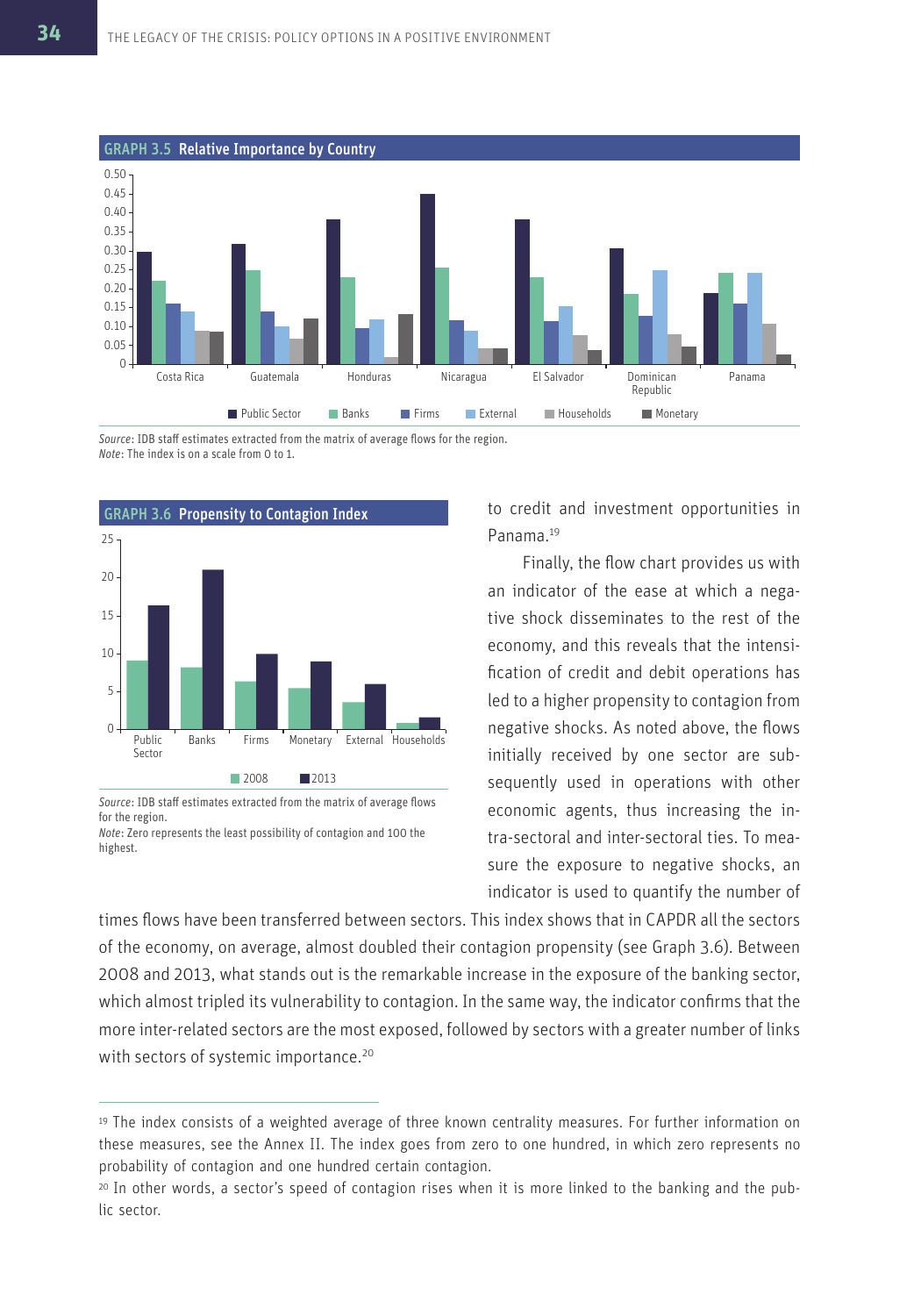### VULNERABILITIES… THE EFFECTS OF SHOCKS IN EXTERNAL FLOWS

The impact on CAPDR of these levels of concentration of flows and propensity to contagion can be analyzed by using a stress test on the network of flows. In this test, the flows that the domestic economy receives from the external sector are reduced from their current level to their 2008 level (see Box 3.1 for more details).<sup>21</sup> This sudden reduction in flows affects all the sectors that normally find financing from abroad. Assuming that economic agents cannot easily adjust their financing needs, the demand for domestic credit would increase. Since the bank-

ing sector is the main provider of domestic financing but cannot obtain resources from abroad, it seeks funds from the monetary authority, while reducing, to some degree, its credit lines to the private sector. Ultimately, it is the public sector that covers the liquidity problem by supplying resources to the economy (for example, to firms through the public banks). Graph 3.7 shows the fiscal cost incurred as a result of a reduction in external flows by different percentages,<sup>22</sup> ranging from 10% to 100%. We find that the fiscal cost of keeping the network functioning would be between 0.9% and 3.0% of GDP, depending on the shock.

The results of the stress test also show that the main channels of transmission to the economy are those related to banking and public sectors. First, in terms of their contribution to the fiscal cost, these sectors seem to carry the largest share. In fact, the financial transactions between these two sectors account for almost 28% of the total cost (see Graph 3.8). Another 38% is caused by the banking sector's multiple links with the rest of the economy. About



*Source*: IDB staff estimates extracted from the matrix of average flows for the region.



*Source*: IDB staff estimates extracted from the matrix of average flows for the region.

<sup>21</sup> The exercise is replicated for the case in which the flows are reduced only by 90% from this first scenario. Later the replication is extended as far as 10%.

<sup>22</sup>The reduction by 100% represents a shock, which takes external flows to levels prior to the recession, while 10% represents a contraction in the flows of only 10%.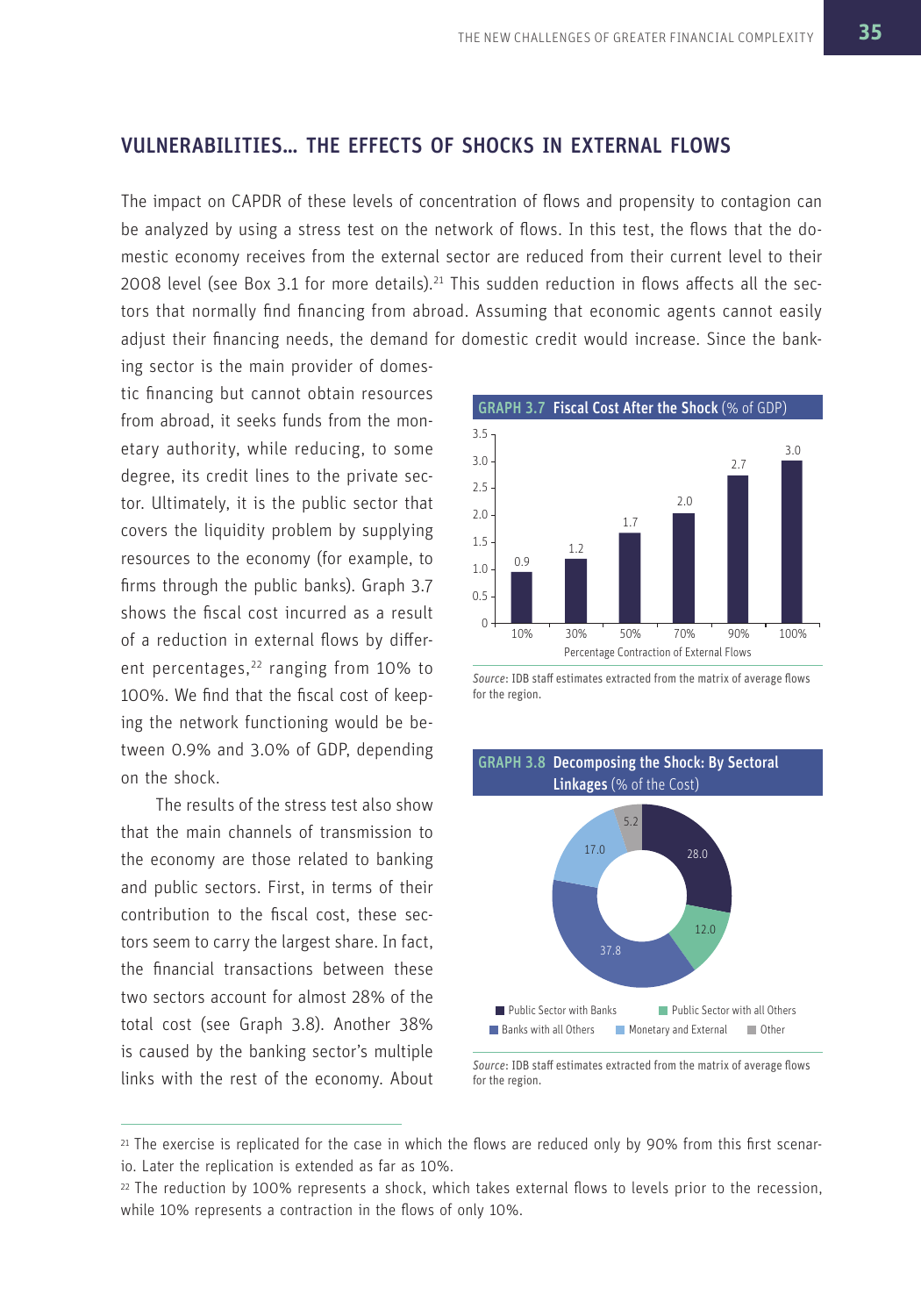### **BOX 3.1** STRESS TEST: SHOCK TO FLOWS FROM OUTSIDE THE COUNTRY

The structure of flows is exposed to a shock which reduces the availability of external financing to levels observed before the recession. Information on flows and balances from 2008 is used as a starting point as this was the point at which financial markets began to show signs of instability. Until the final quarter of 2008 financial conditions remained relatively normal and it was only with the fall of Lehman that conditions of stress applied.

The stress test assumes that after the shock each sector keeps its financing needs the same. Since each sector is tied to another through debits and credits, the shock propagates simultaneously to every member that has received external flows. The analysis suggests that the effects of the shock would be disseminated principally through the banking sector since it has links with each one of the other sectors. However, the shock would create an analogous dynamic beginning from the private or public sector when portfolio investment in the economy contracts.

The dynamic in which the contagion takes place could be the following: after the shock the banking sector is obliged to reduce credit to the economy as a result of the contraction in external financing. At the same time, the public sector sees its external sources of funds restricted and transfers its needs to the banking sector. Meanwhile the private sector turns to the banks, as it normally does, for lines of credit. This continues to occur until the latter is not able to meet the demand. To try to cover the demand, the banks first turn to interbank credit and then to the monetary authority to obtain funds, but only until its balance is adjusted. When this occurs, the private sector resorts to the public banks. To compensate for what is lacking, the public banks increase their lines of credit but not without first accessing financing from the monetary authority or transfers from the central government. These effects are greater when the flows have been transferred multiple times between sectors, whether in the form of loans or investments. In any case, owing to the high dependence on the public sector, what's lacking ultimately falls on it.

(*continued on next pag*e)



*Source*: IDB staff estimates extracted from the matrix of average flows for the region.

12% originates from the dependence of other sectors on the government. A further 17% reflects the monetary effect of external flows and 5.7% accounts for the linkages between the remaining sectors. It is worth noting that without double-counting, and aggregating the costs separately for each sector, the role of the private sector stands out (as well as the public and banking sectors), accounting for around 12% of the total cost of the reduction of external flows (see Graph 3.9).<sup>23</sup>

 $23$  Private sector here refers to firms (6.8%) and households (5.1%).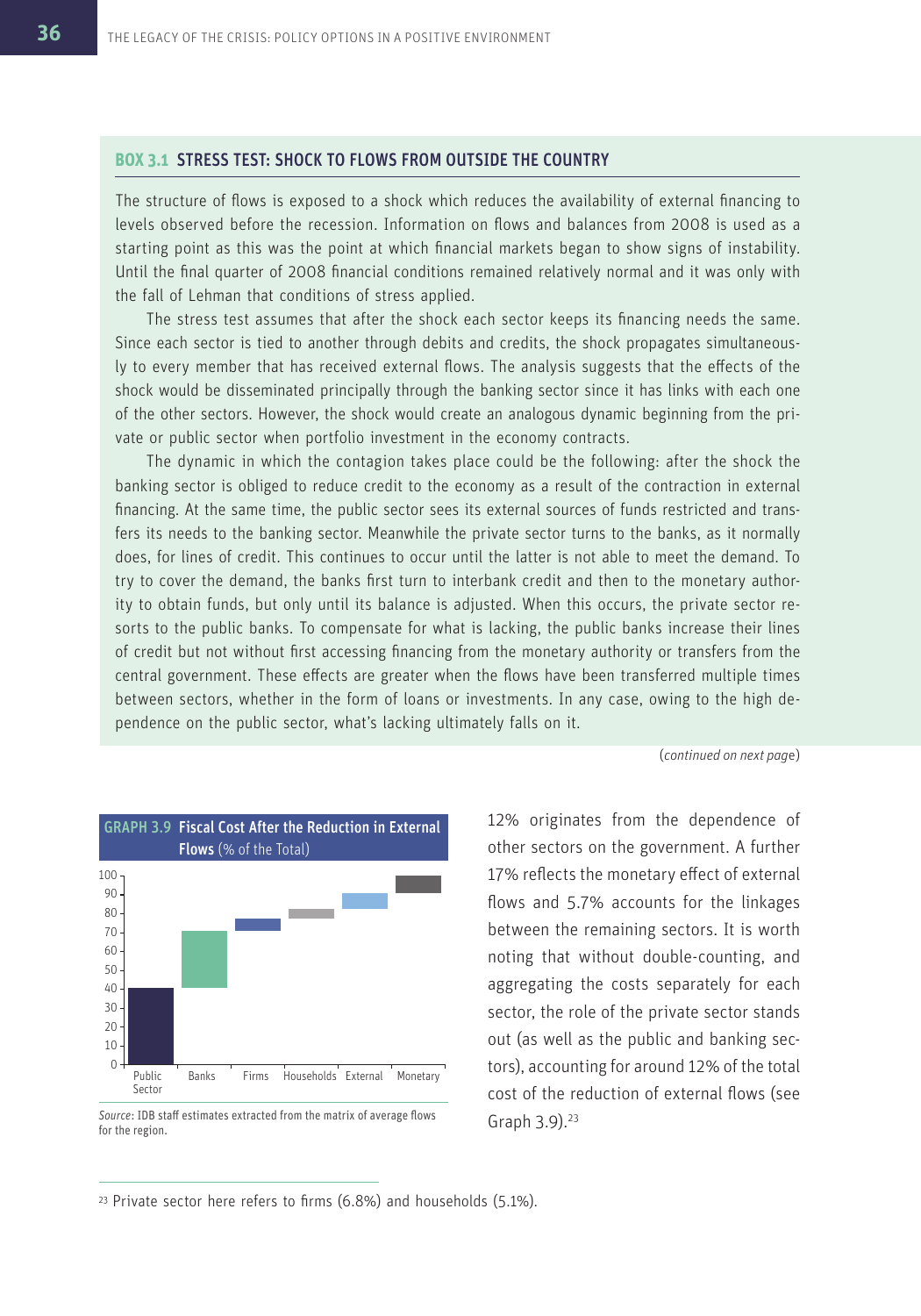

By contrast, it is evident that the costs of a reduction in external financing could be lower if the levels of concentration between sectors were reduced (Graph 3.10). This second test consists of a simulation aimed at lowering the fiscal costs in case of a reduction of external financing. The simulation rebalances the flow of credits and debits among sectors until a new network is obtained (for more details, see the Annex). This network is more resilient to cuts in external financing because the new pattern of linkages makes the respective sectors them more capable of satisfying a greater percentage of the financing needs. Improving



GRAPH 3.10 Fiscal Cost After the Shock: CAPDR and

*Source*: IDB staff estimates extracted from the matrix of average flows for the region.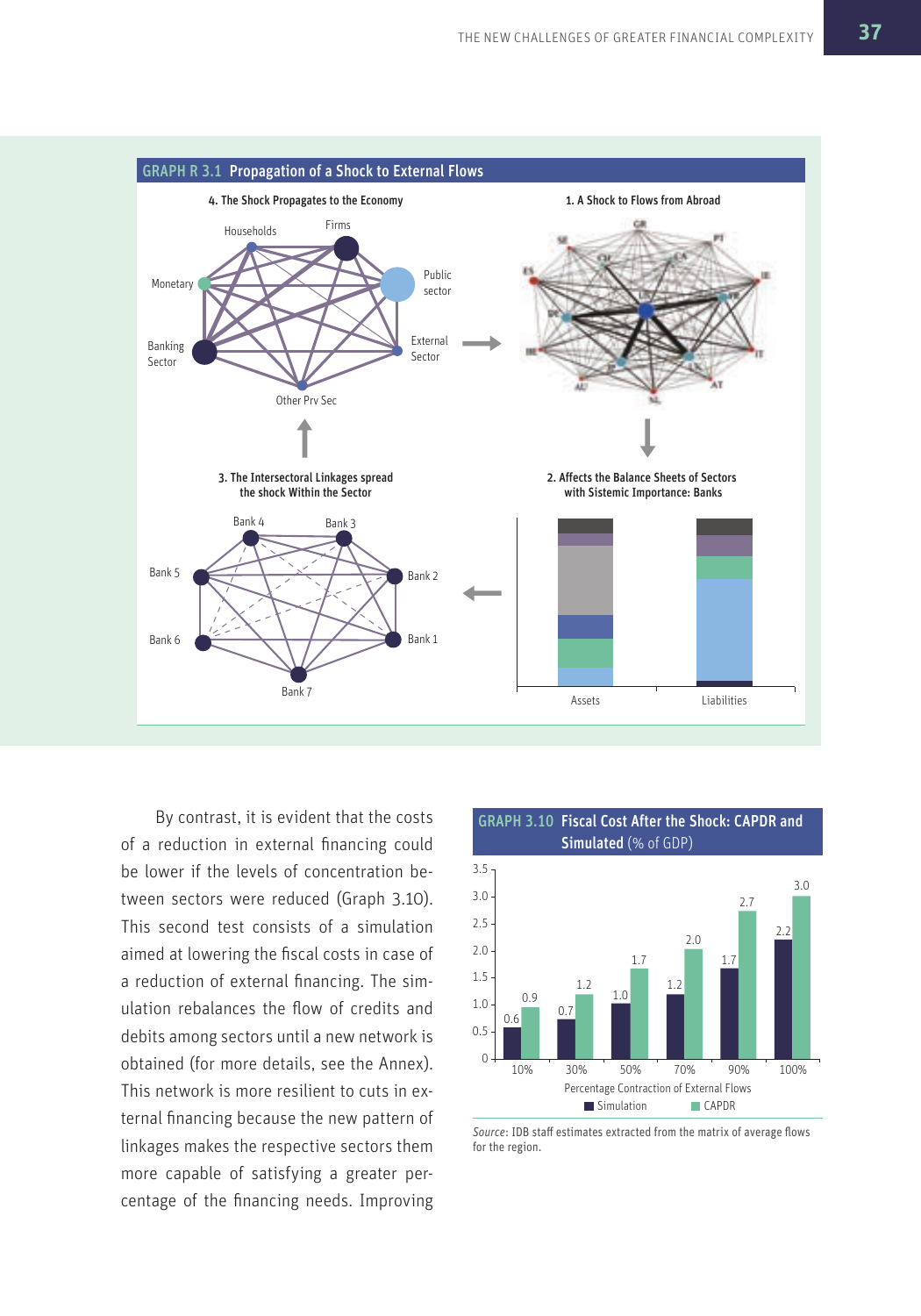the internal capacity to cope with a shock reduces the costs for the public sector. Three lessons emerge from this last stress test. First, moving to a less concentrated pattern of flows distributes shocks more uniformly between sectors and reduces the direct costs for the public sector; therefore, a uniform increase in debits and credits between all the sectors lessens the concentration and mitigates the effects of a negative external shock. Second, the systemic importance of the banking sector is confirmed and, consequently, the importance of effectively monitoring and regulating the sector in order to reduce its vulnerabilities. Third, if external flows increase, the monetary authority becomes more important as the agent that safeguards the system's stability. This reflects the important role of the monetary authority as a manager of net external assets of the economy.<sup>24</sup>

Enhancing macroprudential regulation in the financial sector is an effective way of mitigating vulnerabilities associated with the concentration of flows. Regarding the multi-sectoral dimension, the tasks consist of identifying institutions of (relative) systemic importance within each sector and implementing measures that reflect the degree to which they could affect the stability of the system. Various criteria can be used to identify the institutions of highest importance, and the indicator of concentration of flows is one of them. The macroprudential approach suggests, on the one hand, that to reduce the concentration of flows it is necessary to allow other agents in the economy to have access to financing and investment mechanisms. On the other hand, to mitigate risks arising from the multiplication of financial transactions, policies to assure monitoring and capital adequacy are necessary.<sup>25</sup> Hence, there must be strict rules on capital reserves (including for the non-financial private sector) which, to a degree, fall within the most recent Basel guidelines. CAPDR could benefit from the experience of other countries, such as Colombia, Peru and Mexico, which offer possible paths for addressing these challenges (see Box 3.2 and the Annex II).

A further factor for consideration is the growth of interbank credit, which also represents a shock amplifier. The interbank market is an important mechanism for the distribution of excess liquidity among financial entities, since it can provide coverage for institutions (banks) experiencing difficulties meeting their short-term liabilities.<sup>26</sup> Its correct functioning is important to guarantee financial intermediaries' access to sources of liquidity so that they can make financing available for households and firms. However, as was seen during the 2008–09 financial crisis, a shock to any of the participants in the interbank market can affect the pattern of flows, reduce the availability of funds, and interrupt the provision of liquidity, especially to the banks affected directly by the shock. Furthermore, while larger entities tend to obtain finance from a larger number of creditors, the small ones do not, thus making them the most vulnerable to shocks that affect the banking system.<sup>27</sup>

<sup>&</sup>lt;sup>24</sup> This would be achieved if the external sector increases its systemic importance by approximately the same amount as the monetary authority.

<sup>25</sup>Equity financing, opposed to debt, is a natural stabilizer as its value adjusts automatically after a shock. This result suggests the convenience of limiting policies (either fiscal or regulatory) that give advantages to debt over equity, either fiscal or regulatory.

<sup>26</sup>Bhattacharya and Gale (1985), Freixas *et al*. (2010), Acharya *et al*. (2012).

<sup>27</sup> Allen and Gale (2000).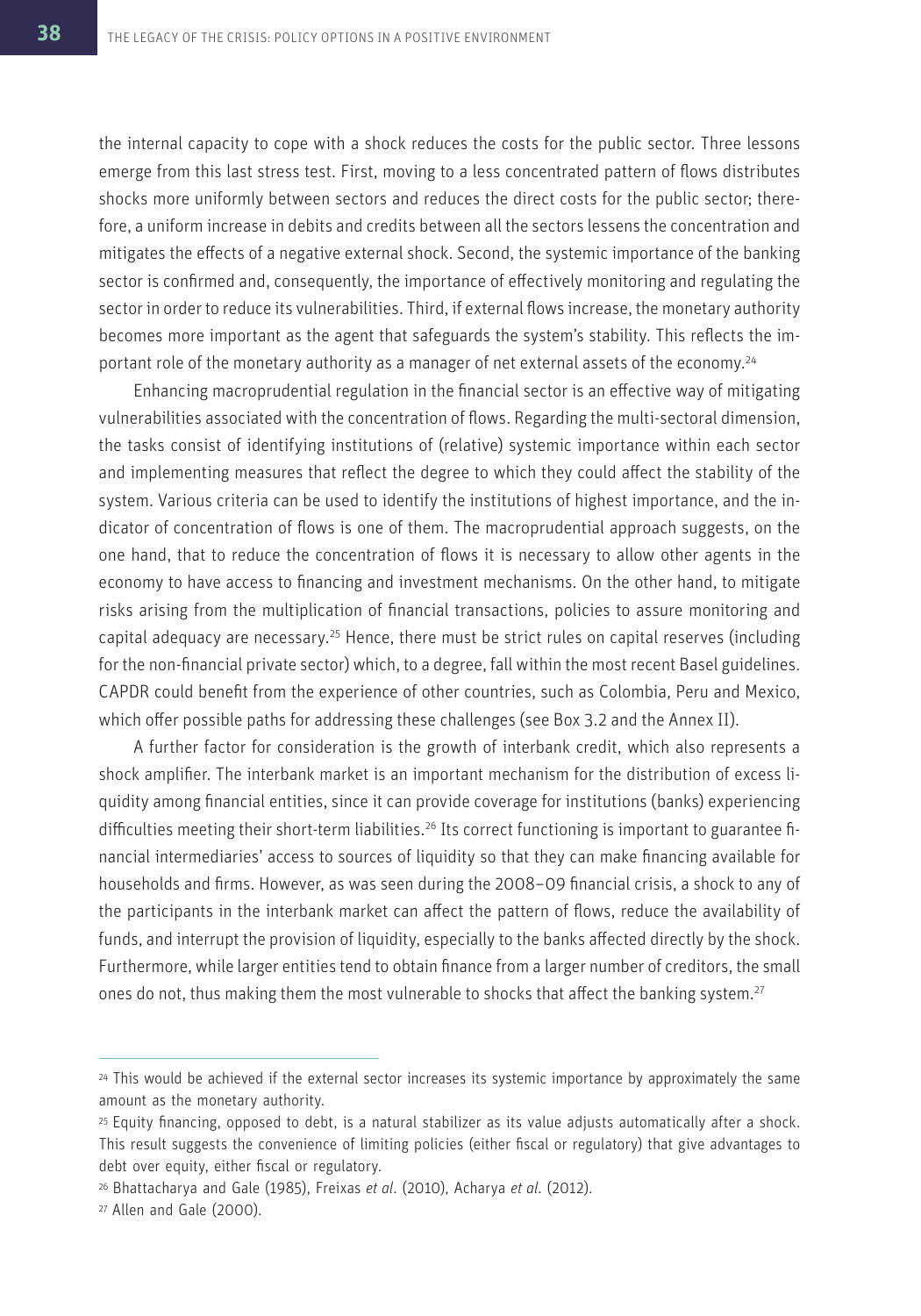### **BOX 3.2** PRUDENTIAL MEASURES IN COLOMBIA, MEXICO AND PERU

In Latin America, Colombia, Mexico and Peru have benefited from the implementation of prudential regulations. Just as in other countries which are recipients of flows, the recent crisis generated important changes in the patterns of flows in these three countries and therefore in sectoral balances. However, they have been able to respond satisfactorily to them so far.

CAPDR could reduce its vulnerabilities by implementing similar measures to those carried out in these countries. To lessen concentration, the creation of non-bank societies with intermediation services of limited purpose (Sofol), and from which banks themselves have been restricted, has been encouraged. Their aim is to provide the financial system with institutions that increase the alternatives and the financing flows for economic agents. Among these societies are found mortgage lenders, educational loan institutions, household credit and credit to micro and small firms.

Meanwhile, to reduce the risks of contagion and its fiscal effects, it is important to have prudential regulation for international banks and repatriation of capital. In this regard, Mexico has required international banks to establish themselves as a subsidiary rather than a branch, thereby minimizing the exit of resources to the matrix. In addition, in Colombia, Peru and Mexico the gradual adoption of the Basel principles I and II has been rewarded by high levels of regulatory capital. It should be stressed that at present CAPDR is not very far from the capital adequacy levels suggested by Basel. However, it is important that the region assimilates the Basel Accords in order to reduce the vulnerabilities of the financial system in general. The risk mitigation agenda is not static and therefore permanent monitoring of market conditions is preferable. For this reason Colombia, Peru and Mexico are proceeding to improve their financial regulation criteria with the aim of extending them across the multi-sectoral, macroprudential field and making them more suitable for the post-crisis financial reality. Graph R2.2 points out some of these elements.



(*continued on next pag*e)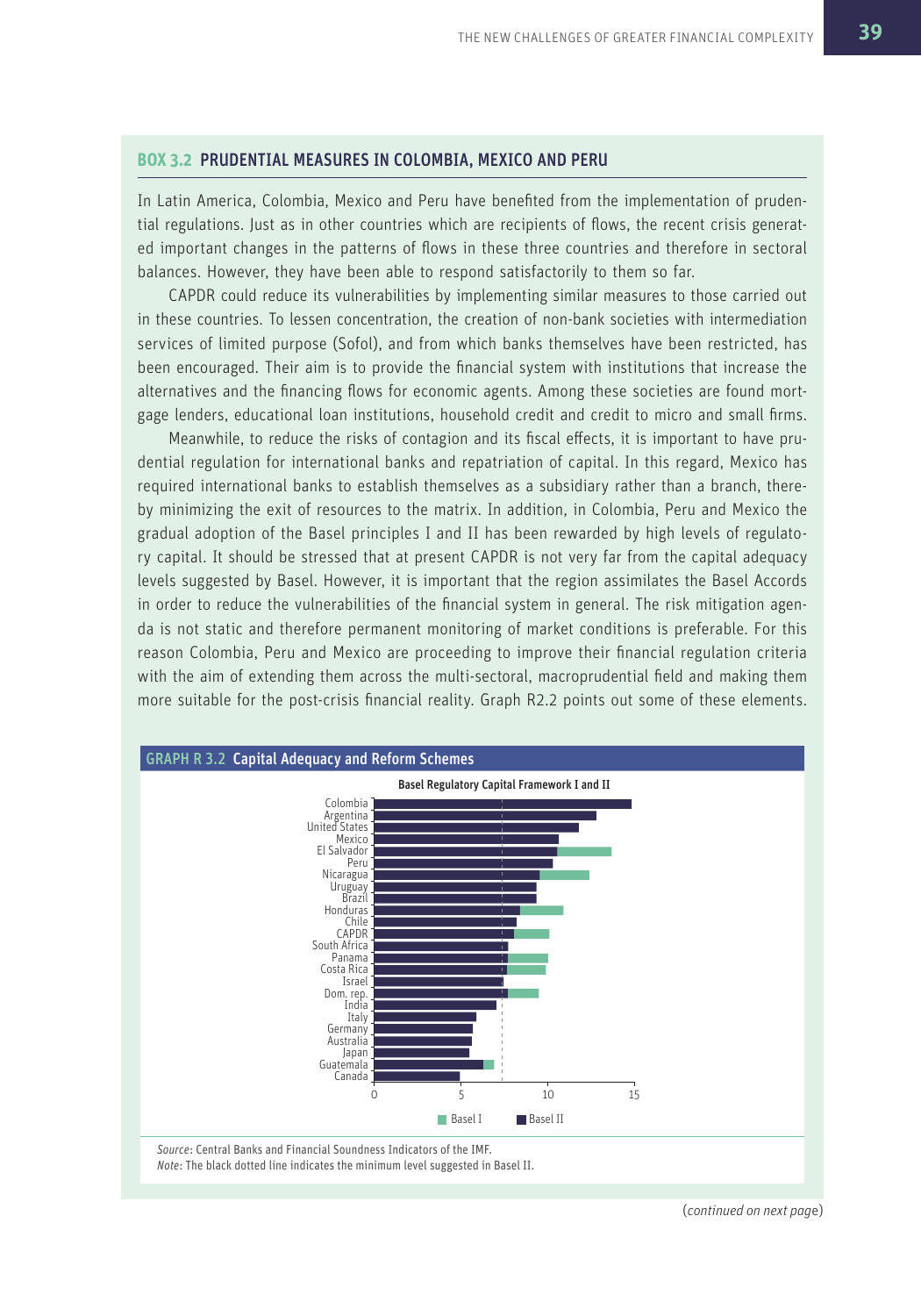### **BOX 3.2** PRUDENTIAL MEASURES IN COLOMBIA, MEXICO, AND PERU (*continued)*

### GRAPH R 3.2 Capital Adequacy and Reform Schemes (*continued)*

|                                                    | <b>Basel II and the Macroprudential Scheme</b>                                                                                                                                                                                                                                                                                                                        |
|----------------------------------------------------|-----------------------------------------------------------------------------------------------------------------------------------------------------------------------------------------------------------------------------------------------------------------------------------------------------------------------------------------------------------------------|
| <b>Prudential Policy</b>                           | <b>Example of Reform</b>                                                                                                                                                                                                                                                                                                                                              |
| Microprudential<br>Framework: Basel II<br>Improved | Increase in the quantity and improvement in the quality of capital<br>Urgent need for capital adequacy requirements in the trading book<br>Improvement in risk management and disclosure<br>Introduction of a leverage coefficient complementary to risk-weighted<br>measures<br>Treatment of counterparty credit risk posed by over-the-counter (OTC)<br>derivatives |
| Macroprudential<br>Approach                        | Managing stability over time (pro-cyclicality)                                                                                                                                                                                                                                                                                                                        |
|                                                    | Anti-cyclical capital requirements and dynamic provisioning<br>$\bullet$<br>Capital conservation rules to maintain higher capital excesses                                                                                                                                                                                                                            |
|                                                    | Managing stability over time (systemic approach)                                                                                                                                                                                                                                                                                                                      |
|                                                    | Additional systemic capital requirement in financial institutions of<br>$\bullet$<br>systemic importance<br>Identification of inter-connections and shared exposure in all financial<br>$\bullet$<br>institutions<br>Systemic vigilance of OTC derivatives (infrastructure of central<br>counterparty entities)                                                       |

Given the relative importance of the public sector in CAPDR, an all-encompassing management of the government's liabilities is crucial to reduce vulnerabilities in the economy. Under the multi-sectoral approach, the authorities should recognize that fiscal policy is the cornerstone of a general financial stability framework. Similarly, in CAPDR the public sector is the largest player in local financial markets and its domestic liabilities are the benchmark for risk-free interest rates in each of the financial systems. For these reasons, governments must take into account the impact of fiscal policy on the stability of the financial system. Concretely, fiscal policy should not only aim to be counter-cyclical, but also take into account the importance of strengthening fiscal buffers, as they will provide CAPDR with better capacities to cope with shocks affecting the financial sector.

### CONCLUSIONS

During the years following the recent financial crisis, the convergence of diverse factors—both internal and external -in many ways predetermined the economic performance of CAPDR, a region that is more open than ever to international markets. In these years, the region experienced a boom in the attraction of financing flows from overseas. Like potential external shocks, these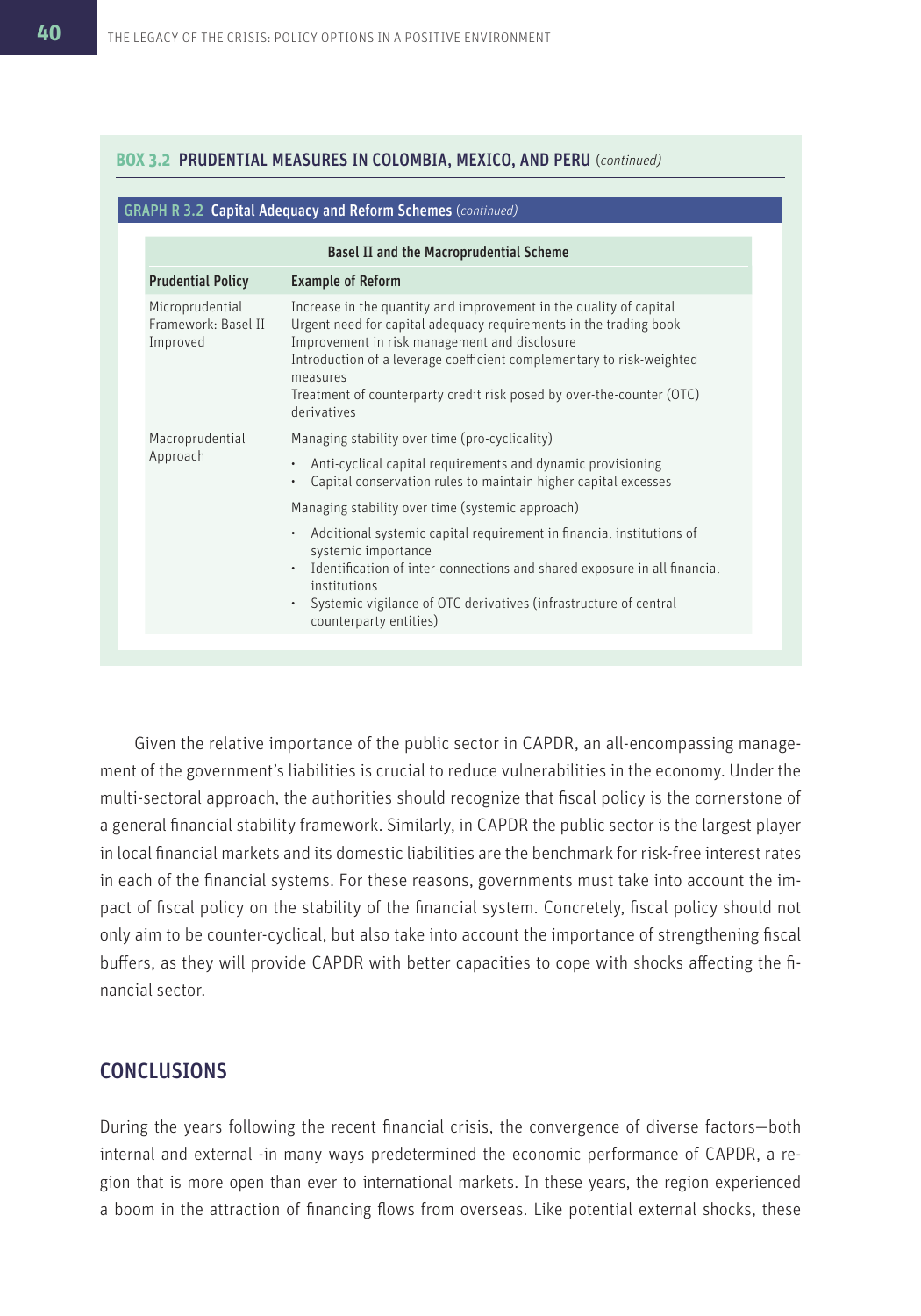flows are key determinants of the behavior of the main macroeconomic variables. In this light, their effects represent a constant policy challenge for the economic authorities.

There is no doubt that the inflow of external funds has been beneficial, and so far the economy has not shown any notable deterioration in its balances, but inadequate management of the inter-sectoral flows could lead to instability. In addition, higher liquidity resulting from the external flows has facilitated greater activity in credit and debit operations between market participants, and with this, the emergence of certain vulnerabilities, which are not immediately evident in the balances. In this regard, the analysis presented here shows that the influx of funds from abroad has effectively modified credit and debit patterns in the entire region, leading to vulnerability in some cases. These vulnerabilities, associated with the intensification in financial operations and with the presence of sectors of high systemic importance, could eventually lead to imbalances that could ultimately spread negative effects through the rest of the economy.

The lessons of this chapter are that the intensification of financial relationships between sectors must be accompanied by a multi-sectoral agenda for action. A multi-sectoral approach would make it possible to achieve coordinated results and confront vulnerabilities that might lead to scenarios of instability and risk aversion. In addition, with a policy framework of this kind, countries of the region could benefit by bolstering investor confidence and thereby enhancing creditworthiness. The policy agenda in CAPDR should broaden its scope, to take heed of the risk that imbalances in one particular sector might have damaging effects on the rest of the economy.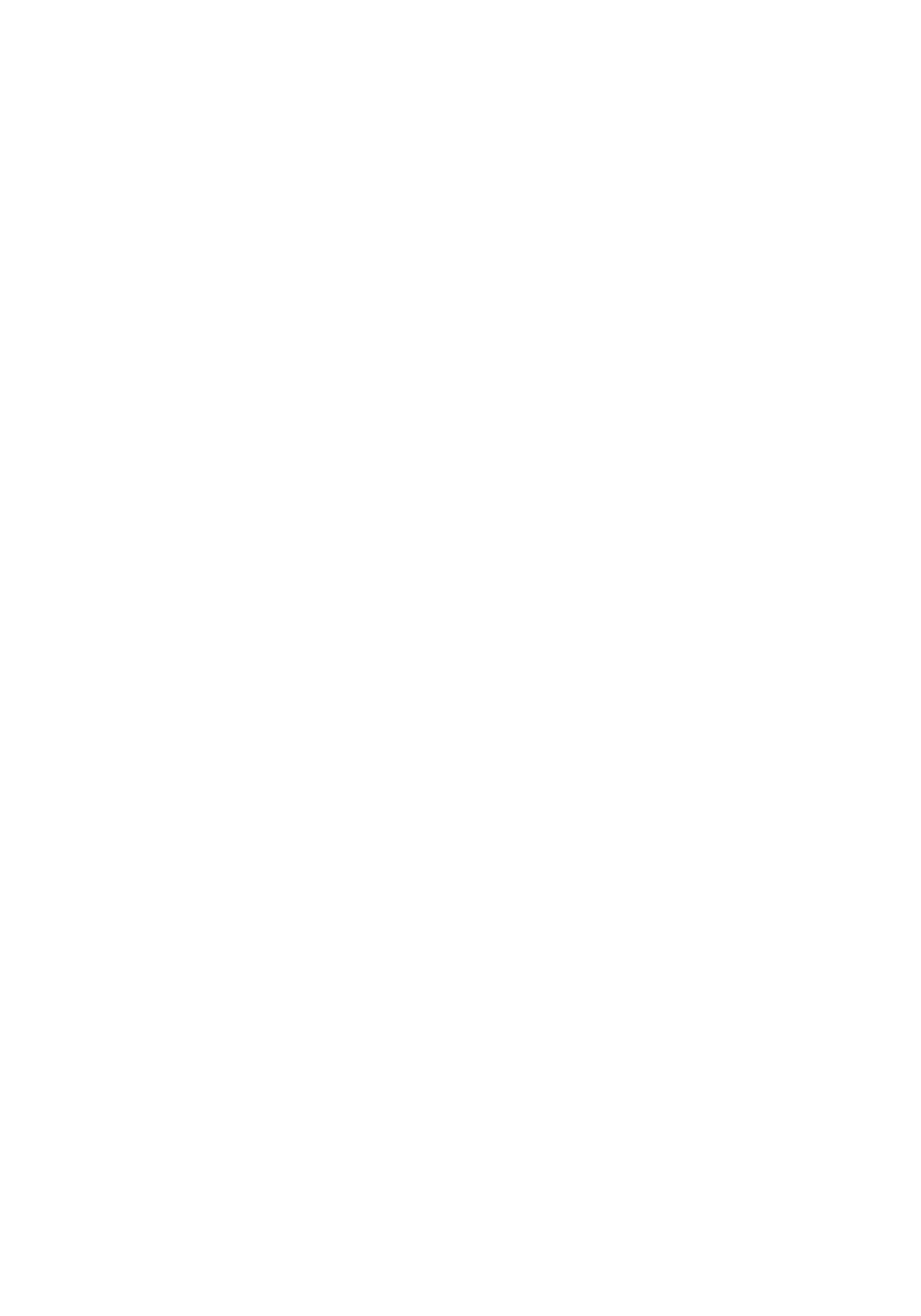# IF THE WINDS WERE TO CHANGE? GROWTH SCENARIOS FOR THE REGION IV

the prospects for CAPDR have improved thanks to the recovery trends in the United States, as well as the fall in oil prices. It is expected that the former will benefit the exports and remittance inflows in the region. Mor he prospects for CAPDR have improved thanks to the recovery trends in the United States, as well as the fall in oil prices. It is expected that the former will benefit the exports and remittance inflows in the region. Moreover, since CAPDR countries are net oil importers, lessen inflationary pressures.<sup>1</sup> Low oil prices also provide an opportunity to reduce energy subsidies, therefore, improving the fiscal position.

In spite of this positive outlook, there remain risks that need to be considered. In particular, the withdrawal of monetary stimulus in the United States could cause greater volatility in capital markets and push up the costs of external resources, which have become important sources of financing for the region. Recent history shows that at times of financial turbulence, investors can suddenly become more risk averse and seek refuge in assets of economies with stronger fundamentals (a phenomenon known as flight-to-quality), with serious repercussions for emerging markets.<sup>2</sup> As it can be seen in panel A of Graph 4.1, increases in financial volatility (measured by the VIX<sup>3</sup> volatility index) during crisis periods tend to be accompanied by a rise in the premium over the interest rate on United States Treasury bonds (the international risk-free rate) that emerging markets have to pay to obtain financing in international markets. The increasing integration of the region in capital markets exposes it to this type of risk, as demonstrated during the international financial crisis (see Graph 4.1, panel B).

There is also uncertainty about the duration of lower oil prices. The potential impact of lower oil revenues on political stability in some of the main oil producing countries could trigger changes

<sup>&</sup>lt;sup>1</sup> This would give central banks flexibility in policy-making.

<sup>2</sup>See, for instance, Calvo (1999) for a theoretical formulation of how information asymmetries on the part of investors can cause reversals in capital flows to emerging markets for reasons unrelated to their economic fundamentals.

<sup>3</sup> The VIX is an indicator, which measures the confidence of investors in capital markets.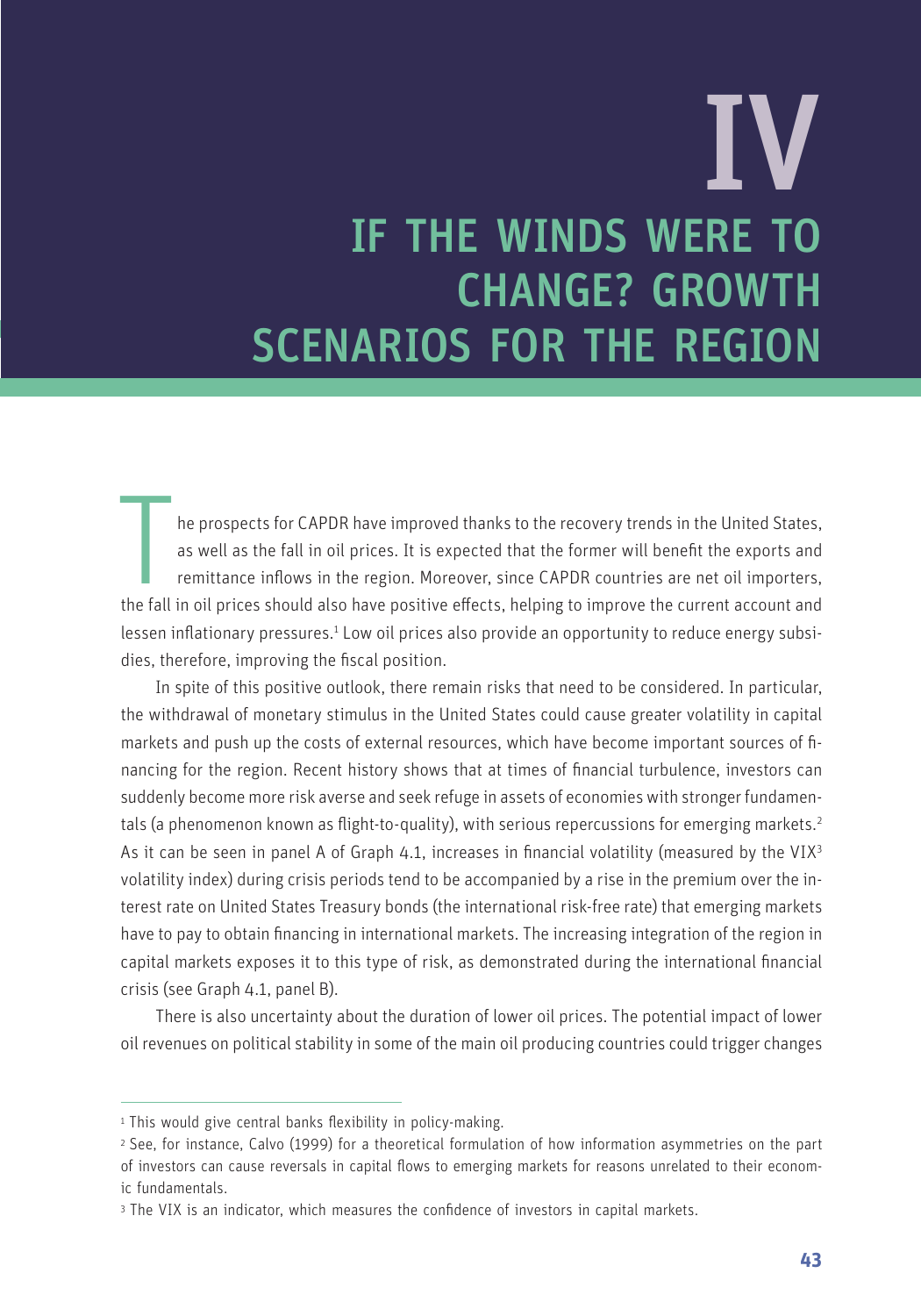

*Source*: Bloomberg and national sources.

*Note*: \*corresponds to the financial account minus foreign direct investment flows.

in oil supply and therefore in prices. Moreover, it remains plausible that the weak performance of other economic zones in the world (especially Europe) may damage growth in the United States and the region.

In this context, it is useful to examine the impact on regional growth of an increase in the oil price, greater volatility in financial markets, and weaker growth performance in the United States. To quantify the impact of each of these risks, this chapter estimates an econometric model of the average regional growth<sup>4</sup> as a function of the behavior of the relevant exogenous variables: economic growth in the US, the oil price, and international financial conditions (captured by the VIX volatility index).<sup>5</sup> The results show the implications of specific scenarios in the external environment on growth in CAPDR for the next two years.

<sup>4</sup>The growth rates of Belize, Costa Rica, El Salvador, Guatemala, Panama, and the Dominican Republic were considered, representing 87% of regional GDP.

<sup>5</sup> See Annex III for details of the model employed.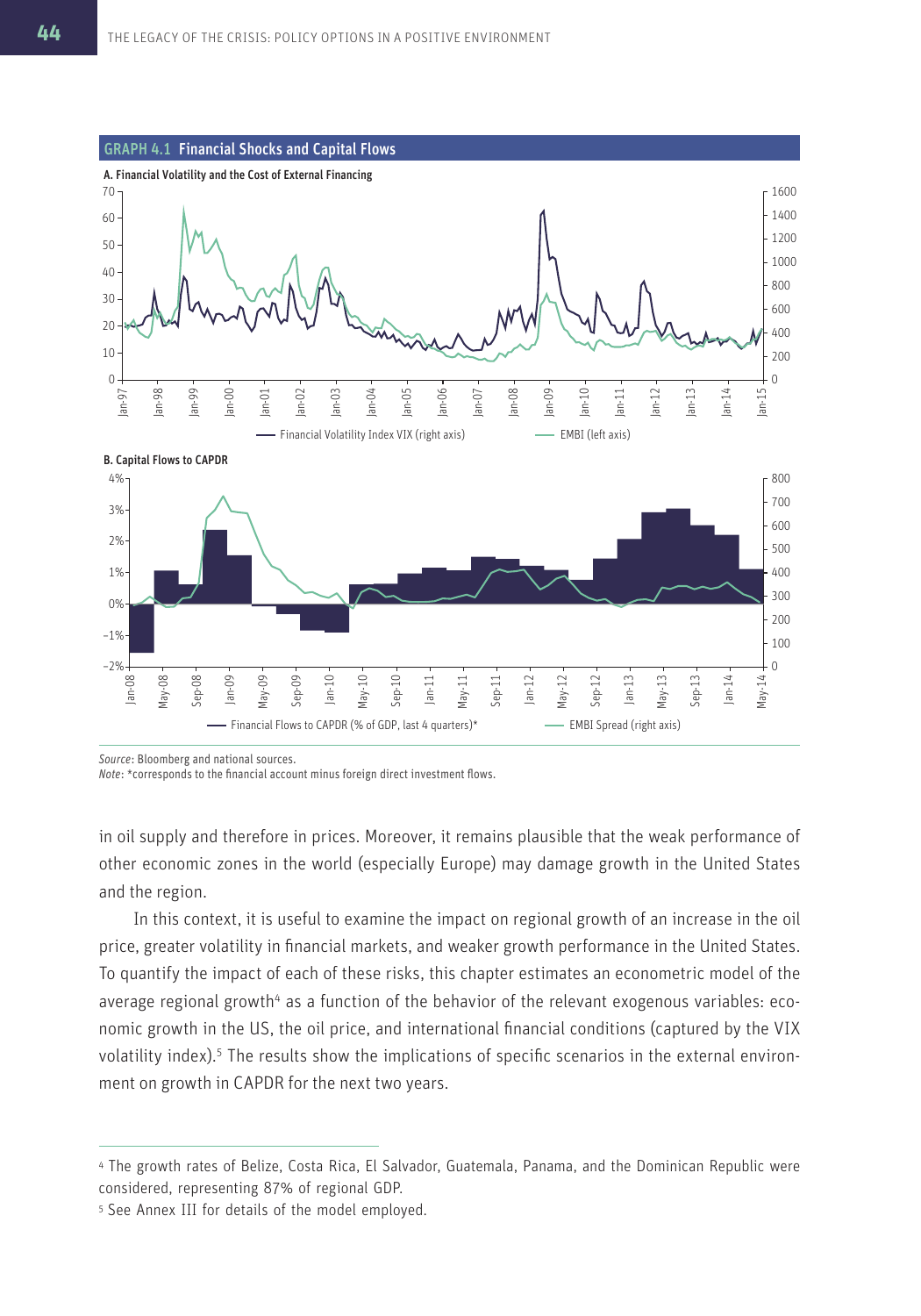As a starting point, the baseline scenario is as follows: oil prices gradually recover, to reach US\$69 per barrel (dpb) in 2017;<sup>6</sup> growth in the United States is 3.6%, 3.3% and 3.1% in 2015, 2016 y 2017, respectively; and financial volatility (measured by the VIX index) shows a similar evolution to 2012-2014 (see Graph 4.2). This baseline scenario is contrasted with four stress scenarios. In the first, the assumption is that the oil price rises at a faster pace between 2015 and 2017 (see Graph 4.2, panel A), to reach US\$85 at the end of 2017. In the second, it is assumed that financial volatility increases in a similar way to the period of adjustment and negotiation over the Greek debt in 2011 and 2012 (see Graph 4.2, panel B). The third stress scenario assumes that growth in the United States economy slowdowns as a result of the weak performance of the Euro Zone and China, reducing annual growth, on average, by 0.4 percentage points in 2015-2017 (see Graph 4.2, panel C).<sup>7</sup> Finally, in a fourth scenario, the three shocks described above are combined.

Graph 4.3 presents the results of the different scenarios. In the first one, a more rapid than expected recovery in the oil price compares unfavorably with the baseline scenario, with growth rates for the region reduced by 0.2 and 0.5 percentage points in 2015 and 2016, respectively. In this case, economic activity of the region would expand 3.6% by 2016, compared to 4.1% in the baseline.

In the second scenario, a sudden increase in volatility would negatively affect economic growth in CAPDR. The peaks in volatility would translate into GDP growth that is 0.6 percentage points below the baseline in 2015 (see Graph 4.3). Given that it is assumed that the greater volatility would continue until 2016, this negative effect would lower the region's average growth from 4.1% to 3.4.

In the third scenario, lower growth rates in the US would have an important impact on the region in both 2015 and 2016. As shown in Graph 4.3, the potential impact of an average reduction of 0.4 percentage points in the growth of the United States (main trading partner of the region) would be a growth slowdown of 0.5 percentage points in 2015, compared to the baseline. This effect would be accentuated in 2016, with the model projecting growth 3.3%, 0.8 percentage points below the baseline.

Finally, the least optimistic scenario in which the three shocks hit the region simultaneously, economic growth is reduced to 3.2% in 2015, and the slowdown would become more acute in 2016 with a rate close to 2.9% (less than the growth rates recorded in 2013–2014). The reduced dynamism of the U.S. economy would explain 60% of the potential impact in this scenario; higher oil prices 28%; and the increased volatility 12%.

What can be learned from these scenarios? Although the region is currently benefiting from favorable tail winds due to the US recovery and low oil prices, there are risks that could curtail growth. A new round of global economic instability would have serious consequences for growth

<sup>6</sup>This path is consistent with the most recent projections by the World Bank.

<sup>7</sup>This potential impact was calculated by simulating a deepening of the European recession and employing a Global Vector Auto-Regression (GVAR) model, which captures trade and financial linkages between advanced economies and Latin America, developed in Cesa-Bianchi *et al.* (2012).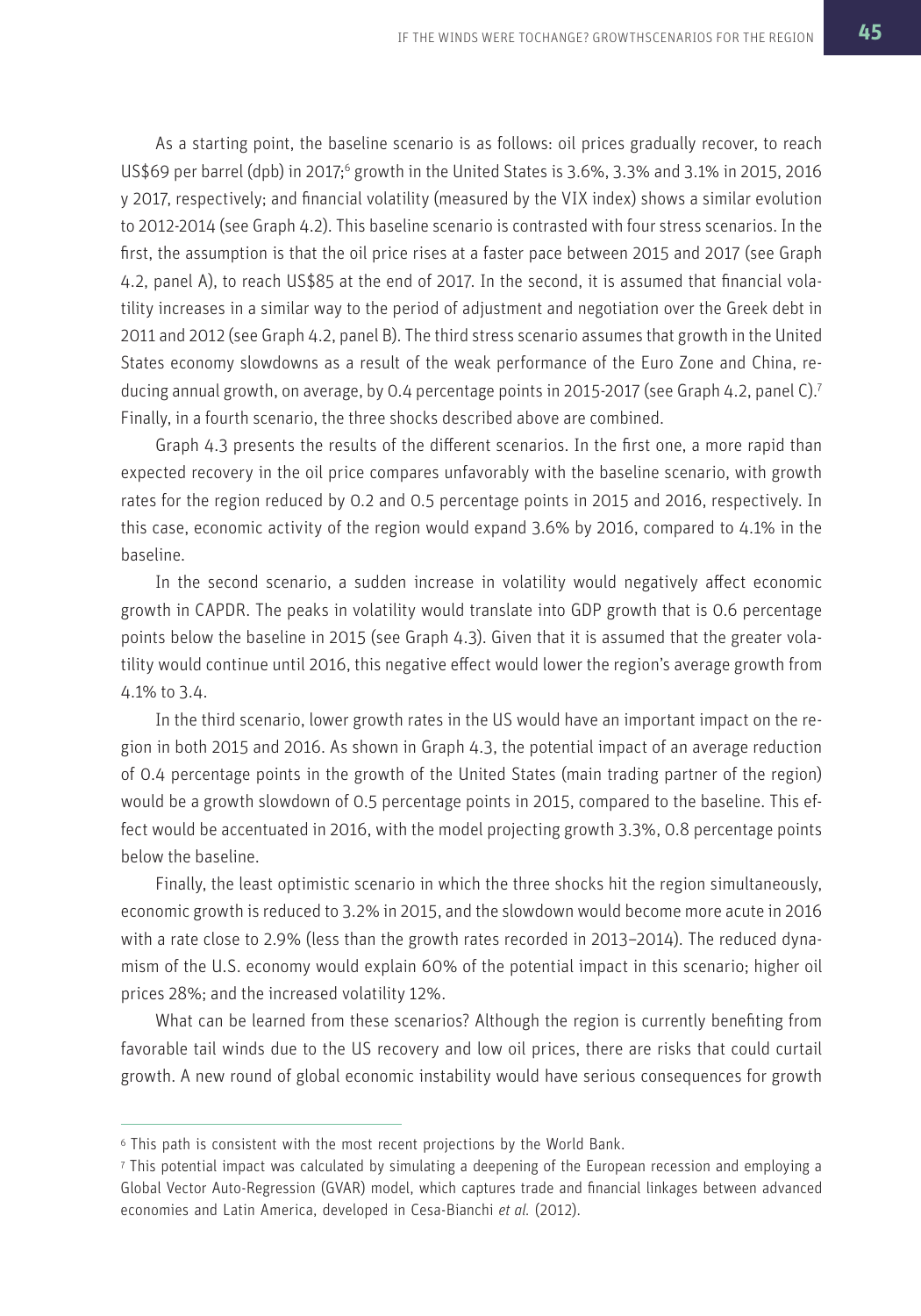

*Source*: U.S. Federal Reserve, Chicago Board Options Exchange (CBOE) and own calculations.

of the economies of the region and, given the limited space for a counter-cyclical fiscal policy as a consequence of higher levels of debt, the recovery process could be even slower and more complex.

These results highlight the importance of taking advantage of the favorable environment to regain fiscal space, while implementing policies to strengthen the region's growth in the mediumand long-term. CAPDR might be tempted to delay the process of fiscal consolidation in the current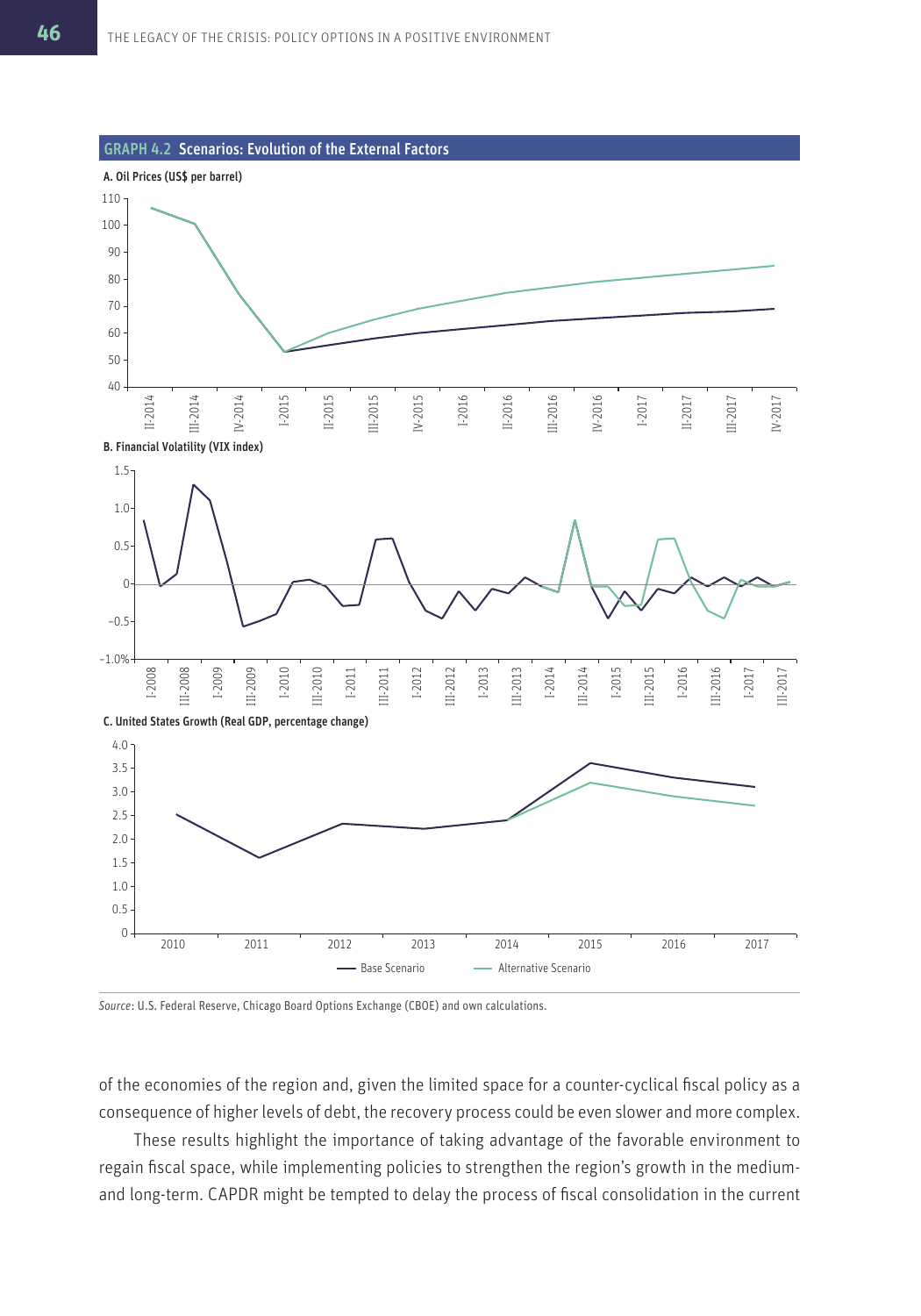

*Source*: IDB staff estimates after 2014. IMF World Economic Outlook for historical data. *Note*: \* average growth includes Belize, Costa Rica, El Salvador, Guatemala, Panama and Dominican Republic, which account for 87% of regional GDP.

favorable external environment, as happened in the case of some Latin American commodity-exporting economies during the price boom of recent years, but this would be a mistake.

This chapter highlights how important it is for CAPDR countries to further reduce their vulnerability to changes in the external outlook, reinforcing the arguments of earlier chapters. In line with the analysis in Chapter 2, it suggests that the key to building more resilient economies is to keep strengthening policy frameworks, to assure positive risk perceptions and access to low cost financing. Such policies will enable countries to implement counter-cyclical measures to mitigate the harmful effects of external shocks. Moreover, the results of this chapter support the findings of Chapter 3, in stressing the need to design macro-prudential regulation that takes into account the increased exposure of different sectors of the economy to external indebtedness, as well as the greater ties amongst them. As discussed in Chapter 3, this demands progress in the implementation of the recommendations of the Basel accords, such as the establishment of strict rules on capital reserves (including for the non-financial private sector). Similarly, the evidence here supports strategies aimed at monitoring fiscal and debt positions to strengthen buffers in the region and thus mitigate the impact of potential future crises.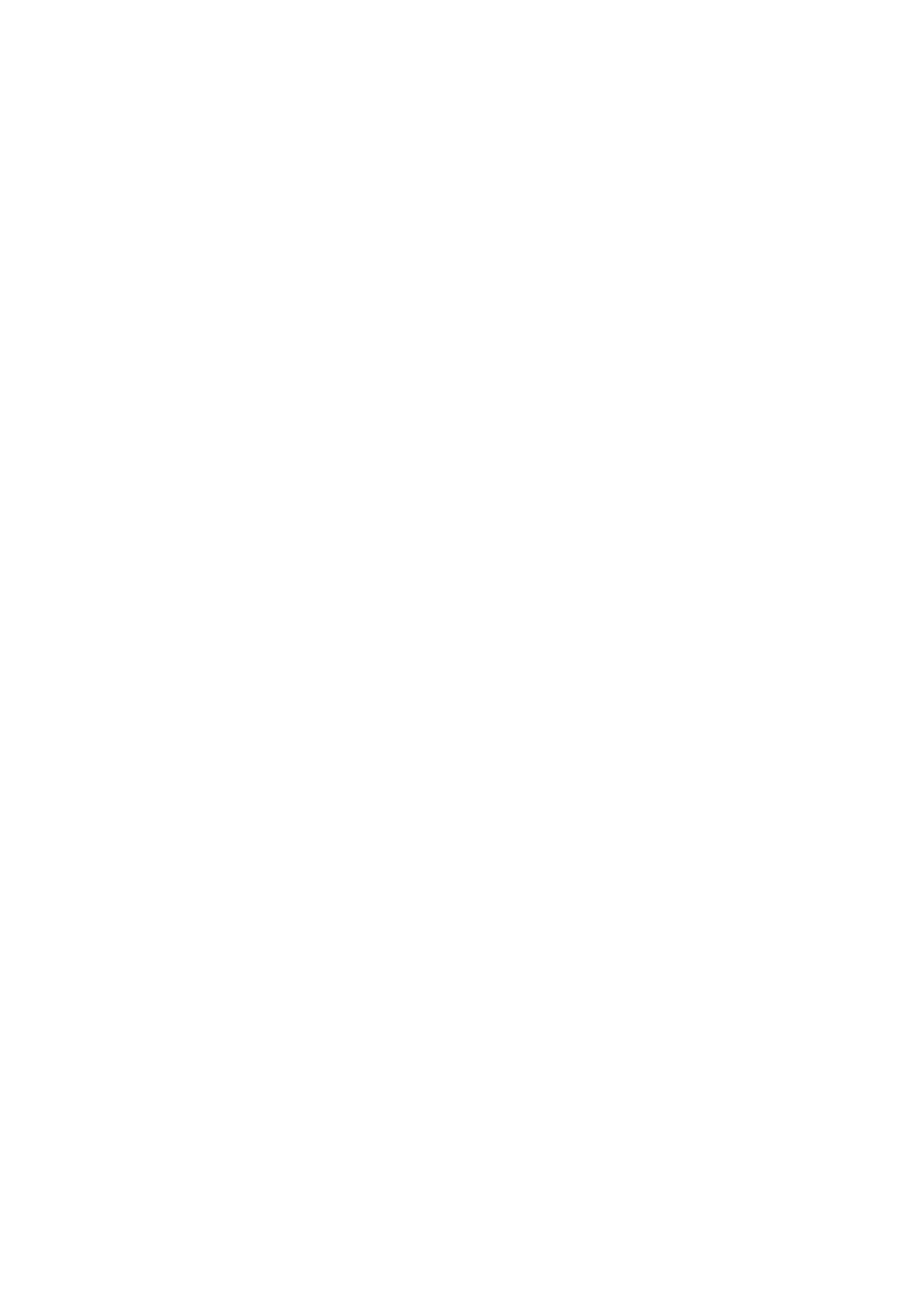## ANNEXES

## ANNEX I

The relationship between credit rating and the IIR is generated by means of a map, which assigns 1 to an Aaa rating and 0 to Caa3. The following table shows these equivalences:

|                 | TABLE AI.1 Credit Rating Equivalence between<br>Moody's and IIR |
|-----------------|-----------------------------------------------------------------|
| Rating          | <b>IIR</b>                                                      |
| Aaa             | 90.04                                                           |
| Aa1             | 86.27                                                           |
| Aa2             | 82.5                                                            |
| Aa3             | 78.74                                                           |
| A1              | 74.97                                                           |
| A2              | 71.2                                                            |
| A <sub>3</sub>  | 67.43                                                           |
| Baa1            | 63.67                                                           |
| Baa2            | 59.9                                                            |
| Baa3            | 56.13                                                           |
| Ba1             | 52.36                                                           |
| Ba <sub>2</sub> | 48.6                                                            |
| Ba3             | 44.83                                                           |
| <b>B1</b>       | 41.06                                                           |
| <b>B2</b>       | 37.29                                                           |
| B3              | 33.53                                                           |
| Caa1            | 29.76                                                           |
| Caa2            | 25.99                                                           |
| Caa3            | 22.23                                                           |

*Source*: Elaborated by IDB staff with data from Moody's and the *Institutional Investor* Magazine*.*

### Estimations Methodology

General specification of the model: the model is constructed on the basis of the specification proposed by Bannister *et al*. (2011). The specifications used for this chapter expand the initial estimation by means of a set of variables which significantly contribute to approximating the economic fundamentals:

$$
IIR_{it} = \rho IIR_{it-1} + z_{it}'\beta_1 + x_{it}'\beta_2 + \alpha_i + \varepsilon_{it} ,
$$

where *z* corresponds to the set of controls in Bannister *et al*. (2011) and *x* includes factors of institutional strength, industrial complexity (Index of Export Complexity) and financial depth (liquid liabilities in the balance of payments as a percentage of GDP).

To gauge the degree of correlation between the variables of institutional strength, the *Kaufman World Wide*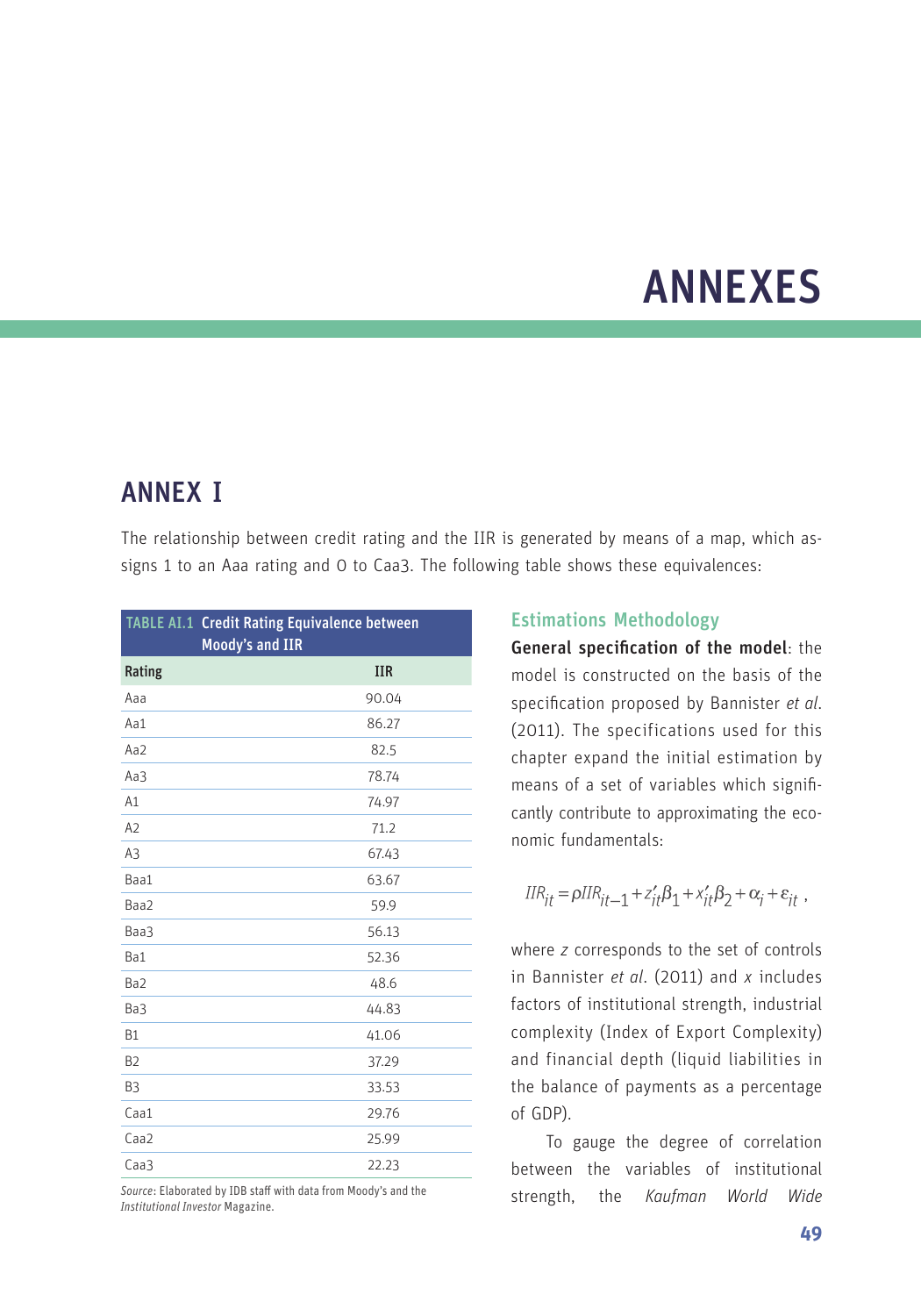*Governance Indicators* indices were taken into consideration and submitted to a decomposition of principal components. As can be seen in Table A2, around 75% of the information is accumulated in the first two components with the priority distribution as indicated there. The relative weight of each factor, an important variable for the selection of the factors to be included in the estimations, is also important. For the rest of the estimations, annual series from 1989 until 2013 are used in five-yearly averages for each one of the series.

Generation of clusters. With the five-year series a k-means method is used based on debt as a percentage of GDP and the Institutional Investor Rating (IIR), using the measure L2.

Indicators of strength by clusters. The table below reflects the relative position of CAPDR for each aspect of Institutional Strength.

Measurement of the effects by clusters. The general formulation is extended by means of dummy variables, D, indicating membership to each cluster.

$$
IIR_{it} = \rho IIR_{it-1} + z_{it}'\beta_1 + x_{it}'\beta_2 + D_{it}'\beta_3 + \alpha_i + \varepsilon_{it}.
$$

**Estimation method.** Since a specification of fixed effects in a dynamic panel is involved, various methods are explored, among them the Fixed Effects, Least Squares, Arellano-Bond regression (1991) and Arellano-Bover (1995). As a greater number of countries than periods are available, the instruments option in a Generalized Method of Moments results in more consistent estimations, and therefore the Arellano-Bover (1995) results are those used in the body of the document. Table A4 shows a summary of results from the estimations, using Arellano-Bover (1995):

Analysis of non-linearities. With the aim of studying whether there are different effects between clusters for our proxies of economic fundamentals, first a t-test of means between clusters and factors was elaborated. Table AE1 shows the results of these tests. The tests reflect the fact that there are statistically significant differences between clusters for some of the factors used, which might suggest the existence of non-linear effects between clusters. To corroborate this, a series of estimations were carried out, including interaction of debt and IIR dummies. To generate the debt dummy (*d*), the average between the figure which separates cluster 1 and 2 and that which separates cluster 3 y 4 was used. The same method was used to generate the dummy (*i*) of the IIR. The following set of estimations was carried out:

$$
IIR_{it} = \rho IIR_{it-1} + z_{it}'\beta_1 + x_{it}'\beta_2 + D_{it}'\beta_3 + (d_{it} \times f_{it})'\beta_4 + \alpha_i + \varepsilon_{it} ,
$$
  
\n
$$
IIR_{it} = \rho IIR_{it-1} + z_{it}'\beta_1 + x_{it}'\beta_2 + D_{it}'\beta_3 + (i_{it-1} \times f_{it})'\beta_4 + \alpha_i + \varepsilon_{it} .
$$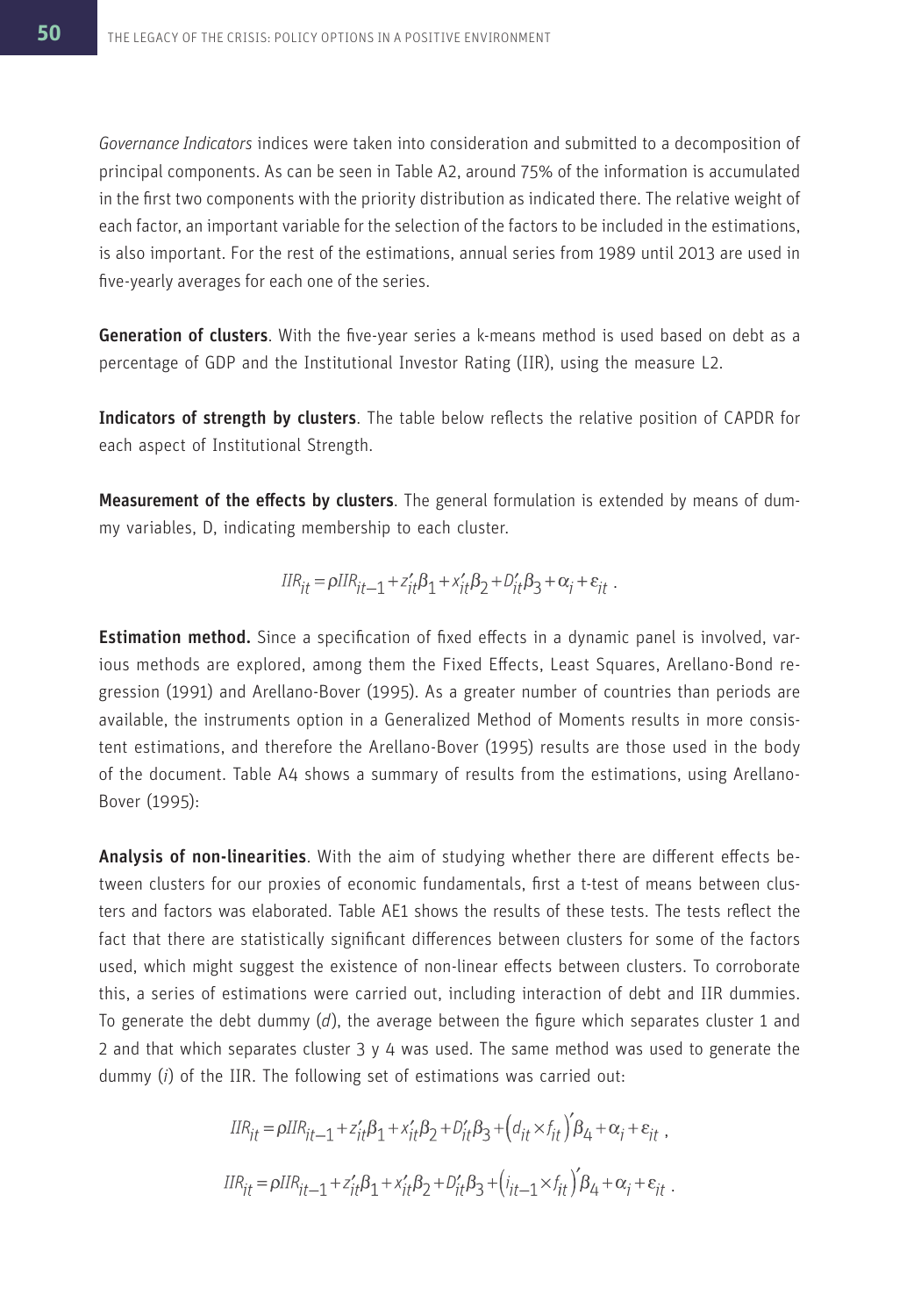|                                      | TABLE AI.2 Estimation of Principal Components |                                 |                                                               |              |                 |             |             |  |
|--------------------------------------|-----------------------------------------------|---------------------------------|---------------------------------------------------------------|--------------|-----------------|-------------|-------------|--|
|                                      | Correlation explained by principal component  |                                 | Relative weight of factors within the principal<br>components |              |                 |             |             |  |
| Principal components/<br>correlation |                                               | Number of obs.                  |                                                               | 342          | <b>Factor</b>   | Component 1 | Component 2 |  |
|                                      |                                               | Number of comp.                 |                                                               | 9            | Corruption      | 0.4089      | $-0.0014$   |  |
|                                      |                                               | <b>Trace</b>                    |                                                               | 9            | Rule of law     | 0.4123      | $-0.0053$   |  |
|                                      |                                               | Rho                             |                                                               | $\mathbf{1}$ | Accountability  | 0.3611      | $-0.1699$   |  |
| Component                            | Eigenvalue                                    | Proportion<br><b>Difference</b> |                                                               | Cumulative   | Security        | 0.3572      | 0.0205      |  |
| Comp1                                | 5.48                                          | 4.38                            | 0.61                                                          | 0.61         | Transparency    | 0.4115      | $-0.0106$   |  |
| Comp2                                | 1.10                                          | 0.29                            | 0.12                                                          | 0.73         | Complexity      | 0.3493      | $-0.1414$   |  |
| Comp3                                | 0.81                                          | 0.20                            | 0.09                                                          | 0.82         | Financial depth | 0.2043      | 0.4999      |  |
|                                      |                                               |                                 |                                                               |              | Financial       | 0.0927      | 0.7956      |  |
| Comp4                                | 0.61                                          | 0.22                            | 0.07                                                          | 0.89         | Integration     |             |             |  |
| Comp5                                | 0.39                                          | 0.09                            | 0.04                                                          | 0.93         |                 |             |             |  |
| Comp6                                | 0.30                                          | 0.07                            | 0.03                                                          | 0.97         |                 |             |             |  |
| Comp7                                | 0.23                                          | 0.19                            | 0.03                                                          | 0.99         |                 |             |             |  |
| Comp8                                | 0.04                                          | 0.01                            | 0.00                                                          | 1.00         |                 |             |             |  |
| Comp9                                | 0.03                                          |                                 | 0.00                                                          | 1.00         |                 |             |             |  |
|                                      |                                               |                                 |                                                               |              |                 |             |             |  |

The group of estimations below explores whether belonging to each cluster is correlated with any non-linear effect. Since there are *k=2* debt groups and *j=2* IIR groups, 2<sup>2</sup> possibilities are generated reflecting each cluster:

$$
\label{eq:IR} I\!IR_{it} \!=\! \rho I\!IR_{it-1} + z_{it}'\beta_1 + x_{it}'\beta_2 + D_{it}'\beta_3 + \left(i_{it-1}^k\!\times\!d_{it}^j\!\times\!f_{it}\right)\!\!\not\!\beta_4 + \alpha_i + \varepsilon_{it} \,.
$$



*Source*: IDB Staff based on data from *Institutional Investor* Magazine and from the International Monetary Fund (2014).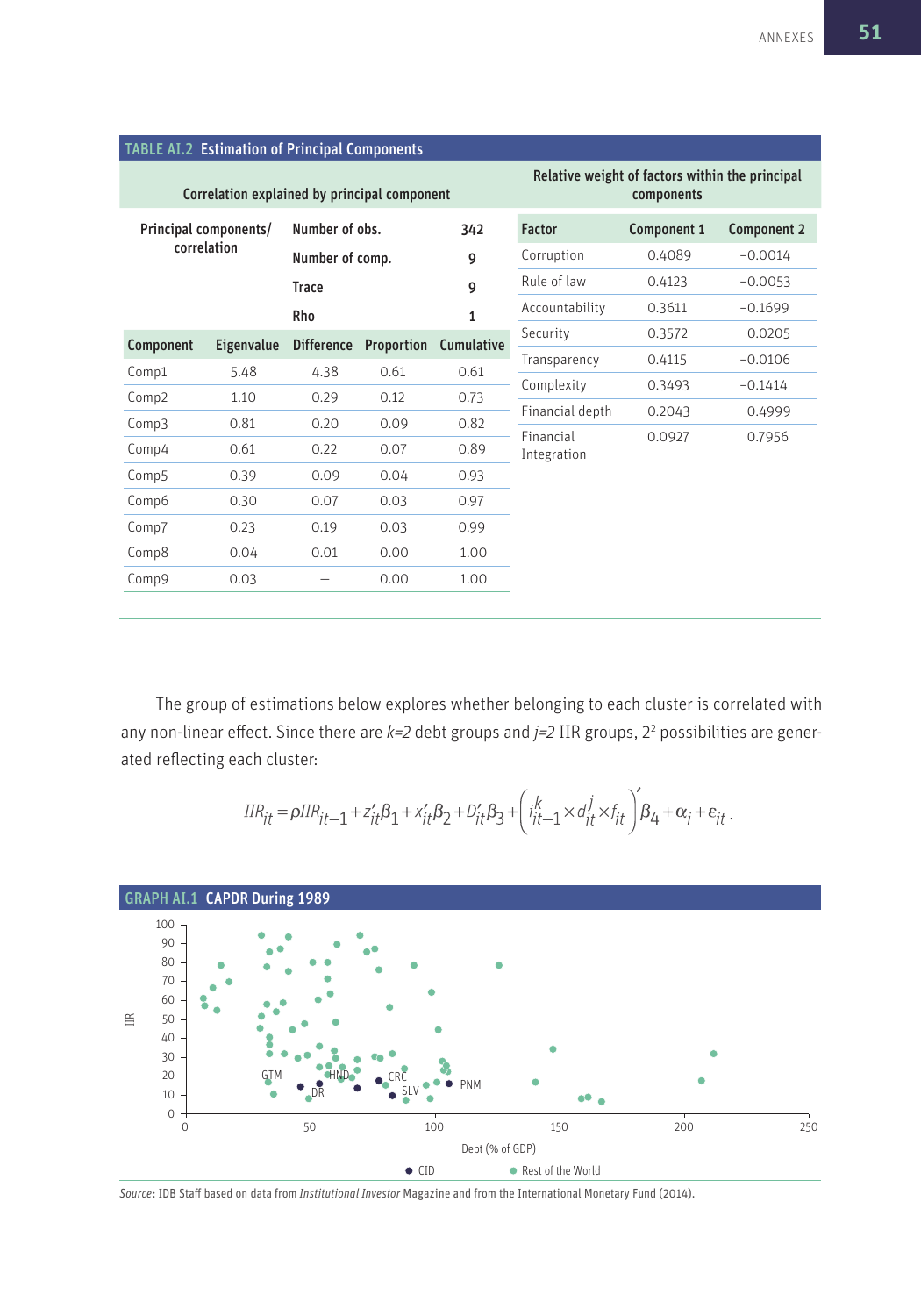

*Source*: IDB Staff based on data from *Institutional Investor* Magazine and from the International Monetary Fund (2014).



*Source*: IDB Staff based on data from *Institutional Investor* Magazine and from the International Monetary Fund (2014).

Finally, non-linear continuous effects between the debt and factors were tested as well as between the IIR and factors:

$$
IIR_{it} = \rho IIR_{it-1} + z_{it}' B_1 + x_{it}' B_2 + D_{it}' B_3 + (\text{debt}_{it} \times f_{it})' B_4 + \alpha_i + \varepsilon_{it},
$$
  

$$
IIR_{it} = \rho IIR_{it-1} + z_{it}' B_1 + x_{it}' B_2 + D_{it}' B_3 + (\text{IIR}_{it-1} \times f_{it})' B_4 + \alpha_i + \varepsilon_{it}.
$$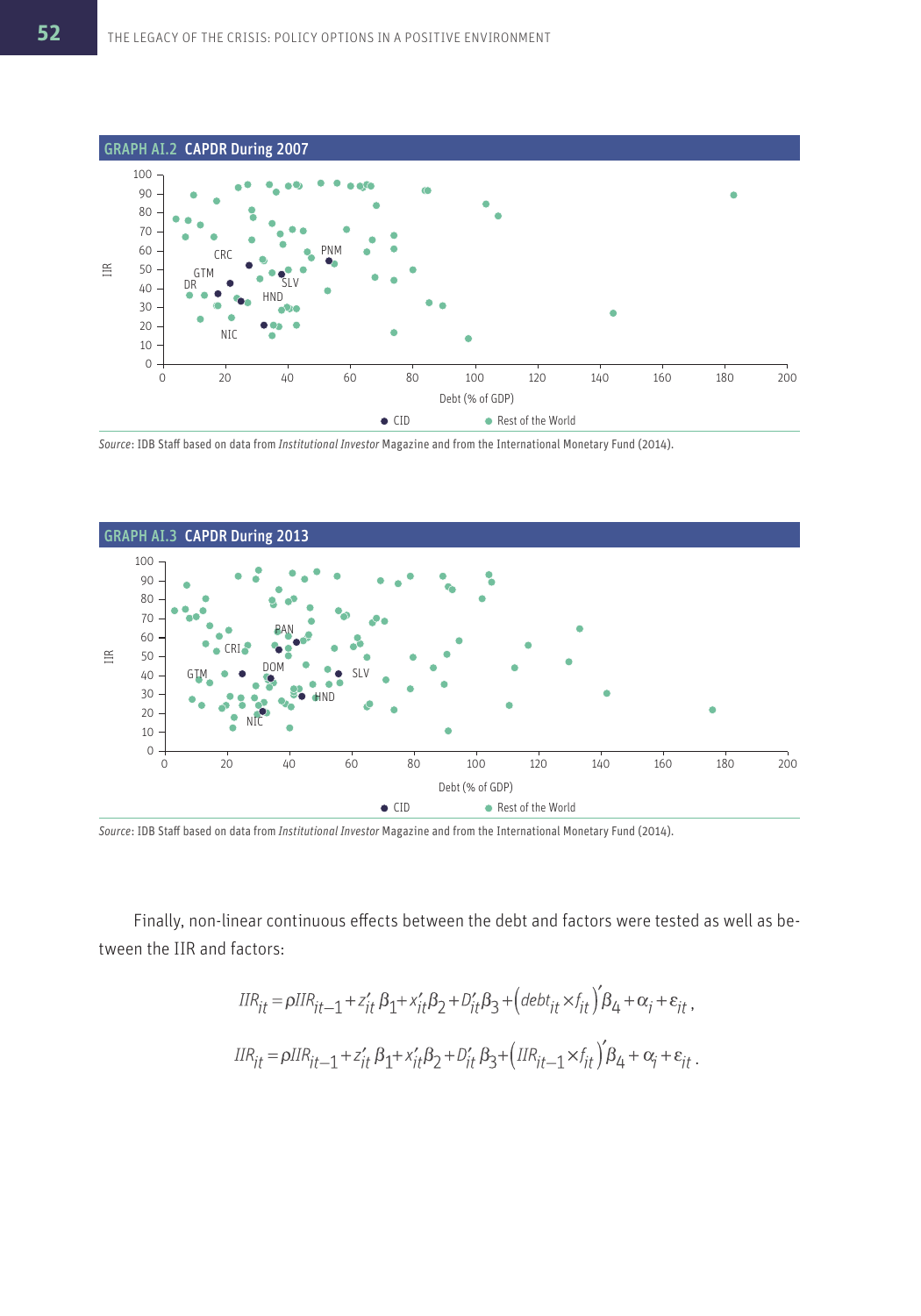



Government Effectiveness (Rank position during 2013)





*Source*: IDB Staff based on data from Worldwide Governance Indicators (2014).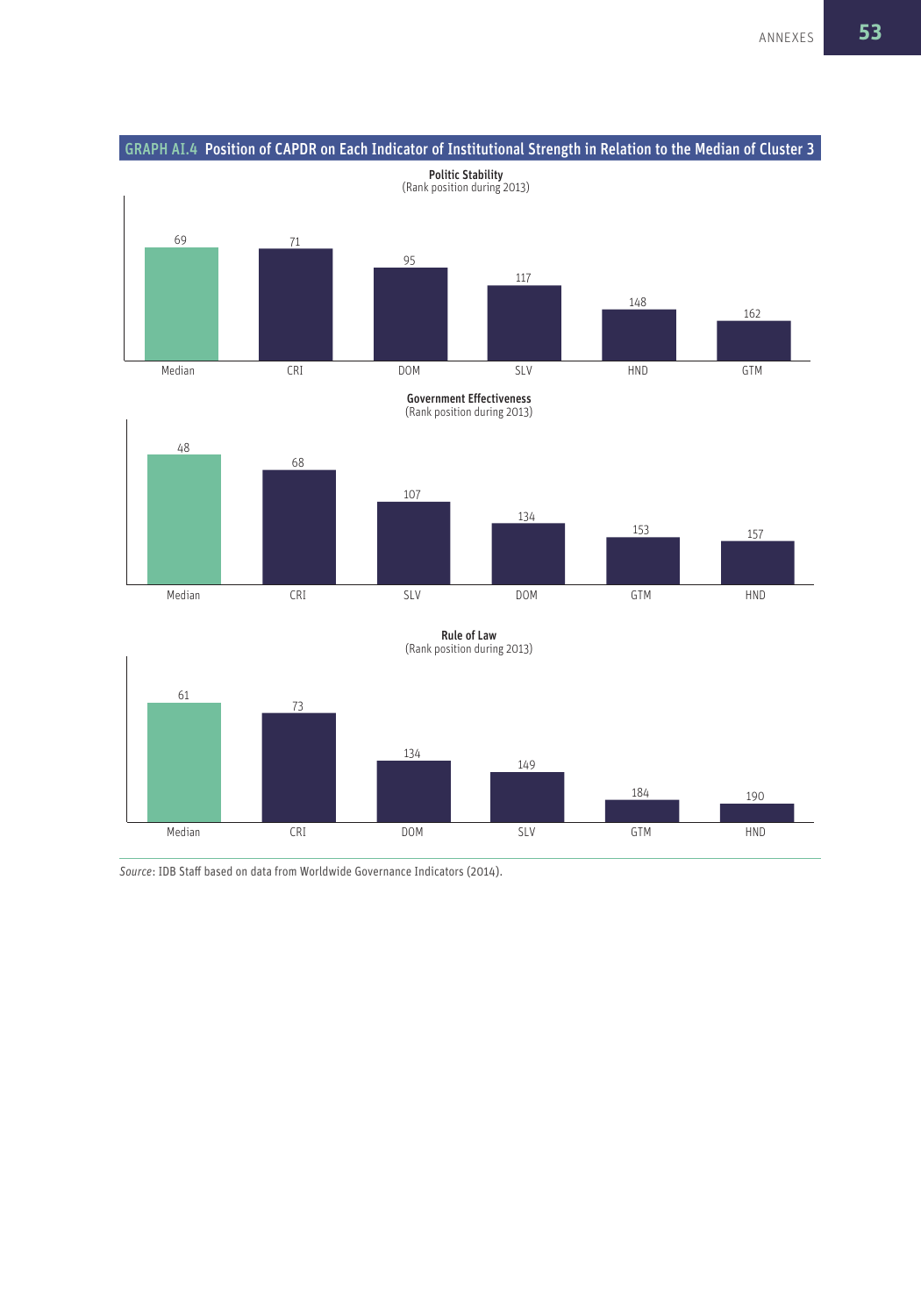| TABLE AI.3 Estimations by Clusters |              |                      |              |             |  |  |  |  |
|------------------------------------|--------------|----------------------|--------------|-------------|--|--|--|--|
| Variable                           | Cluster 1    | Cluster <sub>2</sub> | Cluster 3    | Cluster 4   |  |  |  |  |
| Lag of IIR                         | $0.434**$    | $0.489**$            | $0.539**$    | $0.390**$   |  |  |  |  |
|                                    | $-5.77$      | $-7.13$              | $-7.77$      | $-4.82$     |  |  |  |  |
| Debt                               | $-0.329**$   | $-0.309**$           | $-0.375**$   | $-0.386**$  |  |  |  |  |
|                                    | $(-6.08)$    | $(-5.98)$            | $(-6.61)$    | $(-7.15)$   |  |  |  |  |
| Square debt                        | $0.00149*$   | $0.00133*$           | $0.00164*$   | $0.00173*$  |  |  |  |  |
|                                    | $-4.52$      | $-4.21$              | $-4.81$      | $-5.23$     |  |  |  |  |
| GDP per capita                     | $0.000104*$  | $0.000109*$          | $0.000132*$  | $0.000125*$ |  |  |  |  |
|                                    | $-2.07$      | $-2.24$              | $-2.47$      | $-2.49$     |  |  |  |  |
| Inflation                          | $-8.701**$   | $-6.969**$           | $-8.833**$   | $-9.973**$  |  |  |  |  |
|                                    | $(-4.11)$    | $(-3.32)$            | $(-3.71)$    | $(-4.38)$   |  |  |  |  |
| Default                            | $-8.740**$   | $-8.936**$           | $-9.557**$   | $-8.757**$  |  |  |  |  |
|                                    | $(-5.26)$    | $(-5.46)$            | $(-5.52)$    | $(-5.24)$   |  |  |  |  |
| Trend                              | 0.413        | 0.163                | $-0.454$     | 0.41        |  |  |  |  |
|                                    | $-0.7$       | $-0.3$               | $(-0.82)$    | $-0.7$      |  |  |  |  |
| Depth                              | $-0.00391**$ | $-0.00377**$         | $-0.00390**$ | $-0.00374*$ |  |  |  |  |
|                                    | $(-2.67)$    | $(-2.64)$            | $(-2.61)$    | $(-2.52)$   |  |  |  |  |
| Control of corruption              | $8.053**$    | $7.650**$            | $5.839**$    | $7.951**$   |  |  |  |  |
|                                    | $-4.41$      | $-4.18$              | $-3.4$       | $-4.27$     |  |  |  |  |
| Dummy for cluster                  | $-3.297+$    | 1.368                | $-1.561$     | $6.065*$    |  |  |  |  |
|                                    | $(-1.73)$    | $-0.64$              | $(-0.72)$    | $-2.27$     |  |  |  |  |
| Constant                           | $45.16**$    | $41.62**$            | $45.23**$    | 47.20**     |  |  |  |  |
|                                    | $-13.77$     | $-13.3$              | $-11.33$     | $-14.09$    |  |  |  |  |
| Observations                       | 359          | 359                  | 359          | 359         |  |  |  |  |

*Source*: IDB staff.

*Note*: t statistics in parentheses.

'+ p < 0.10; \* p < 0.05; \*\* p < 0.01.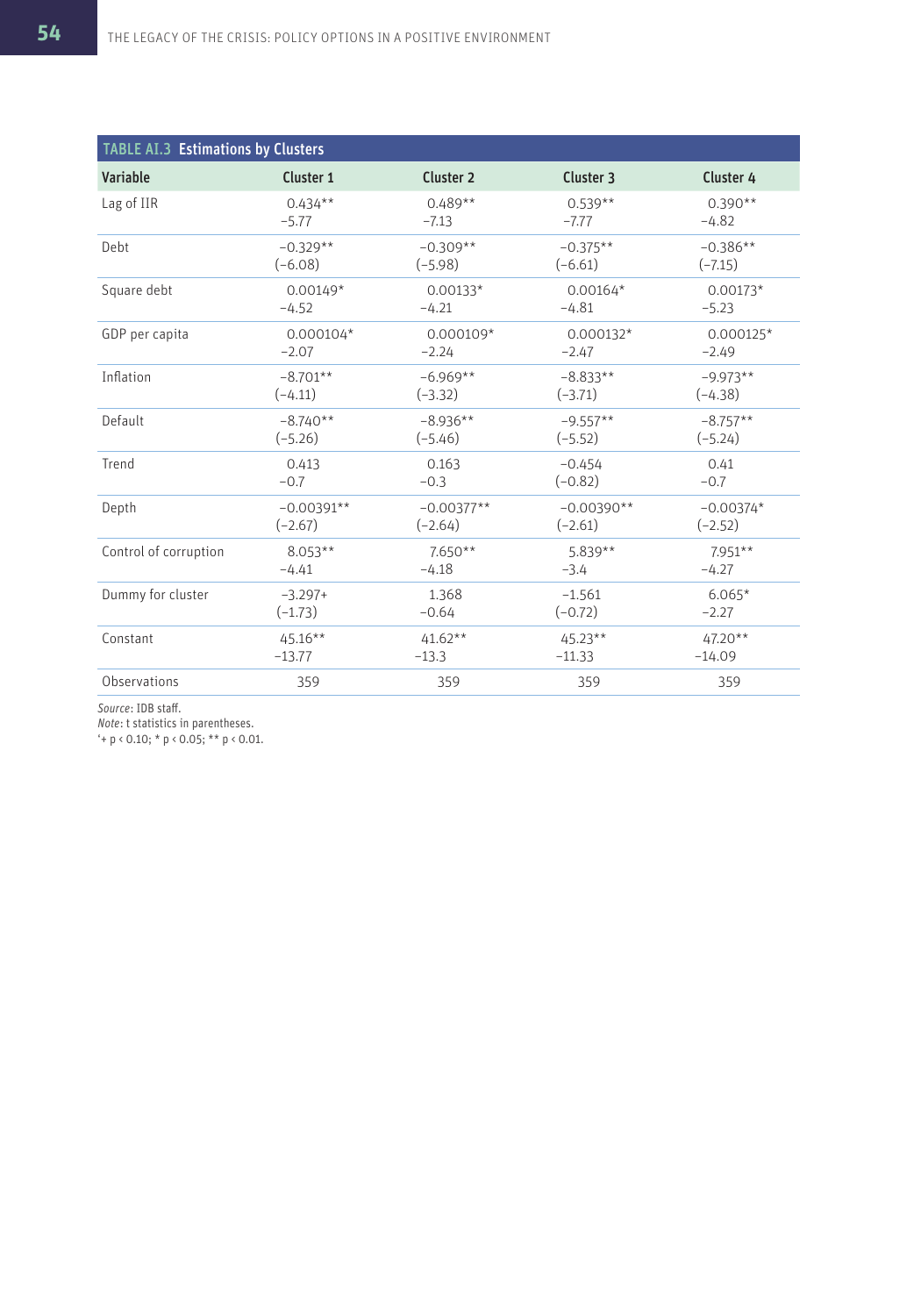### Statistical appendix

| <b>TABLE AE1</b>                                                                        | <b>Statistical Summary</b> (% of GDP, Unless Otherwise Indicated) |               |                                     |                |                                                                                         |                                    |          |               |                                     |                |                |
|-----------------------------------------------------------------------------------------|-------------------------------------------------------------------|---------------|-------------------------------------|----------------|-----------------------------------------------------------------------------------------|------------------------------------|----------|---------------|-------------------------------------|----------------|----------------|
| Cluster 3<br><b>Selected economic indicators</b> (% of GDP, unless otherwise indicated) |                                                                   |               |                                     |                | Cluster 4<br><b>Selected economic indicators</b> (% of GDP, unless otherwise indicated) |                                    |          |               |                                     |                |                |
| Indicator                                                                               | Mean                                                              | <b>Median</b> | <b>Standard</b><br><b>Deviation</b> | <b>Minimum</b> | <b>Maximum</b>                                                                          | <b>Indicator</b>                   | Mean     | <b>Median</b> | <b>Standard</b><br><b>Deviation</b> | <b>Minimum</b> | <b>Maximum</b> |
| $IIR^a$                                                                                 | 74.35                                                             | 74.76         | 10.97                               | 57.60          | 94.26                                                                                   | $\text{IIR}^{\text{a}}$            | 76.29    | 76.30         | 13.59                               | 53.40          | 92.34          |
| Debt                                                                                    | 31.96                                                             | 35.14         | 15.24                               | 5.94           | 54.94                                                                                   | Debt                               | 84.80    | 81.27         | 16.30                               | 62.36          | 123.18         |
| BCC*                                                                                    | 4.34                                                              | 1.89          | 9.43                                | $-10.61$       | 37.56                                                                                   | BCC*                               | 0.56     | $-1.65$       | 6.26                                | $-6.15$        | 20.28          |
| Tax burden                                                                              | 34.99                                                             | 33.20         | 12.37                               | 16.47          | 69.53                                                                                   | Tax burden                         | 39.56    | 41.19         | 9.10                                | 19.20          | 50.84          |
| Complexity <sup>a</sup>                                                                 | 0.66                                                              | 0.69          | 0.60                                | $-0.70$        | 1.63                                                                                    | Complexity <sup>a</sup>            | 0.97     | 1.12          | 0.46                                | 0.00           | 1.54           |
| Depth                                                                                   | 91.67                                                             | 48.32         | 121.51                              | 10.96          | 665.16                                                                                  | Depth                              | 220.06   | 163.40        | 211.01                              | 17.64          | 872.48         |
| Integration                                                                             | 27.98                                                             | $-9.14$       | 102.95                              | $-80.23$       | 343.99                                                                                  | Integration                        | $-18.28$ | $-21.99$      | 73.85                               | $-114.28$      | 207.00         |
| Control of corruption <sup>a</sup>                                                      | 0.72                                                              | 0.47          | 1.00                                | $-1.04$        | 2.44                                                                                    | Control of corruption <sup>a</sup> | 1.14     | 1.36          | 0.78                                | $-0.54$        | 2.16           |
| .                                                                                       |                                                                   |               |                                     |                |                                                                                         | .                                  |          |               |                                     |                |                |

*Note*: <sup>a</sup> Index

*Note*: <sup>a</sup> Index

| Cluster <sub>2</sub><br><b>Selected economic indicators</b> (% of GDP, unless otherwise indicated) |             |               |                                     | Cluster 1<br><b>Selected economic indicators</b> (% of GDP, unless otherwise indicated) |                |                                    |             |               |                                     |                |                |
|----------------------------------------------------------------------------------------------------|-------------|---------------|-------------------------------------|-----------------------------------------------------------------------------------------|----------------|------------------------------------|-------------|---------------|-------------------------------------|----------------|----------------|
| Indicator                                                                                          | <b>Mean</b> | <b>Median</b> | <b>Standard</b><br><b>Deviation</b> | <b>Minimum</b>                                                                          | <b>Maximum</b> | <b>Indicator</b>                   | <b>Mean</b> | <b>Median</b> | <b>Standard</b><br><b>Deviation</b> | <b>Minimum</b> | <b>Maximum</b> |
| $IIR^a$                                                                                            | 40.08       | 37.16         | 10.26                               | 26.66                                                                                   | 55.14          | $IIR^a$                            | 36.61       | 36.74         | 11.91                               | 10.65          | 55.38          |
| Debt                                                                                               | 23.80       | 25.70         | 9.01                                | 9.44                                                                                    | 36.30          | Debt                               | 50.08       | 46.14         | 14.42                               | 32.34          | 84.28          |
| BCC*                                                                                               | $-1.51$     | $-2.09$       | 5.80                                | $-10.71$                                                                                | 11.16          | $BCC^*$                            | $-4.90$     | $-4.54$       | 6.36                                | $-22.51$       | 5.80           |
| Tax burden                                                                                         | 24.98       | 23.20         | 8.75                                | 11.43                                                                                   | 38.05          | Tax burden                         | 30.29       | 28.25         | 11.67                               | 6.60           | 60.98          |
| Complexity <sup>a</sup>                                                                            | $-0.58$     | $-0.56$       | 0.72                                | $-2.14$                                                                                 | 0.73           | Complexity <sup>a</sup>            | $-0.28$     | $-0.11$       | 0.67                                | $-1.78$        | 0.92           |
| Depth                                                                                              | 40.95       | 31.13         | 29.55                               | 9.05                                                                                    | 138.62         | Depth                              | 51.34       | 42.97         | 32.14                               | 18.08          | 174.07         |
| Integration                                                                                        | $-30.29$    | $-30.98$      | 42.15                               | $-98.78$                                                                                | 38.84          | Integration                        | $-49.80$    | $-44.01$      | 55.21                               | $-257.34$      | 34.56          |
| Control of corruption <sup>a</sup>                                                                 | $-0.58$     | $-0.71$       | 0.53                                | $-1.41$                                                                                 | 0.62           | Control of corruption <sup>a</sup> | $-0.50$     | $-0.56$       | 0.62                                | $-1.44$        | 1.27           |
| Note: <sup>a</sup> Index                                                                           |             |               |                                     |                                                                                         |                | Note: <sup>a</sup> Index           |             |               |                                     |                |                |

*Source*: IDB Staff based on data from *Institutional Investor Magazine* and from the International Monetary Fund (2014). \*BCC = Balance of current account.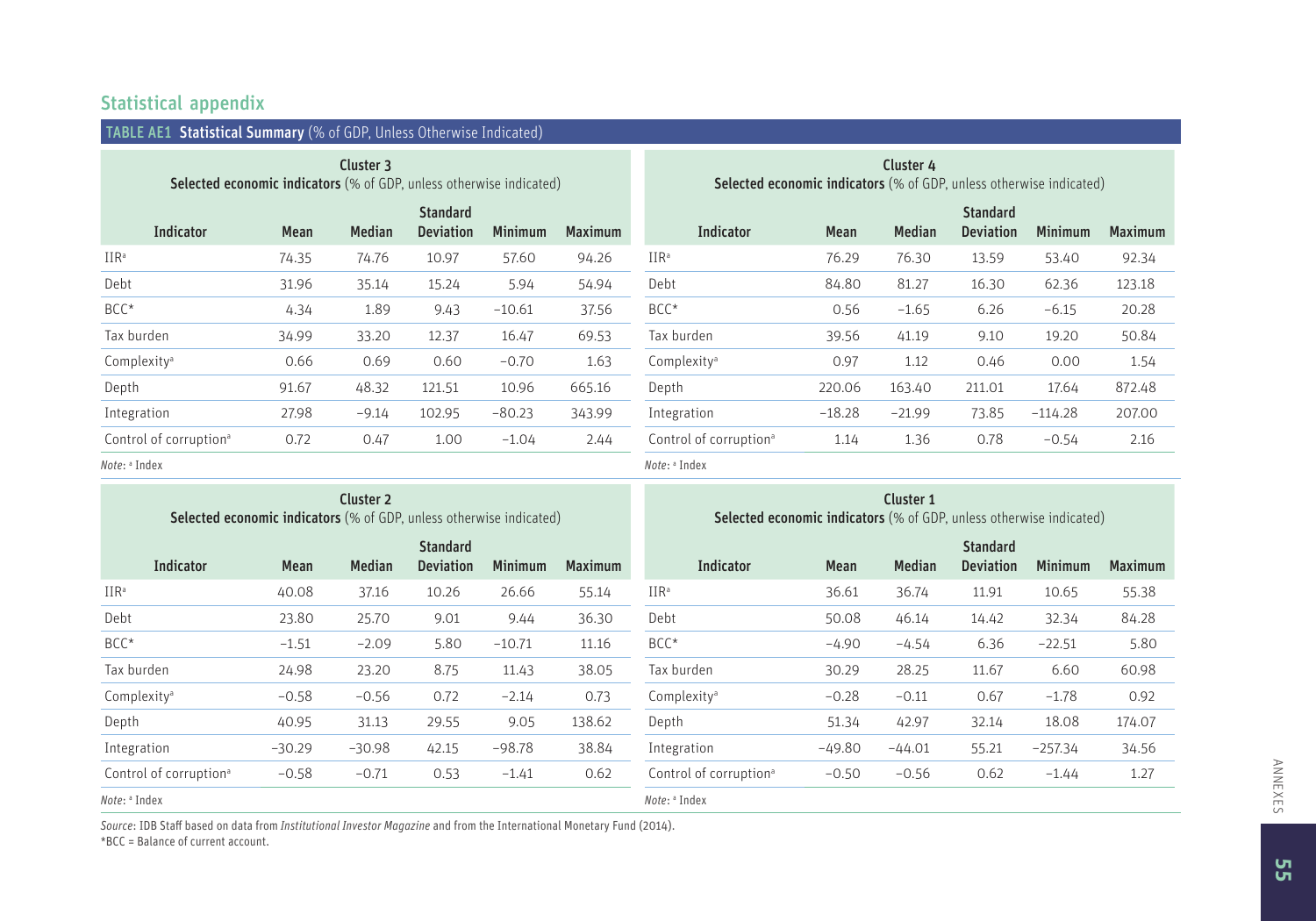## ANNEX II

The index of relative or systemic importance. The index is generated from four broad components extracted from the network of flows: i) importance as a recipient of flows; ii) importance as a transmitter of flows; iii) dependence; and iv) proximity. The first two are based on the values of credits and debits received. Dependence is based on quantifying how indispensable each sector is for the flows of funds from one sector to another. Finally, proximity is based on the volume of flows between sectors. Each component is normalized between 0 and 1, where 1 is equivalent to a higher level in each case. The index weights each one uniformly and their sum shows the relative importance.



Systemic importance of CAPDR compared to Colombia. With the aim of having a comparative benchmark in Latin America, Graph AII.2 also includes the index for CAPDR in 2013 and Colombia.<sup>1</sup> Colombia is a natural choice as a regional benchmark: it is a country, which has developed its financial system in the last decade and, in addition, has strengthened its fiscal sector through prudential reforms. Thus, comparing the value of the systemic importance index, it can be seen that it has tended to diminish in the region's banking sector to stand very close to the value registered for Colombia in 2013. However, the same graph reveals some differences between the region and Colombia. One example is the high systemic importance of the public sector in CAPDR compared to Colombia. Another marked difference is that households and the monetary authority are much more important in Colombia than in CAPDR. This is consistent with the lower level of development of the financial and capital market in CAPDR.

The simulated network that minimizes fiscal costs. This network of flows is obtained beginning with the current structure of credits and debits. As was explained in Box 3.1, the shock takes external financing back to levels similar to those of 2008. However, in this simulation, the procedure shown in Box 3.1 and the findings of Graph 3.7 are used to find the distribution of debits and credits that would reduce the fiscal cost as much as possible. This means that

<sup>1</sup> Considers information on flows between 2012 and 2013.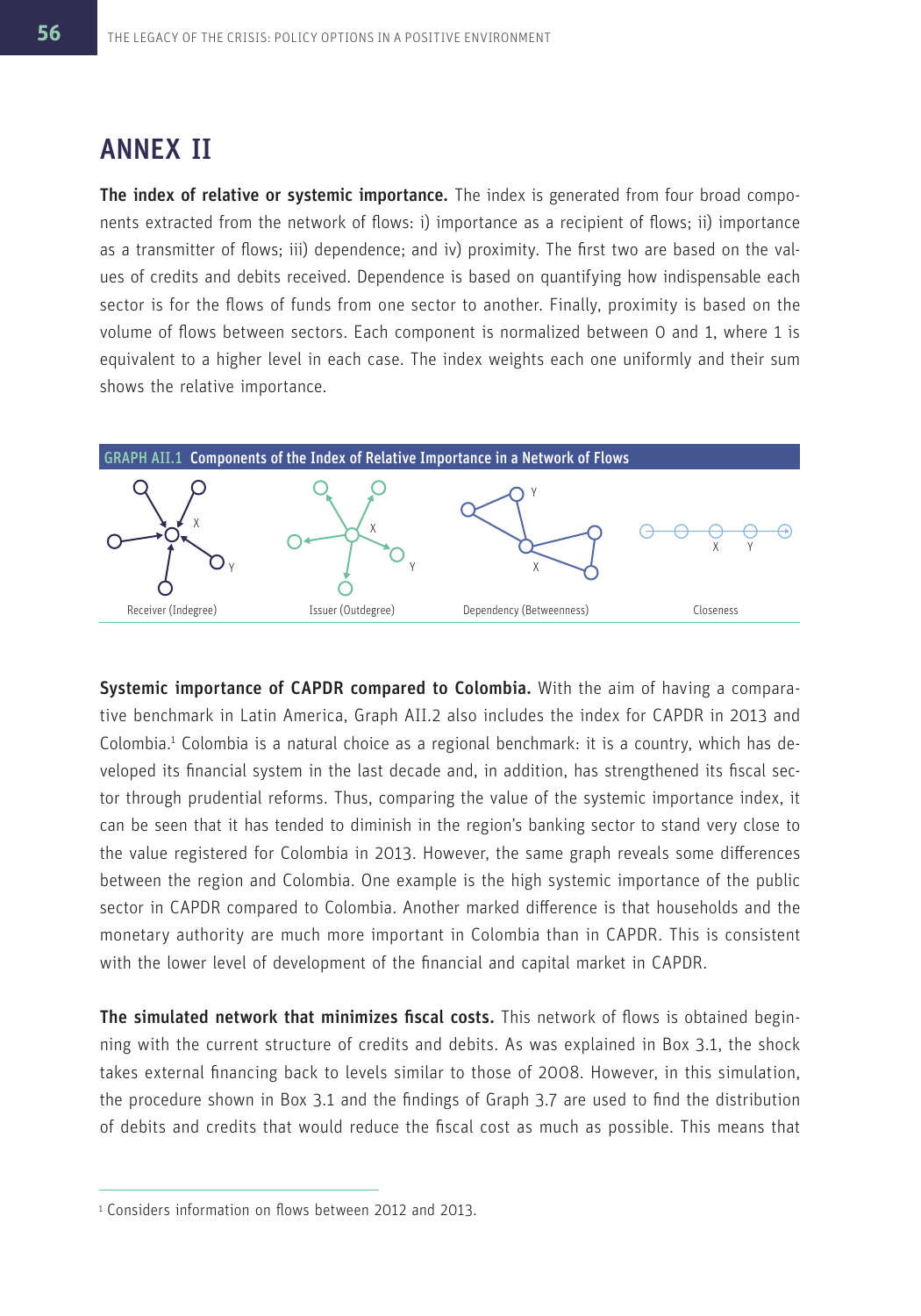the linkages between sectors change and therefore the patterns of debits and credits are modified. With the new patterns of flows, indicators of systemic importance are generated. Graph AII.2 compares the index of relative importance to what was observed in CAPDR in 2013, the comparable one for Colombia and the new simulated network. In their turn, the costs generated under this simulation are shown with blue bars in Graph 3.7.

### Dimensions of the macroprudential policy approach (see Graph AII.3). The first



*Source*: IDB staff estimates extracted from the matrix of average flows for the region. *Note*: The scale of the index is from 0 to 1.

aspect of the macroprudential approach is the multi-sectoral dimension. This seeks to avoid common features, such as similar capital structures and the inter-connection between entities. But in the time dimension the pro-cyclicality of bank activity stands out as well as its impact on systemic risk.<sup>2</sup> The latter has been extensively explored, while the multi-sectoral dimension has drawn attention only since the recent financial crisis. The multi-sectoral dimension focuses on the system of flows as a whole, not just those that occur within a particular sector. It considers that the aggregated risk depends on the behavior of institutions; that is, decisions, which can be rational individually, can be prejudicial when combined with those of all other institutions. This approach, unlike others applied previously, uses prudential instruments such as regulation

and supervision, but with systemic goals rather than focusing on a specific sector. Furthermore, it demands a view of the effect of microprudential regulations beyond their immediate impact on the individual solvency of each sector or entity. In addition, it differs from the approaches to financial stability in general because it concentrates on macroeconomic aspects and the monetary stability of the country, and not only on forecasting the systemic stability of the financial sector. Graph AII.3 shows some of the measures included under the multi-sectoral dimension.



<sup>2</sup> See, for example, Fernández de Lis (2010), Caruana (2010a) or Borio (2008)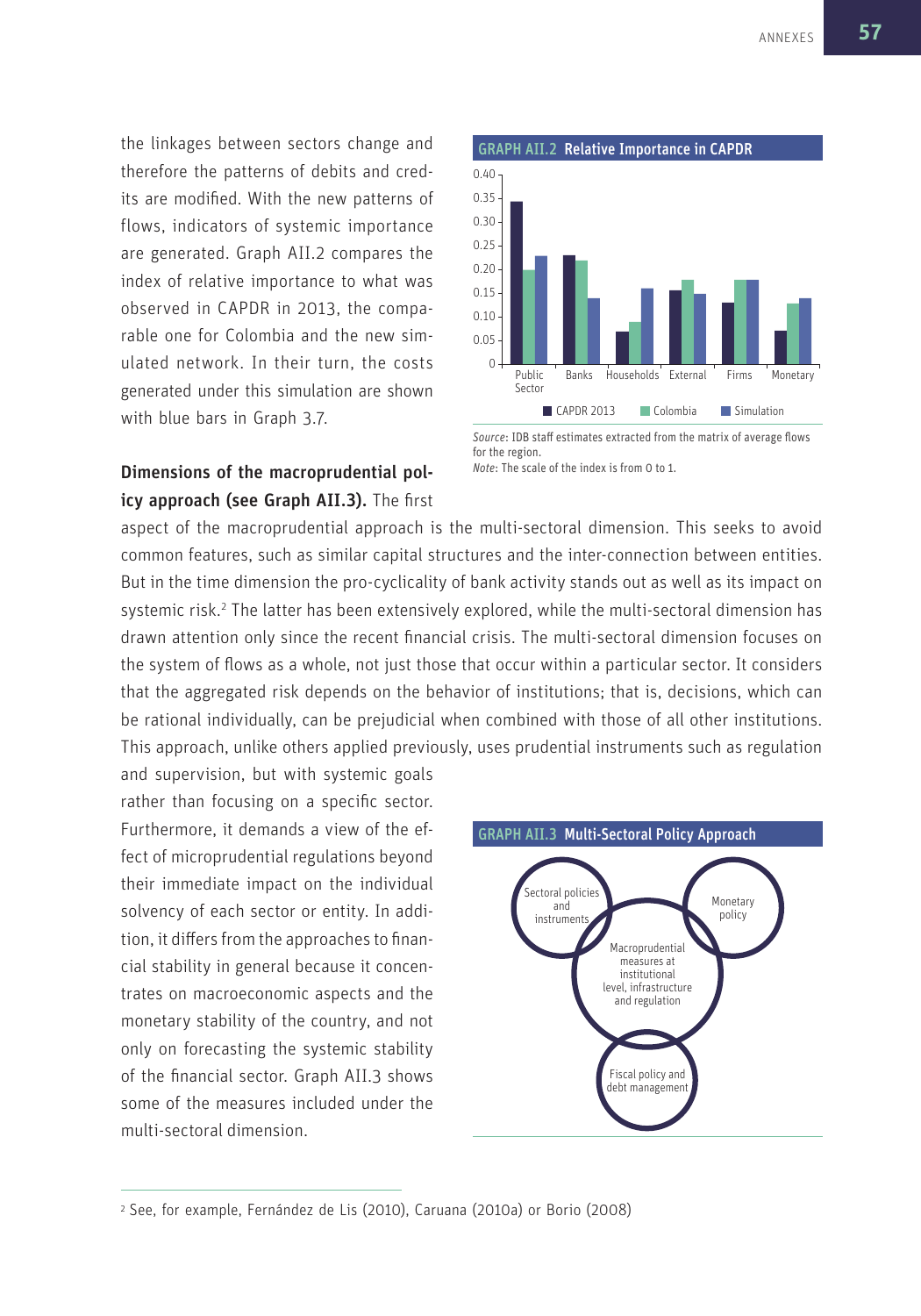TABLE ATL: The Multissectoral Dimension<br>
Multiparting the problems Minigrating the problems Minigrating the problems Minigrating the problems Minigrating the problems Minigrating the problems Minigrating the problems Mini

Quantitative credit relaxation

Provision of emergency liquidity

Exit strategies

Excess cash reserves

Taxes

Automatic stabilizersAnti-cyclical approach (discretionary)

Manage aggregate demandGenerate fiscal surpluses in boom times

> Reduce debt levelsIntroduce taxes/levies on the financial sector

Offer help to the financial sector in periods of tension

Capital injections

Deposits and debt guarantees

Bank rescue packages

Discretionary stimuluses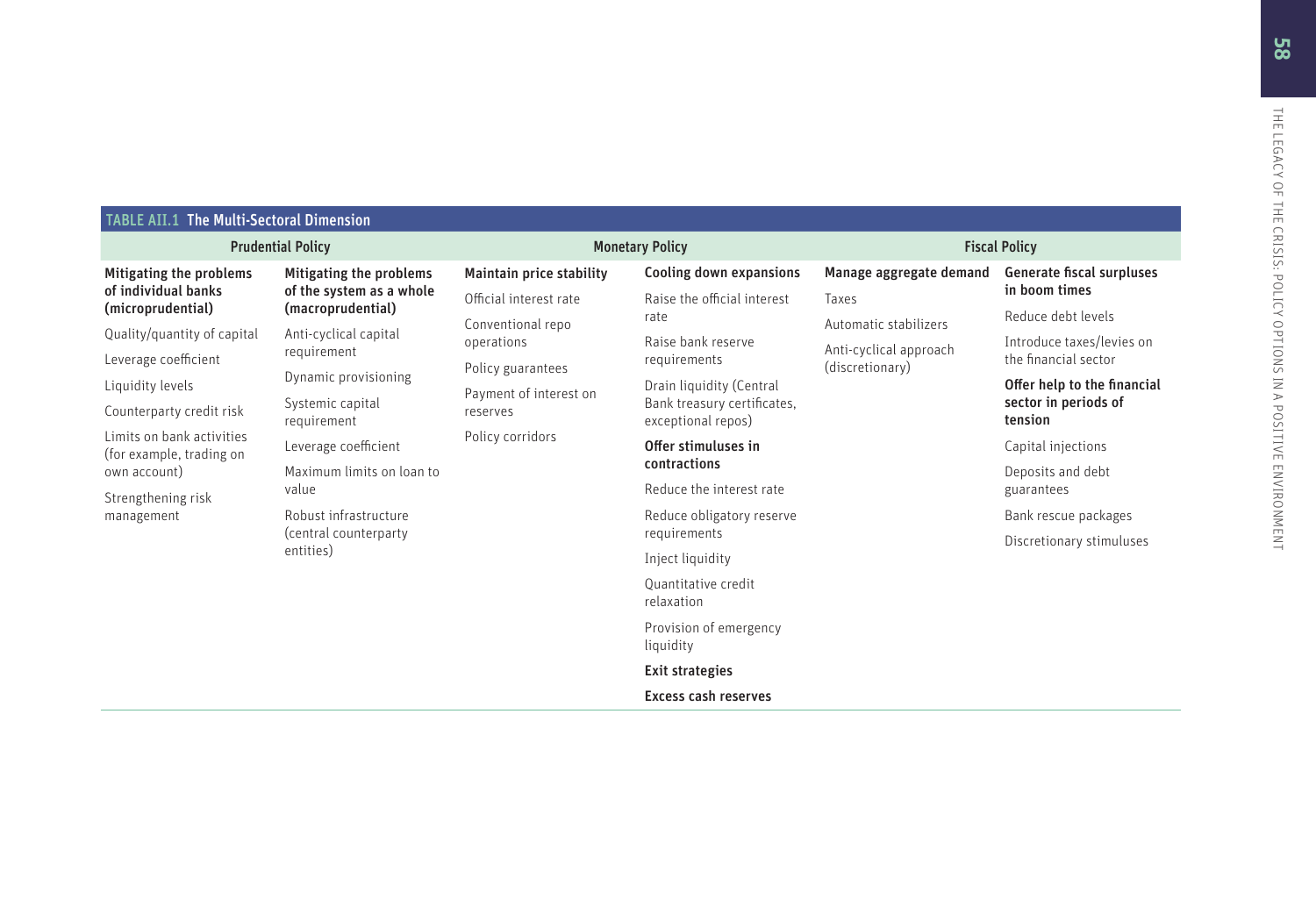## ANNEX III

Brief general description of the model employed. The impact of the recent fall in oil prices and the solid performance of the United States economy could contribute to an improvement in the prospects for CAPDR. To this end, a vector auto-regression (VAR) model is estimated on the basis of quarterly data from 1992 to 2014. The model consists of two blocks of variables, one external and the other internal. The first block, which includes growth in the United States, the oil price and financial volatility, makes it possible to capture the interactions of the external environment. The second block captures the effect of the external variables on growth. It considers the average growth of the CAPDR region and inflation as endogenous variables while the variables of the external block are incorporated exogenously.

The model can be represented in two parts. The first corresponds to the external block and its specification can be summed up in the following structural form:

$$
AY_{t} = BY_{t-1} + C \in
$$

Where *Y* is the vector of explanatory variables and  $\epsilon$  is the error term, while *A*, *B*, and *C* are the parameter matrices. To ensure the identification of each parameter, the following restrictions are applied:

$$
A = \begin{pmatrix} 1 & 0 & 0 \\ a_{21} & 1 & 0 \\ a_{31} & a_{32} & 1 \end{pmatrix} \text{ and } B = \begin{pmatrix} b_{11} & 0 & 0 \\ 0 & b_{22} & 0 \\ 0 & 0 & b_{33} \end{pmatrix}
$$

The second block is summarized in the following system:

$$
X_t = DX_{t-1} + EY_t + F\Theta_t
$$

Where *X* is the vector which includes the growth in regional GDP and inflation, while *Y* is the vector of external variables. *D, E* and *F* correspond to the respective parameter matrices.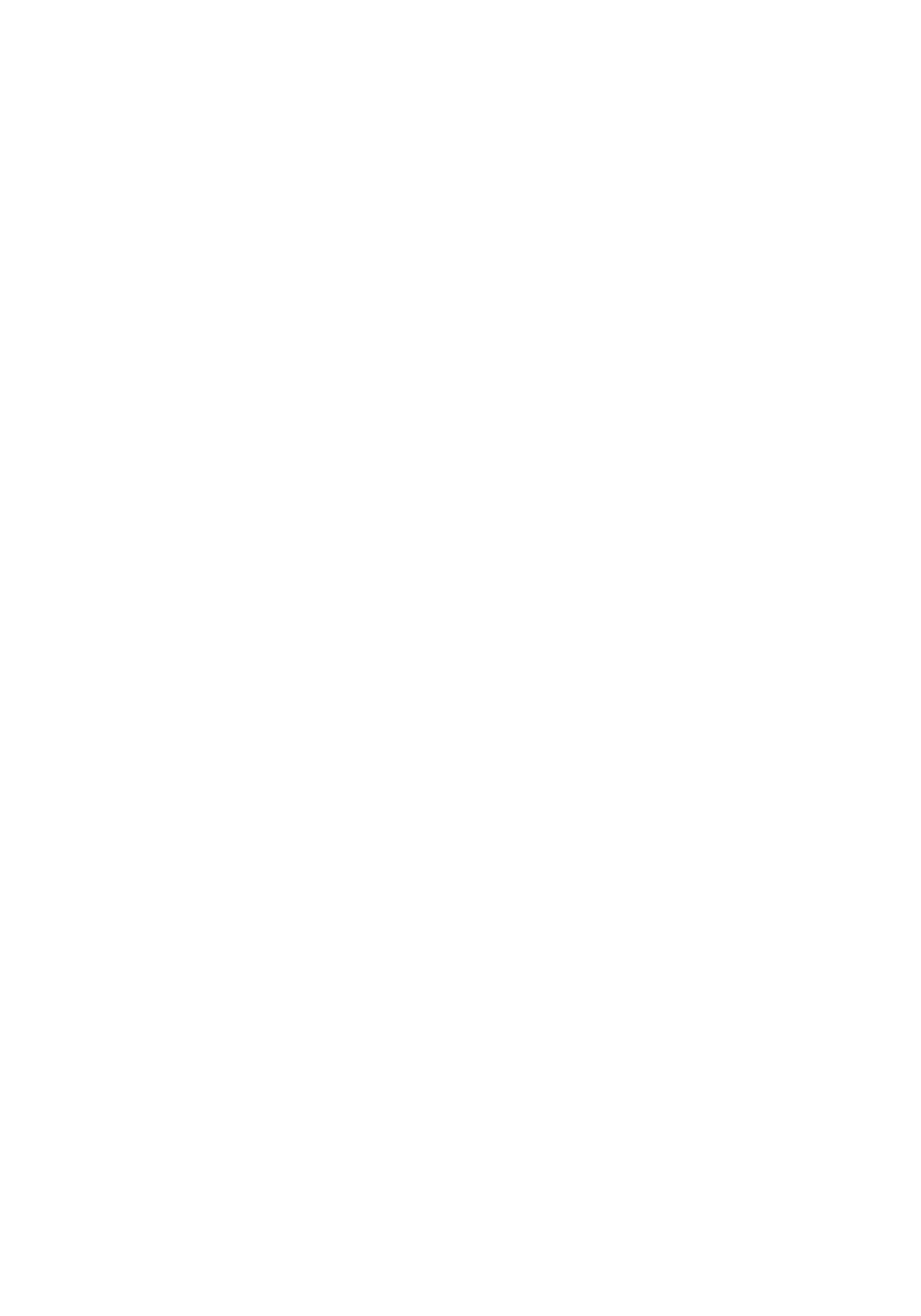## **REFERENCES**

- Acemoglu, D., A. Ozdaglar and A. Tahbaz-Salehi (2013). "Systemic risk and stability in financial networks". NBER Working Paper No. w18727.
- Acemoglu, D., V. M. Carvalho, A. Ozdaglar and A. Tahbaz-Salehi (2012). The network origins of aggregate fluctuations. *Econometrica*, 80(5): 1977–2016.
- Acharya, V., L. Pedersen, T. Philippon and M. Richardson (2010). "Measuring Systemic Risk". Unpublished Manuscript, New York University.
- Acharya, V. and H. Naqvi (2012). The seeds of a crisis: A theory of bank liquidity and risk taking over the business cycle. *Journal of Financial Economics*, 106(2): 349–366.
- Allen, F. and D. Gale (2000). "Financial contagion". *Journal of Political Economy*, 108: 1–33.
- Arellano, M. and S. Bond (1991). "Some tests of specification for panel data: Monte Carlo evidence and an application to employment equations". *Review of Economic Studies,* 58: 277–297.
- Arellano, M. and O. Bover (1995). "Another Look at the Instrumental Variable Estimation of Error-Components Models". *Journal of Econometrics,* 68: 29–51.
- Babus, A. (2014). "The formation of financial networks." Discussion Paper 06–093, Tinbergen Institute.
- Bannister, G. and D. Barrot (2011). "A Debt Intolerance Framework Applied to Central America, Panama and the Dominican Republic". IMF Working Paper, WP/11/220.
- Barreix, A. and F. Velayos (2012). "Cómo sobrevivir a la competencia tributaria". XXIX Meeting of COSEFIN, Punta Cana – Dominican Republic (july).
- Bhattacharya, S. and D. Gale (1985). Preference shocks, liquidity, and central bank policy. Caress Working No 86–01.
- Borio, C. E. (2008). "The financial turmoil of 2007- ?: A preliminary assessment and some policy considerations". BIS Working Paper No. 251.
- Borio, C. and H. Zhu (2008). "Capital regulation, risk-taking and monetary policy: a missing link in the transmission mechanism?". BIS Working Paper No. 268.
- Calvo, G. (1999). "Contagion in Emerging Markets: When Wall Street is a Carrier". Unpublished Manuscript, College Park: University of Maryland.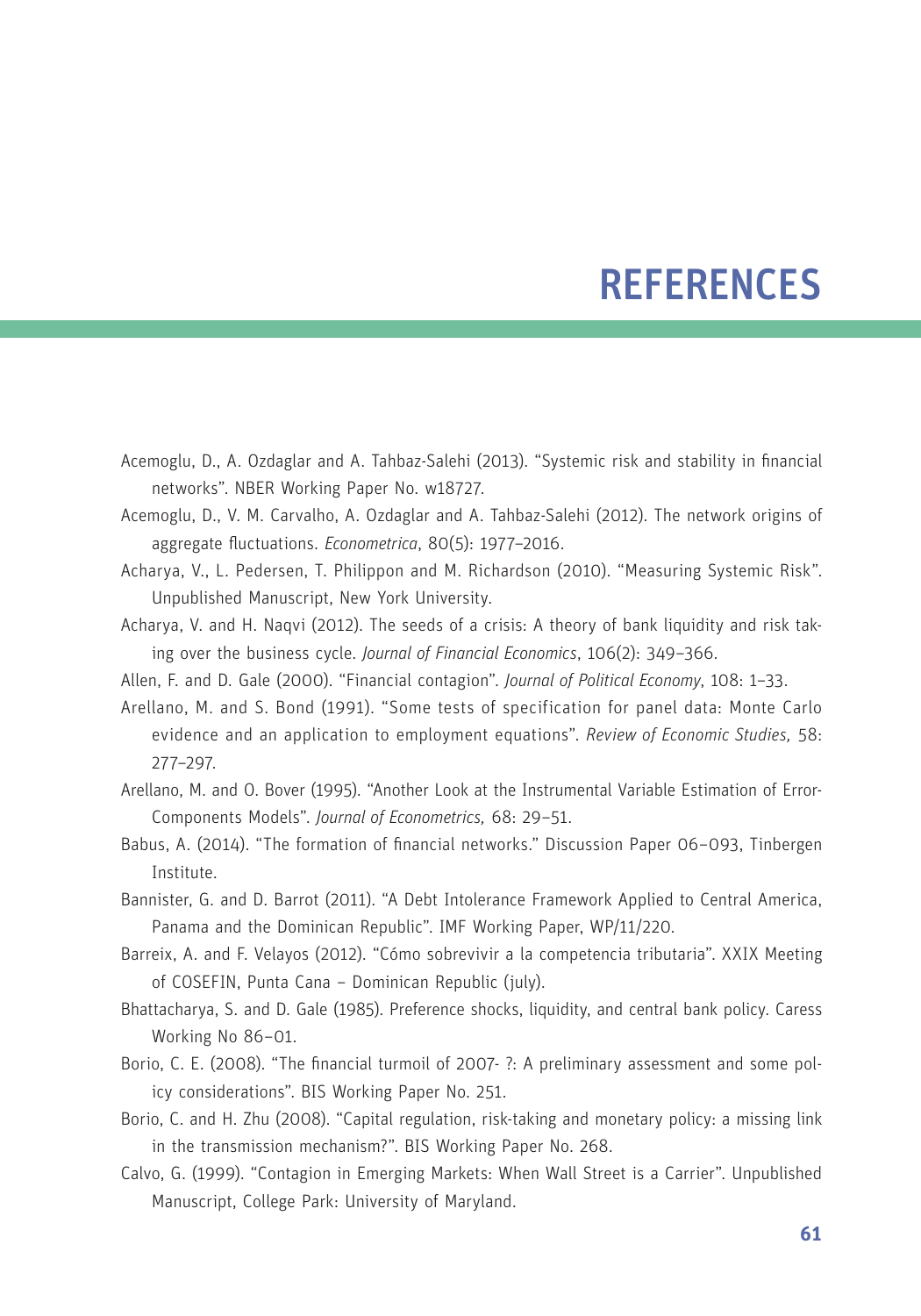- Caruana, J. (2010a). "Basel III: towards a safer financial system". Speech at the 3rd Santander International Banking Conference. (Madrid, September 15).
- Cesa-Bianchi, A., M. Hashem Pesaran, A. Rebucci and TengTeng Xu (2012). "China's Emergence in the World Economy and Business Cycles in Latin America". IDB Working Paper. Washington, DC: Inter-American Development Bank.
- Cushman, D. and T. Zha (1997). "Identifying Monetary Policy in a Small Open Economy under Flexible Exchange Rates". *Journal of Monetary Economics*, 39(3): 443–48.
- Economic Commission for Latin America and the Caribbean (ECLAC) (2013). "Centroamérica: impactos de los choques petroleros y eficiencia de los mercados de hidrocarburos". Research Paper LC/MEX/L.1090.
- Elliott, M., B. Golub and M. O. Jackson (2014). "Financial networks and contagion". *American Economic Review*, 104(10).
- Fernández de Lis, S. and A. García Herrero (2009). "The Spanish Approach: Dynamic Provisioning and other Tools". BBVA Working Paper No. 0918.
- Freixas, X., A. Martin and D. Skeie (2010). "Bank Liquidity, Interbank Markets, and Monetary Policy". Discussion Paper 2010–35S, Tilburg University: Center for Economic Research.
- Gutiérrez, P. and O. Manzano (2014). "¿Tiempo de ajustar el rumbo? Opciones de políticas ante el cambio en el entorno externo en Centroamérica y República Dominicana". Washington, DC: Inter-American Development Bank.
- Hamilton, J.D. (2011). "Nonlinearities and the Macroeconomic Effects of Oil Prices". *Macroeconomic Dynamics*. Cambridge University Press, 15(S3):364–378.
- International Monetary Fund (2014). "Secuelas, nubarrones, incertidumbres". *World economic outlook* (October).
- International Monetary Fund (2014). "América Latina y el Caribe: enfrentando tiempos complejos". *World economic outlook* (October).
- International Monetary Fund (2015). "Actualización de las Proyecciones Centrales". *IMF desk latest forecasts* (January).
- Izquierdo, A. and O. Manzano (2012). "El mundo cambió: ¿cambiará el crecimiento en Centroamérica? Desafíos y oportunidades". Washington, DC: Inter-American Development Bank.
- Izquierdo, A., R. Loo-Kung and F. Navajas (2013). "Resistiendo el canto de las sirenas financieras en Centroamérica: una ruta hacia un gasto eficiente con más crecimiento". Washington, DC: Inter-American Development Bank.
- Lora, E. (2012). "Las Reformas Estructurales en America Latina: qué se ha reformado y cómo medirlo." IDB Working Paper. Washington, DC: Inter-American Development Bank (October).
- Reinhart, C., K. Rogoff and M. Savastano (2003). "Debt Intolerance". *Brookings Papers on Economic Activity, I.* Washington, DC: Brookings Institution.
- Uribe, M. and V.Z. Yue (2006). "Country spreads and emerging countries: Who drives whom?". *Journal of International Economics*. 6(1):6–36.